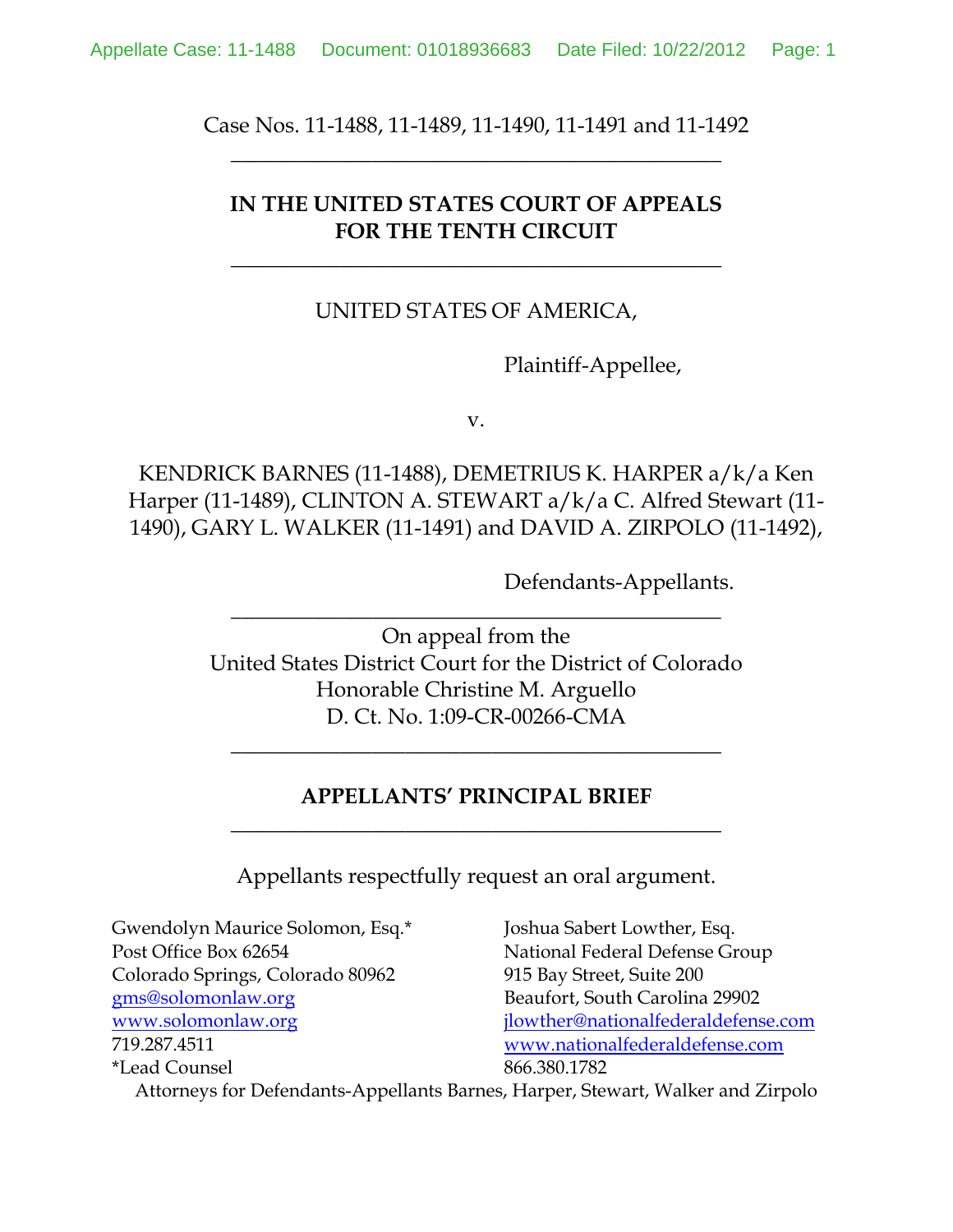# **TABLE OF CONTENTS**

| a.              |                                                                                                            |    |                                                     |  |  |
|-----------------|------------------------------------------------------------------------------------------------------------|----|-----------------------------------------------------|--|--|
| b.              |                                                                                                            |    | Speedy Trial Act and Sixth Amendment Violations10   |  |  |
| $\mathcal{C}$ . |                                                                                                            |    | Fifth Amendment Violations and Missing Transcript12 |  |  |
| d.              |                                                                                                            |    |                                                     |  |  |
|                 |                                                                                                            |    |                                                     |  |  |
|                 |                                                                                                            |    |                                                     |  |  |
| I.              | Whether the trial court erred by denying Appellants'<br>motion to dismiss the indictment based on multiple |    |                                                     |  |  |
|                 | a.                                                                                                         |    |                                                     |  |  |
|                 | b.                                                                                                         |    |                                                     |  |  |
|                 |                                                                                                            | 1. |                                                     |  |  |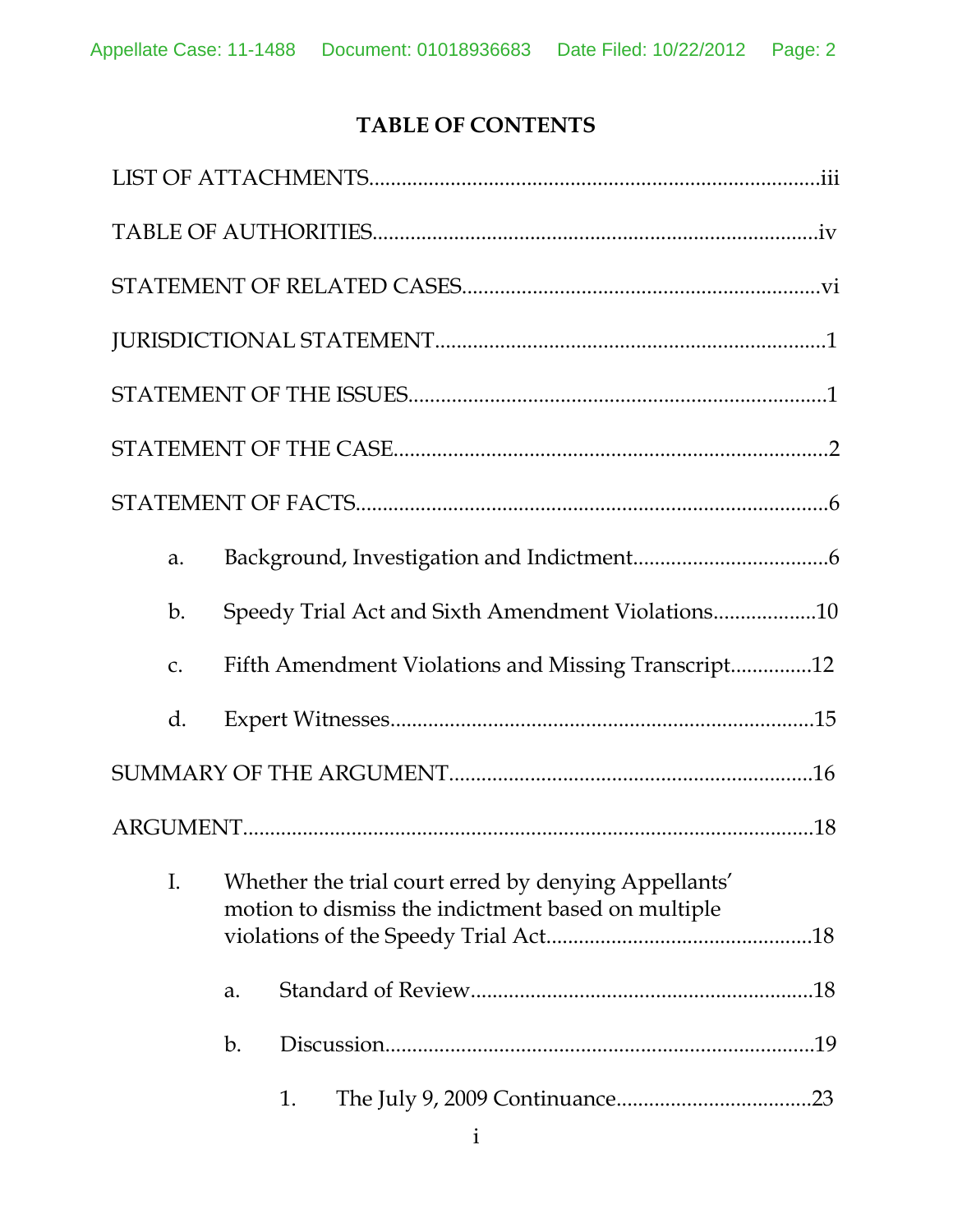|    |     |    | 2. |                                                                                                                                                                                                                                                                                                                                                                              |  |
|----|-----|----|----|------------------------------------------------------------------------------------------------------------------------------------------------------------------------------------------------------------------------------------------------------------------------------------------------------------------------------------------------------------------------------|--|
|    |     |    | 3. | The December 18, 2009 Continuance30                                                                                                                                                                                                                                                                                                                                          |  |
|    |     |    | 4. | The November 22, 2010 Continuance36                                                                                                                                                                                                                                                                                                                                          |  |
|    |     | C. |    |                                                                                                                                                                                                                                                                                                                                                                              |  |
|    | II. |    |    | Whether the trial court violated Appellants' Fifth<br>Amendment right against self-incrimination by<br>ordering them to choose one of their own to testify<br>in their joint defense or alternatively closing the<br>evidence, and their Sixth Amendment right to a fair<br>trial by failing to instruct the jury regarding the<br>resulting testimony presented by Barnes41 |  |
|    |     | a. |    |                                                                                                                                                                                                                                                                                                                                                                              |  |
|    |     | b. |    |                                                                                                                                                                                                                                                                                                                                                                              |  |
|    |     | C. |    |                                                                                                                                                                                                                                                                                                                                                                              |  |
| Ш. |     |    |    | Whether the trial court erred by excluding<br>Appellants' two expert witnesses from testifying52                                                                                                                                                                                                                                                                             |  |
|    |     | a. |    |                                                                                                                                                                                                                                                                                                                                                                              |  |
|    |     | b. |    |                                                                                                                                                                                                                                                                                                                                                                              |  |
|    |     | C. |    |                                                                                                                                                                                                                                                                                                                                                                              |  |
|    | IV. |    |    | Adoption of Co-appellant David A. Banks' Argument64                                                                                                                                                                                                                                                                                                                          |  |
|    |     |    |    |                                                                                                                                                                                                                                                                                                                                                                              |  |
|    |     |    |    |                                                                                                                                                                                                                                                                                                                                                                              |  |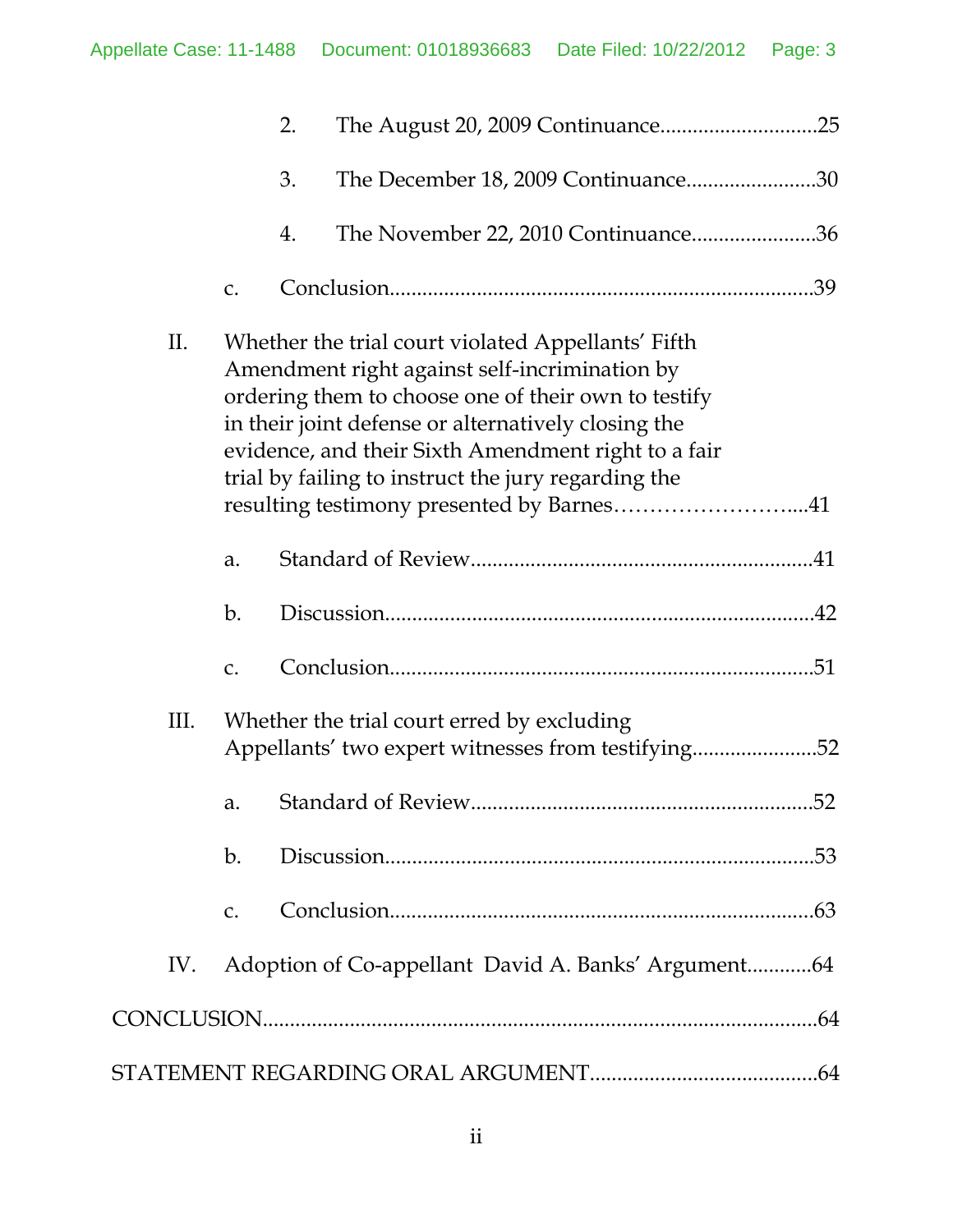| CERTIFICATE OF COMPLIANCE WITH TYPE-VOLUME       |  |
|--------------------------------------------------|--|
| LIMITATION, TYPEFACE REQUIREMENTS AND TYPE-STYLE |  |
|                                                  |  |
|                                                  |  |
|                                                  |  |
|                                                  |  |

# **LIST OF ATTACHMENTS**

- 1. Judgment in a Criminal Case (Barnes) (Doc. 797)
- 2. Judgment in a Criminal Case (Harper) (Doc. 798)
- 3. Judgment in a Criminal Case (Stewart) (Doc. 799)
- 4. Judgment in a Criminal Case (Walker) (Doc. 780)
- 5. Judgment in a Criminal Case (Zirpolo) (Doc. 800)
- 6. Order Granting Ends of Justice Continuance and Excludable Time (Doc. 63)
- 7. Partial Transcript; August 20, 2009; motion for continuance granted (Doc. 647)
- 8. Partial Transcript; December 18, 2009; motion for continuance granted (Doc. 240)
- 9. Order granting Ends of Justice Continuance and Excludable Time (Doc. 327)
- 10. Order Denying Motion to Dismiss Indictment for Speedy Trial Act Violation (Doc. 463)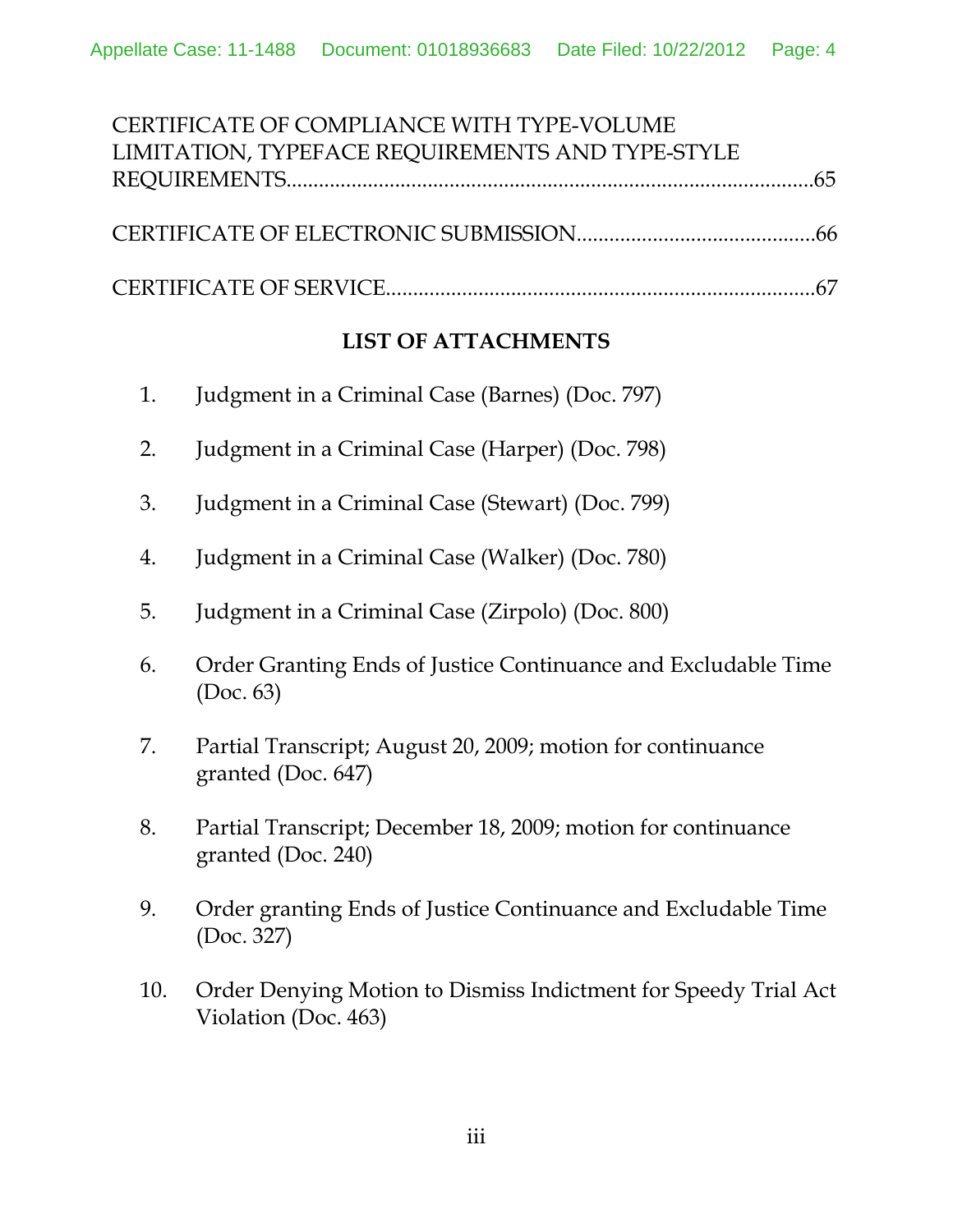- 11. Partial Transcript; October 11, 2011; denying mistrial based on Fifth Amendment issue (not included in Record on Appeal although designated)
- 12. Partial Transcript; October 10, 2011; excluding expert witnesses (Doc. 616)

# **TABLE OF AUTHORITIES**

### **Cases**

| Bloate v. United States, 130 S. Ct. 1345 (2010)20-23, 34-36, 38, 39  |
|----------------------------------------------------------------------|
|                                                                      |
|                                                                      |
|                                                                      |
|                                                                      |
|                                                                      |
| United States v. Golyansky, 291 F.3d 1245 (10th Cir. 2002)53, 55, 64 |
| United States v. Gonzales, 164 F.3d 1285 (10th Cir. 1999)55          |
|                                                                      |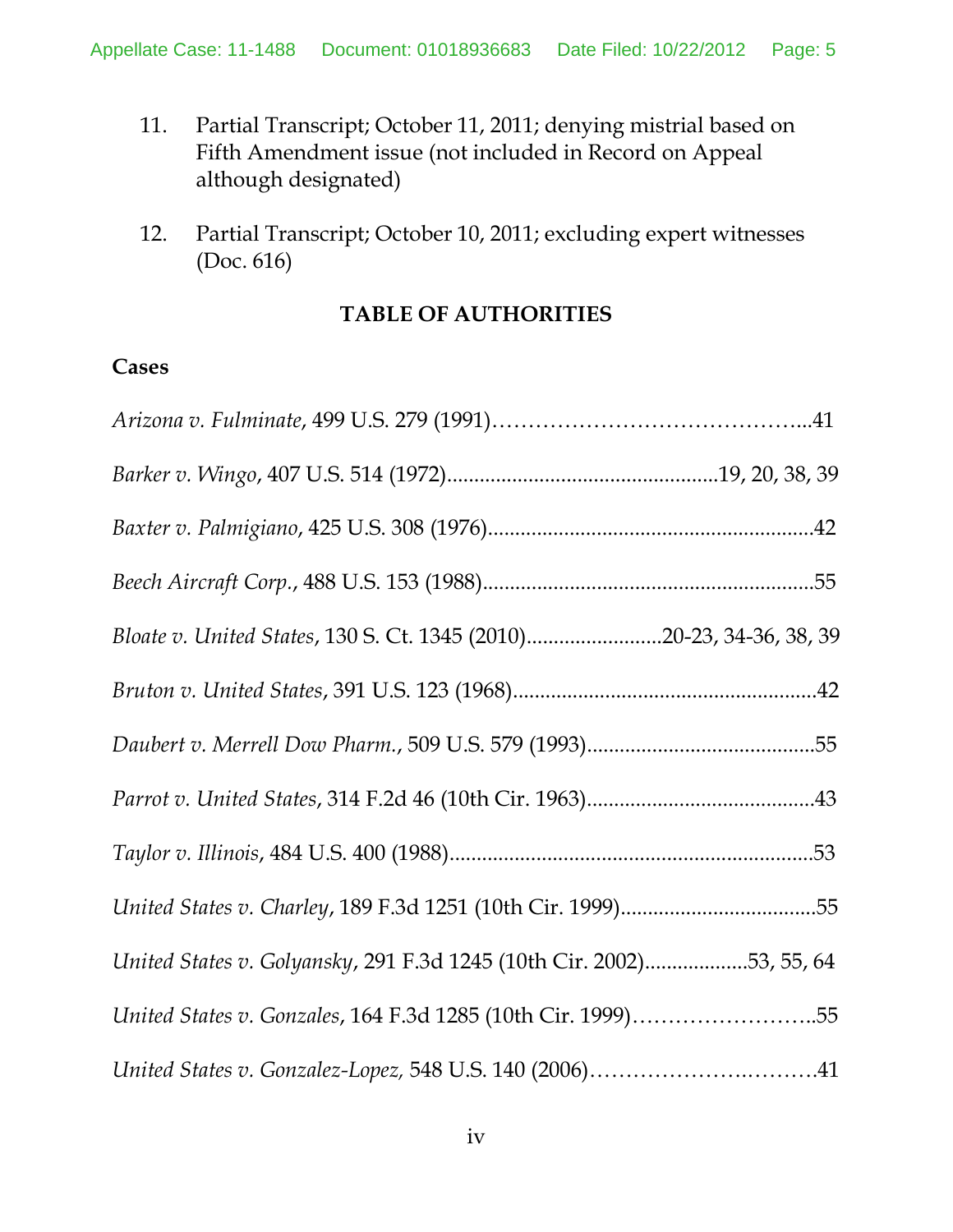| United States v. Gould, 672 F.3d 930 (10th Cir. 2012)19            |
|--------------------------------------------------------------------|
| United States v. Lauder, 409 F.3d 1254 (10th Cir. 2005)42, 43, 51  |
| United States v. Mehta, 236 F. Supp. 2d 150 (D. Mass. 2002)56      |
| United States v. Rodriguez-Felix, 450 F.3d 1117 (10th Cir. 2006)53 |
| United States v. Seltzer, 595 F.3d 1170 (10th Cir. 2010)39         |
| United States v. Saltzman, 984 F.2d 1087 (10th Cir. 1993)20        |
| United States v. Sarracino, 340 F.3d 1148 (10th Cir. 2003)55       |
| United States v. Thompson, 524 F.3d 1126 (10th Cir. 2008)18        |
|                                                                    |
|                                                                    |
| Constitution                                                       |
| U.S. Const. amend. V1, 12, 16, 17, 41, 42, 45, 47, 51, 52          |
|                                                                    |
| <b>Statutes</b>                                                    |
|                                                                    |
|                                                                    |
|                                                                    |
|                                                                    |
|                                                                    |

18 U.S.C. § 3161……………………1-3, 5, 10, 11, 16-21, 23-25, 27, 30, 36-40, 64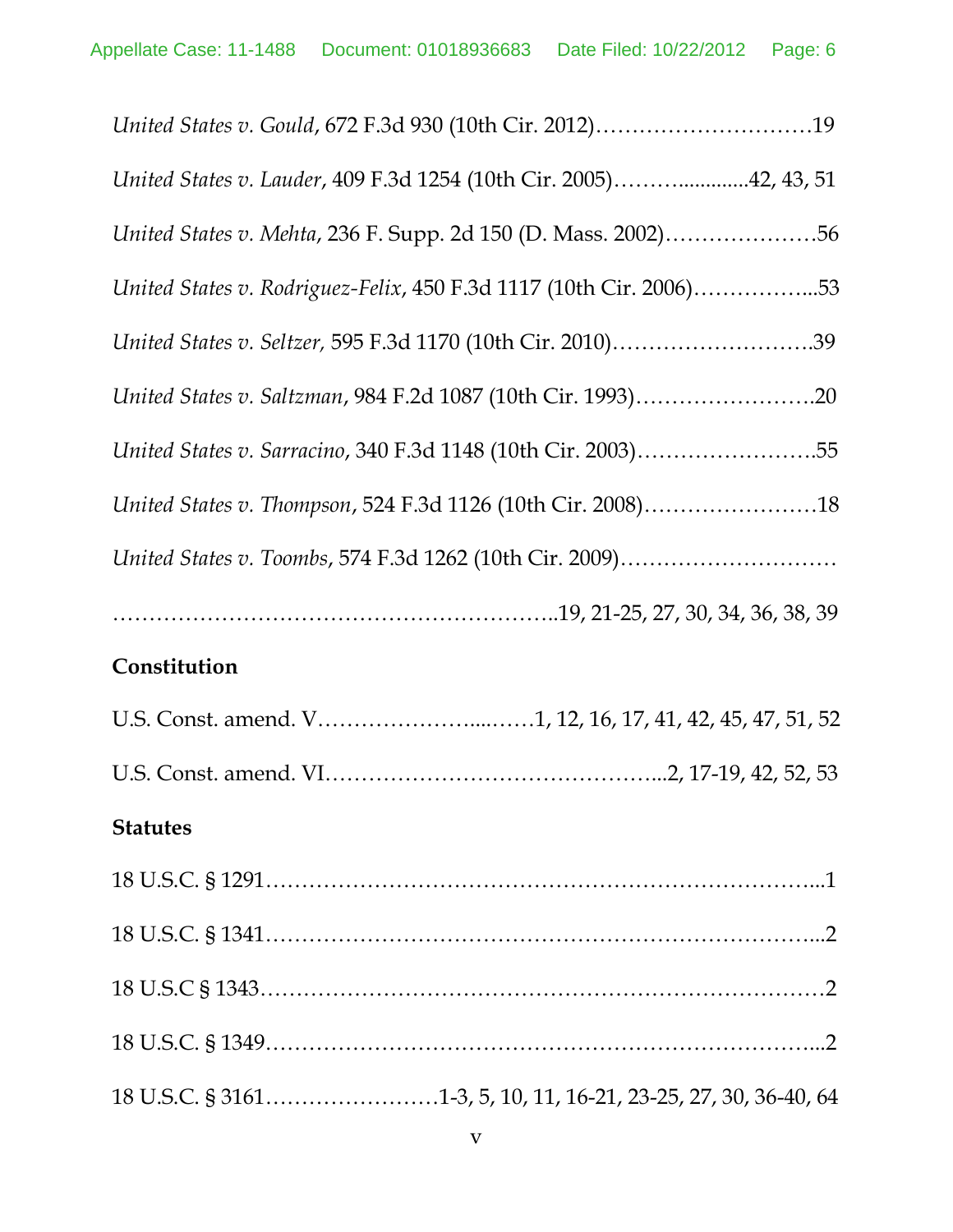| <b>Rules</b> |  |
|--------------|--|
|              |  |
|              |  |
|              |  |
|              |  |
|              |  |
|              |  |
|              |  |
|              |  |
|              |  |

# **STATEMENT OF RELATED CASES**

This joint appeal is related to *United States v. David A. Banks*, No. 11- 1487 (10th Cir.); Banks was a co-defendant of Appellants in the court below, and is a co-appellant of them in this Court.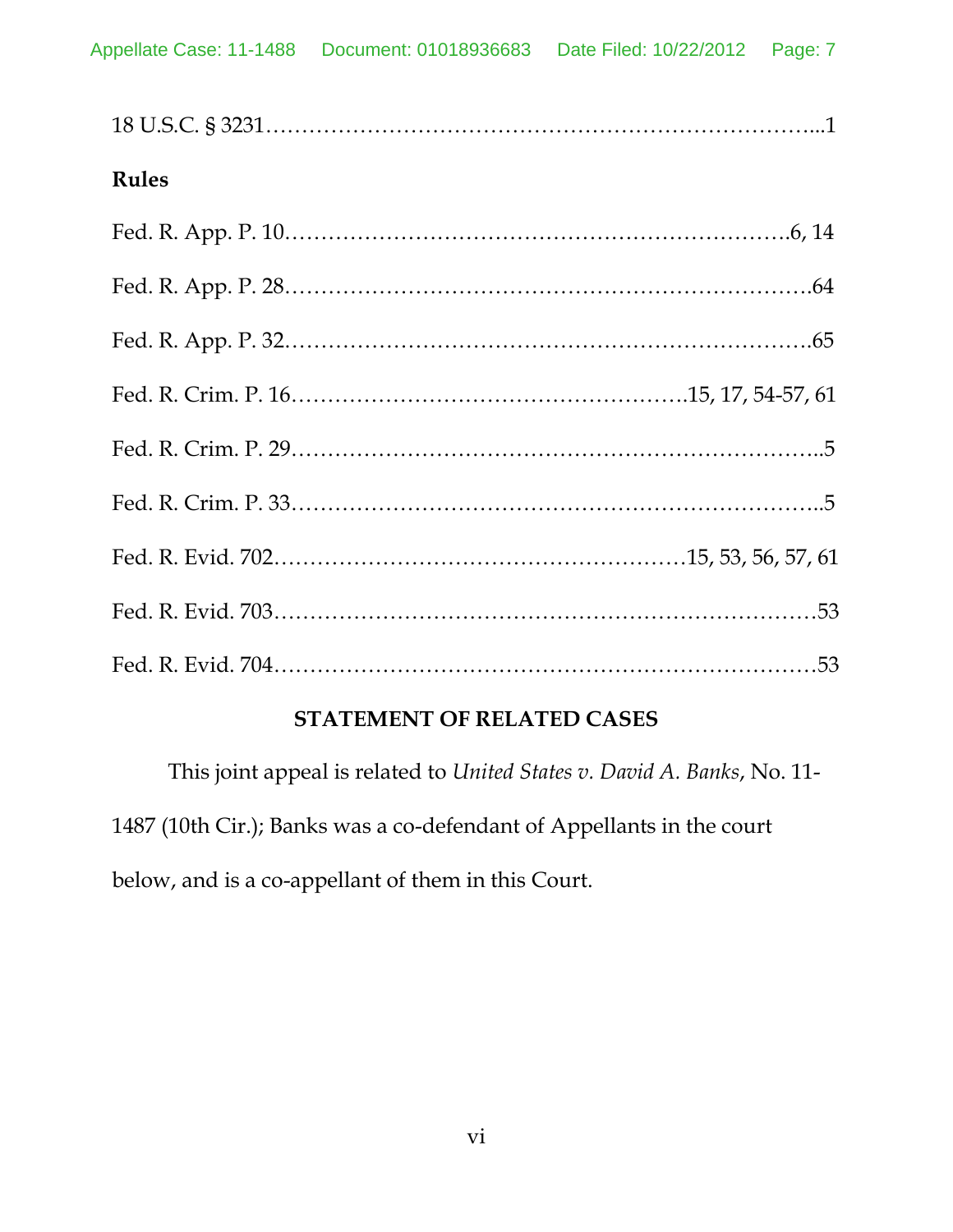In support of this appeal, KENDRICK BARNES ("Barnes"), DEMETRIUS K. HARPER ("Harper"), CLINTON A. STEWART ("Stewart"), GARY L. WALKER ("Walker") and DAVID A. ZIRPOLO ("Zirpolo") (collectively "Appellants") state the following:

### **JURISDICITONAL STATEMENT**

The United States District Court for the District of Colorado properly exercised jurisdiction over the underlying criminal case pursuant to 18 U.S.C. § 3231. The District Court entered judgments against Appellants on July 25, 2012 (Walker) and August 3, 2012 (Barnes, Harper, Stewart and Zirpolo), and Appellants' notices of appeal, which were filed on October 21, 2011, became effective on those dates. This Honorable Court properly exercises jurisdiction over this appeal pursuant to 18 U.S.C. § 1291.

#### **STATEMENT OF THE ISSUES**

Whether the trial court erred by denying Appellants' motion to dismiss the indictment based on multiple violations of the Speedy Trial Act.

Whether the trial court violated Appellants' Fifth Amendment right against self-incrimination by ordering them to choose one of their own to testify in their joint defense or alternatively closing the evidence, and their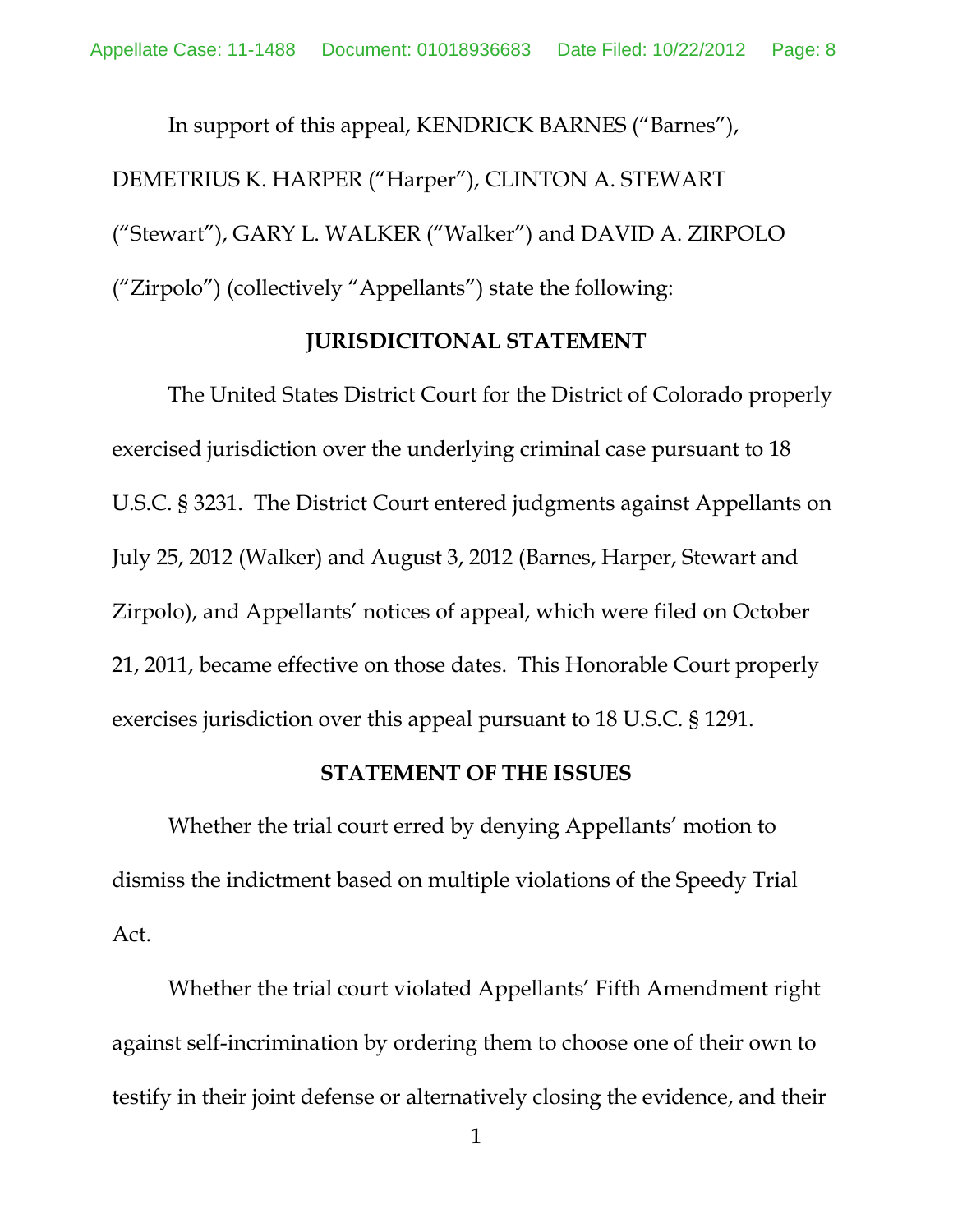Sixth Amendment right to a fair trial by failing to instruct the jury regarding the resulting testimony presented by Barnes.

Whether the trial court erred by excluding Appellants' two expert witnesses from testifying.

#### **STATEMENT OF THE CASE**

Appellants and their co-appellant David A. Banks ("Banks") were indicted on September 09, 2009 on one count of Conspiracy to commit Mail Fraud and Wire Fraud in violation of 18 U.S.C. § 1349, and multiple counts of Mail Fraud and Wire Fraud in violation of 18 U.S.C. §§ 1341 and 1343, respectively. (Doc 1; Vol. I, p. 29.) On June 23, 2009, Appellants and Banks initially appeared before Magistrate Judge Boyd N. Boland, were appointed counsel and released on personal recognizance bonds. (Doc. 15). The speedy trial clock began to run. Appellants and Banks were arraigned before Magistrate Judge Kristen L. Mix on June 29, 2009, all entered Not Guilty pleas and trial was estimated at four weeks. (Docs. 33-38). On July 06, 2009, Banks filed an Unopposed Motion to Exclude Time Pursuant to 18 U.S.C. § 3161(h)(8)(A) and Zirpolo joined that motion on July 07, 2009. (Docs. 49, 52; Vol. I, pp. 70, 82). On July 09, 2009, the Motion to Exclude for Banks and Zirpolo was granted. (Doc. 63; Vol. I, p. 89). On August 18, 2009,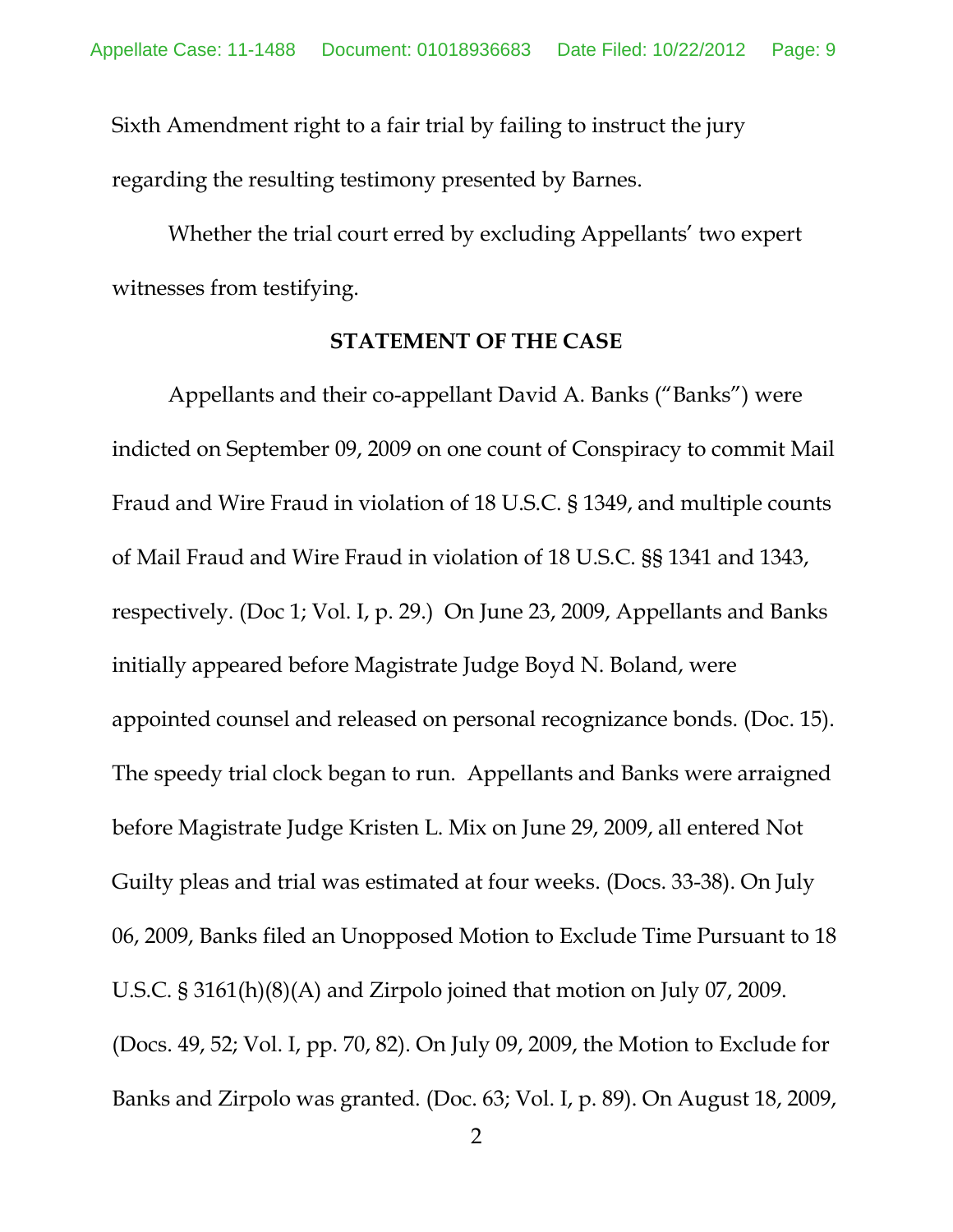Stewart filed a Motion to Exclude Time. (Doc. 75; Vol. I, p. 95). Upon submission via electronic filing, the motion was titled Unopposed Motion to Declare Case Complex and for Further Exclusion of Time by Stewart, filed by Robert Berger, Esq. *Id.* The content of the motion does not argue an extension based upon complexity of the case but effective preparation. *Id.* The Unopposed Motion for Further Exclusion of Time under 18 U.S.C. § 3161 was granted on August 20, 2009. (Doc. 77; Vol. I, p. 100). On December 14, 2009, a Joint Motion for Speedy Trial Exclusion of Time and Proposed Scheduling was filed and granted December 18, 2009. (Docs. 119, 123; Vol. I, pp. 102, 112). The District Court excluded 409 days from December 18, 2009 until January 31, 2011 and set a six-week jury trial for January 31, 2011 to March 11, 2011. *Id.* Defendants filed a Joint Motion to Dismiss Indictment for Inexcusable Pre-Indictment Delay that was denied. (Docs. 190, 238; Vol. I, pp. 119). On November 18, 2010, a Joint Motion to Continue Jury Trial was filed and granted on November 19, 2010. (Docs. 324, 325; Vol. I, pp. 562). On December 16, 2010, Appellants and Banks' thenattorneys filed motions to withdraw at Appellants and Banks' request. (Docs. 342-344, 348, 350, 351). Appellants and Banks, *pro se*, filed a Motion to Continue for 120 days, which was granted April 01, 2011. (Docs. 394, 403;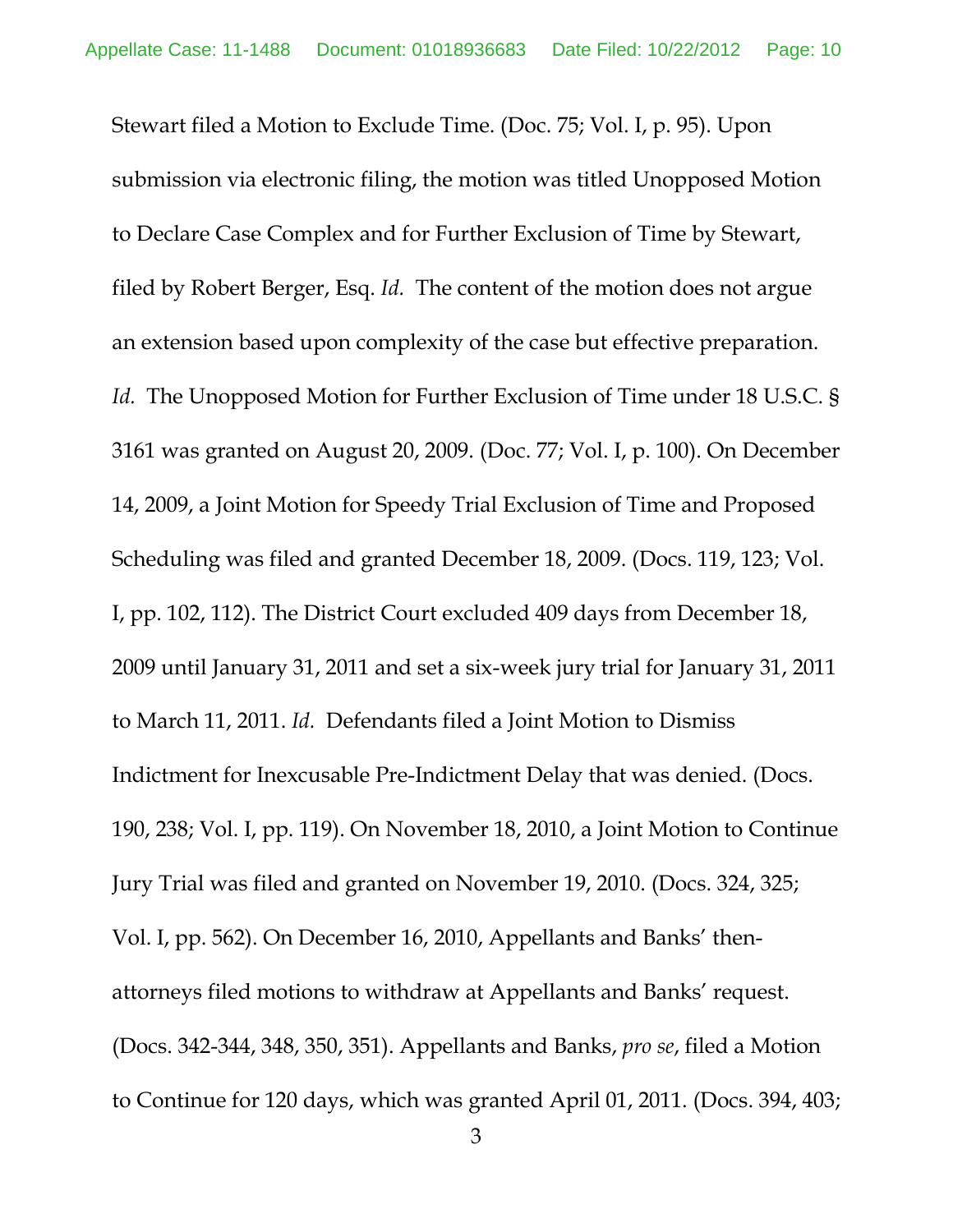Vol. I, pp. 706). The District Court granted a 130-day continuance from May 23, 2011 to September 30, 2011. (Doc. 403). Trial commenced September 26, 2011 and concluded on October 20, 2011. The jury returned a verdict of guilty on all counts pertaining to Appellants and Banks, with the exception of Banks' being acquitted on Count Two. (Doc. 478). That day, Appellants and Banks appeared before Magistrate Boyd N. Boland for detention hearing and all were detained. (Doc. 486). On October 21, 2011, Appellants and Banks filed Notices of Appeal. (Docs. 483, 487, 490, 493, 496, 499; Vol. I, pp. 880, 881, 882, 883, 884, 885). Appellants and Banks filed a Motion for Bond hearing on November 03, 2011. (Doc. 533). Appellants and Banks were released on November 22, 2011 with strict conditions. (Docs. 570-575). On December 01, 2011, Appellants and Banks were released pending sentencing. (Doc. 583). Appellants and Banks filed a Motion to Inspect Unedited Transcriber Notes and Note File for the Bench Conferences held on October 11, 2011, which was denied on December 16, 2011. (Docs. 631, 633; Vol. I, pp. 966). A Motion and Joint for Reconsideration re 631 Motion to Inspect Unedited Transcriber Notes and Note File for the Bench Conferences October 11, 2011 was filed on December 20, 2011 and denied on January 20, 2012. (Docs. 635, 636, 652;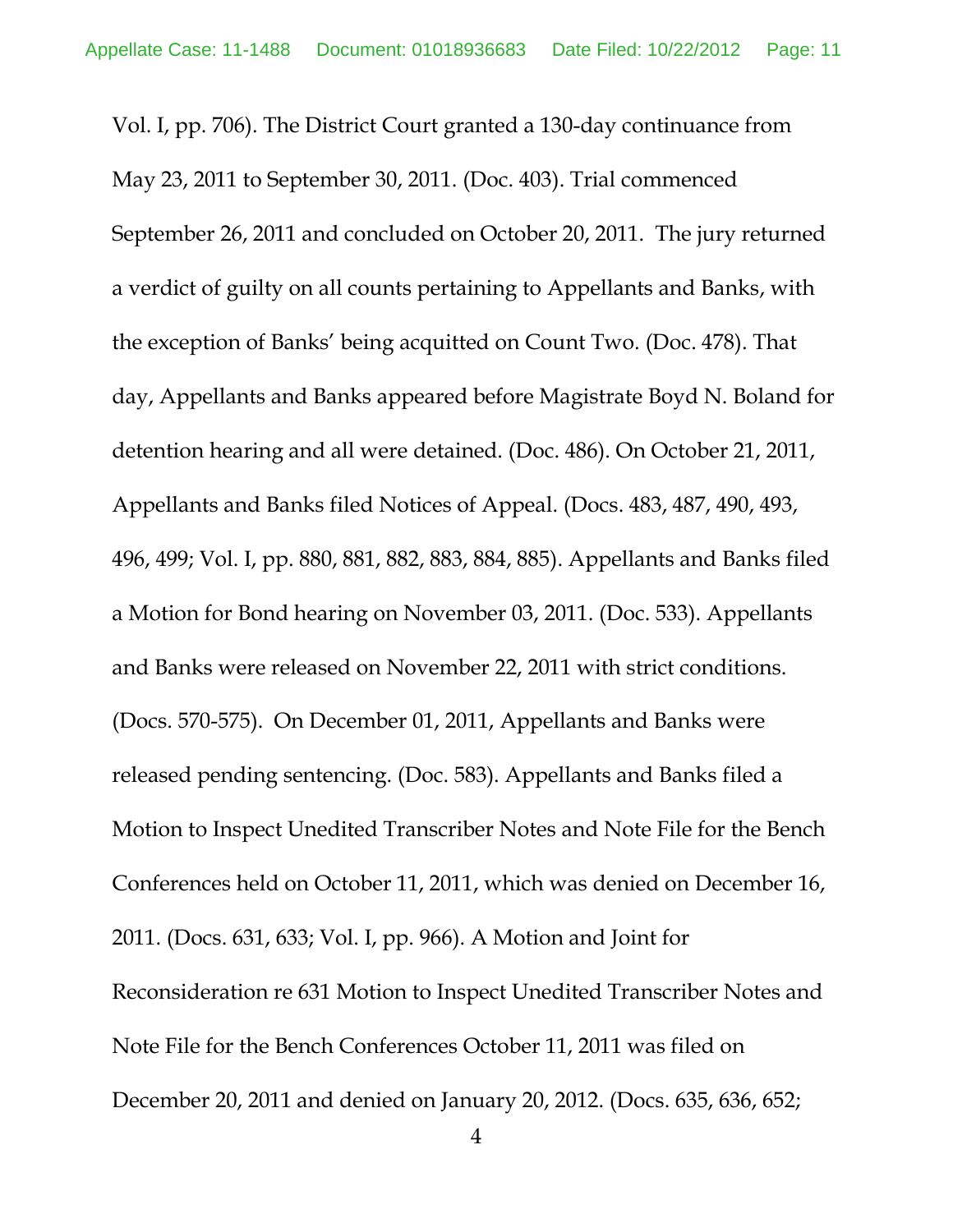Vol. I, pp. 980, 1001, 1120). On March 05, 2011, Banks filed a Motion to Dismiss on Speedy Trial Violations with Prejudice or in the Alternative a Hearing on the Motion, Motion for Acquittal Motion for Judgment of Acquittal under Fed.R.Crim.P. 29(c) and, Alternative Motion for New Trial under Fed.R.Crim.P. 33 Based on the Courts Disallowance of Witnesses Who Could Establish a Lack of a Scheme To Defraud Creditors, Lack of Specific Intent of Defendant Banks and Establish Defendant Banks Good Faith Action. (Docs. 677-679; Vol. I, pp. 1141-1274). On March 20, 2012, Appellants filed Joint Motion for Speedy Trial to Dismiss the Indictment and Conviction Pursuant to Speedy Trial Act and Sixth Amendment with Prejudice and on April 02, 2012 filed Joint Motion to Dismiss on Speedy Trial, Joint Motion for Acquittal, or in the Alternative, New Trial. (Docs. 687, 696, 697; Vol. I, pp. 1275, 1335, 1339). All post-conviction motions were denied. (Docs. 753-755; Vol. I, pp. 1578-1618.) Appellants and Banks were sentenced on July 23, 2012 (Walker and Barnes), July 27, 2012 (Banks, Harper and Stewart) and July 30, 2012 (Zirpolo). Appellants and Banks were remanded into the custody of the United States Marshals Service on those dates. (Docs. 773, 775, 785, 787, 789, 790). Abatements of the appeals were lifted on August 17, 2012 (Doc. 829), and on that day, Appellants filed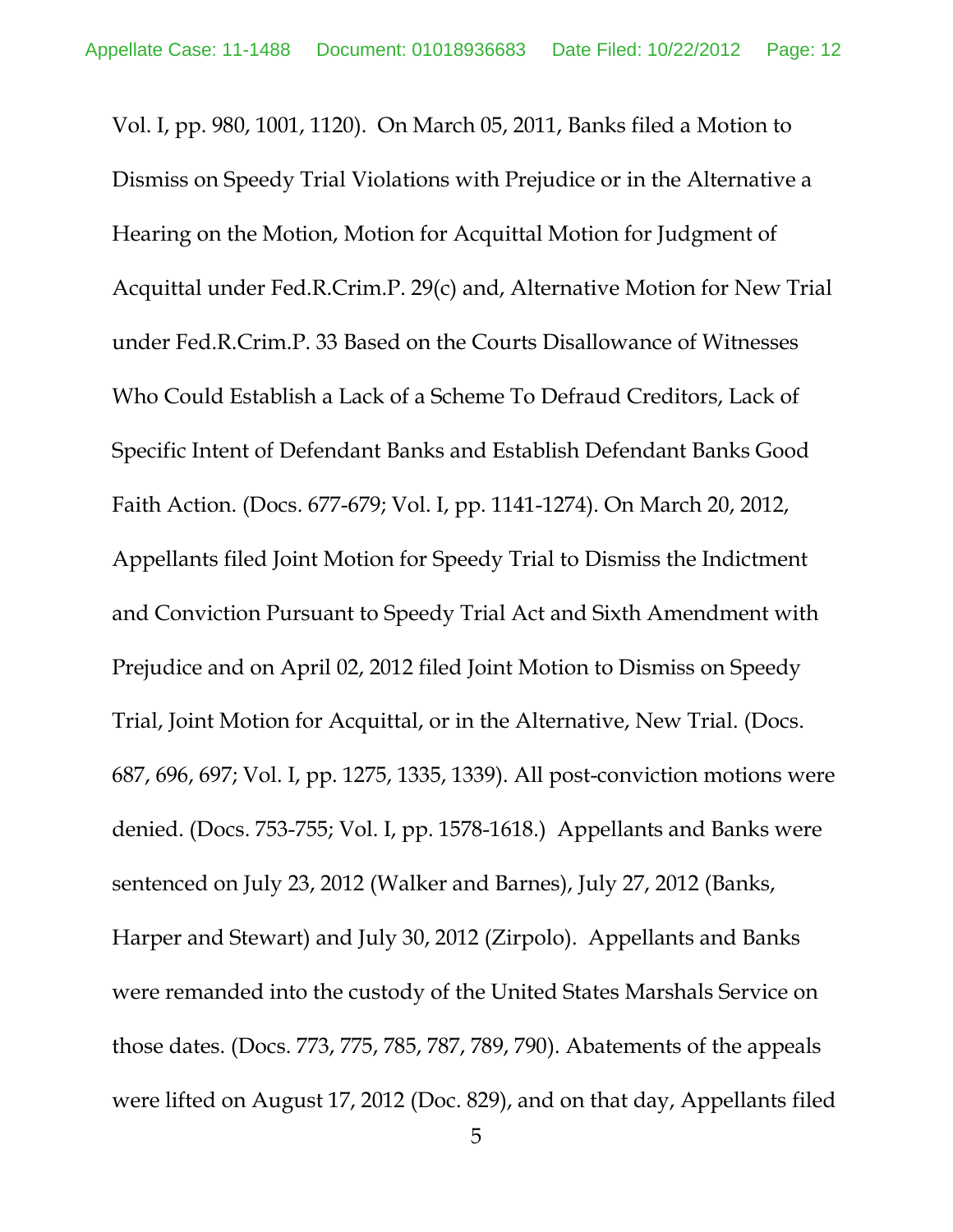motions for release pending appeal, which were denied on August 08, 2012 (Docs. 791-795, 817). Appellants filed a Joint Motion for Release Pending Appeal, Memorandum in Support of Joint Motion for Release Pending Appeal and Reply to the Government's opposition to their motion in this Court on August 24, 2012, and release was denied on September 14, 2012. (Docs. 01018903009, 01018903019, 01018915691, 01018920491.) Appellants filed a Proposed Stipulation on August 30, 2012, pursuant to Fed. R. App. P. 10(c); the Government filed its objection on September 13, 2012; Appellants and Banks filed replies on September 14, 2012 and September 17, 2012. (Docs. 832, 841, 844, 845). The District Court rejected the Proposed Stipulation October 17, 2012. (Doc. 846). A Joint Motion to Reconsider Release Pending Appeal with was filed October 10, 2012, and was denied October 19, 2012 (Docs. 01018930096, 01018935598). Appellants filed a Joint Statement of the Evidence on October 19, 2012. (Doc. 847).

#### **STATEMENT OF FACTS**

# **a. Background, Investigation and Indictment**

Leading Team, Inc., ("LT"), DKH, Inc. ("DKH") and IRP Solutions Corp. ("IRP") were companies formed to produce and assist in the production of software. (Doc. 466, p. 17: 8-9, 13, 23-24; Vol. II, p. 828: 8-9,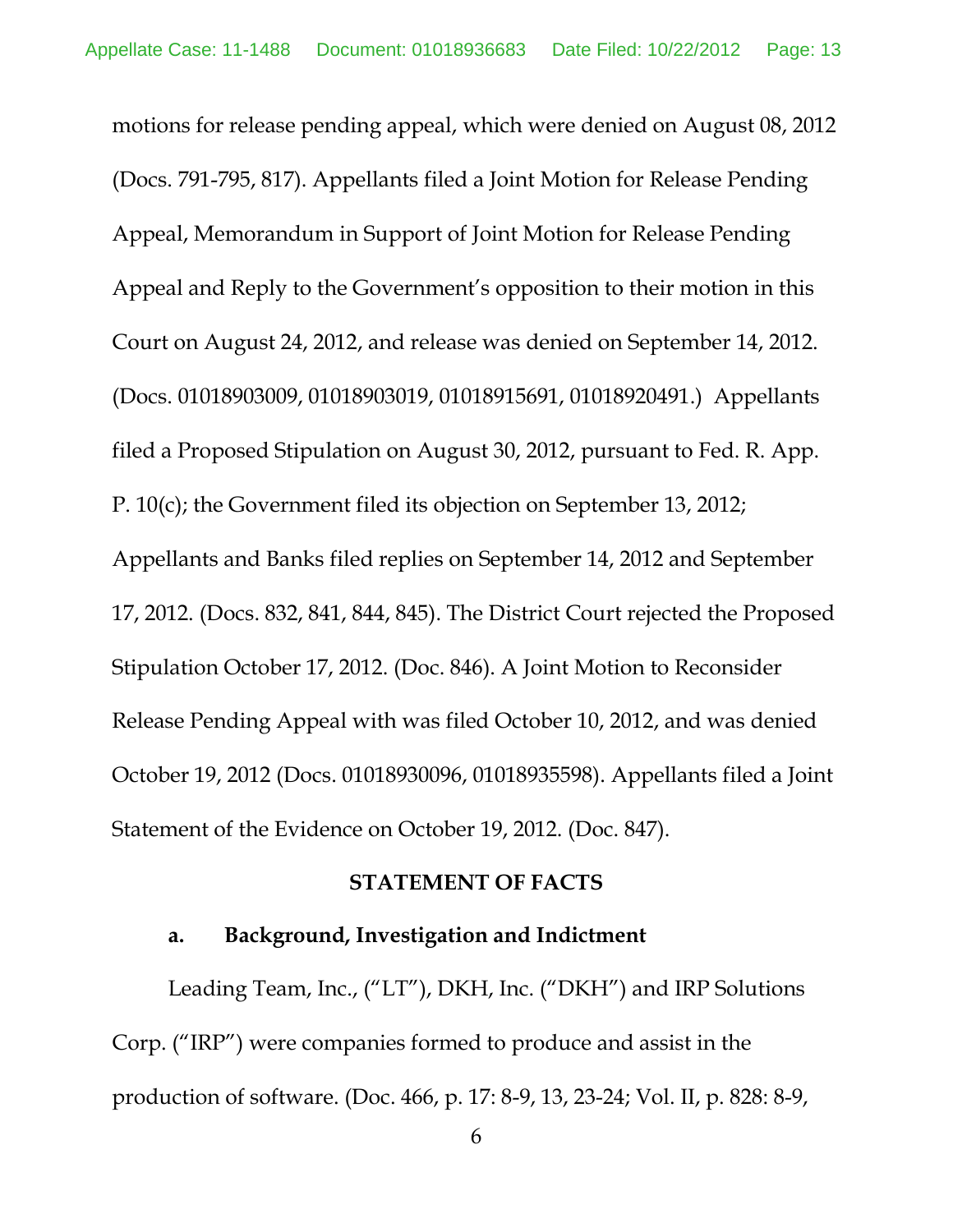13, 23-24). IRP particularly was formed to produce software to assist law enforcement agencies place information in a database that would be accessible nationwide as a client server. *Id*. at pp. 20: 17-18, 21: 3-11; Vol. II, pp. 831: 17-18, 832: 3-11. Appellants and Banks worked to create and customize the software to accommodate potential clients. *Id*. at 20: 3-25; Vol. II, p. 831: 3-25. Various law enforcement agencies were interested in the software, including but not limited to the Department of Homeland Security. *Id*. at p. 24: 16-17; Vol. II, p. 835: 16-17. Additional manpower was needed in order to complete production and enhancements to the product. *Id.* at 20: 3-25; Vol. II, p. 831: 3-25. Staffing agencies were recruited to assist in placement and payrolling of Information Technology individuals and administrative staff support to complete production. *Id.* Among the individuals recruited to work on the project, based on their experience, were former Federal Bureau of Investigation ("FBI") agents Hillberry, Epke and Fuselier. (Doc. 617, pp. 1879-1882: 15-23; Vol. II, pp. 2839-2842). The Government never denied that the software product was viable and requested that this critical point be omitted from the jury. Appellants and Banks had a legitimate business with a viable product. *Id*. at p. 1889:19; Exhibit D405. In fact, Appellants and Banks sold the software product to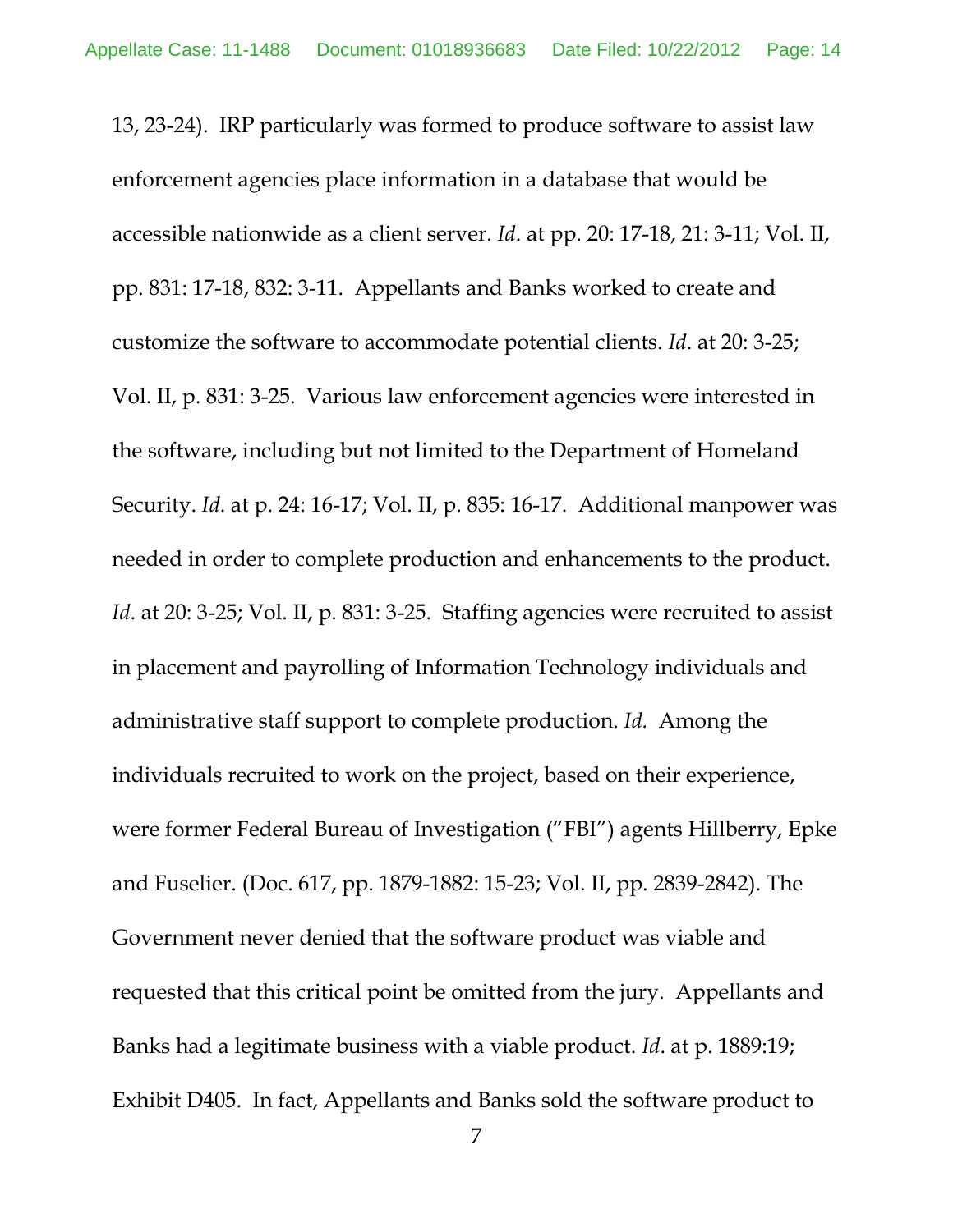law enforcement agencies. (Doc. 614 pp. 1478: 8-9, 23-24, 1479: 6-9; Vol. II, pp. 2180: 8-9, 23-24, 2181: 6-9).

Appellants and Banks continued to enhance and market the product. (Doc. 466, pp. 20: 11-18; 25: 13-20; Vol. II, pp. 831: 11-18; 836: 13-20). During this process, Appellants and Banks continued to recruit staffing agencies to assist with placement and payrolling. While awaiting a major sale of the product, the debts to the staffing agencies increased. Appellants and Banks were confident that upon a major sale, they would be able to pay all of their debts. The FBI began an investigation in 2002 on IRP, which continued through 2005. During the investigation, on or about January 18, 2005, former FBI agent Hillberry completed an affidavit from and interview with the FBI. (Doc. 617, p. 1889: 2-20, Exhibit D405; Vol. II, p. 2849: 2-20). Agent Hillberry completed assignments for IRP from January 2004 to October 2004. (Exhibit D405). Agent Hillberry advised the FBI by affidavit that Appellants and Banks had a viable software product; they appeared to be moving forward to acquire federal and state contracts for their product; and he decided to continue to assist them in the effort. *Id.* at 1886: 10-14, 1889: 12-20; Vol. II, pp. 2849: 10-14, 2852: 12-20. In February 2005, the FBI's Colorado Springs, Colorado office obtained a warrant to collect financial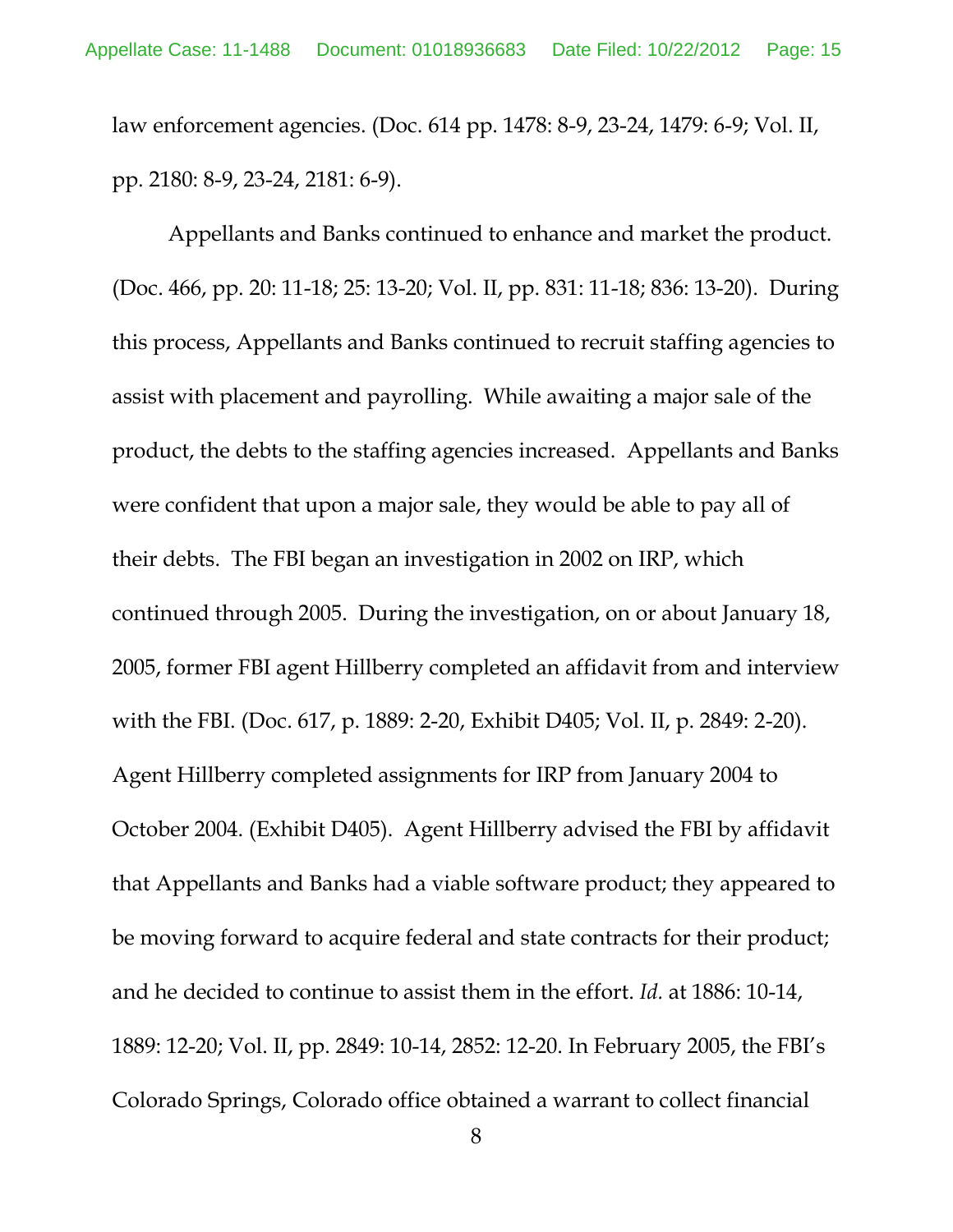records. (Doc. 264-1). On February 07, 2005, the FBI executed a search warrant at IRP with twenty-one armed FBI agents. (Doc. 466, p. 46: 3-10; Vol. II, p. 857: 3-10). After searching the office for fourteen hours, the financial records, which were in plain view, were left at the business. *Id.* The FBI imaged the computers for patent pending and copyright information of the software. *Id.* Due to the raid and interference with the business operations, Appellants and Banks were unable to complete production and sale of the product and repay the staffing agencies for the monies advanced through payrolling. *Id.* at p. 37: 8-16; Vol. II, p. 848: 8-16. On August 08, 2005, the FBI's Denver, Colorado office declined to conduct an investigation or pursue criminal charges, stating that the case would be best handled civilly. (Doc. 617, pp. 1921: 22-25; 1922; Vol. II, pp. 2881: 22-25; 2882). The prosecution convened a grand jury in February 06, 2007 and no indictment was returned. (Doc. 75; Vol. I, p. 95). On March 14, 2007, the Government convened a second grand jury and an indictment was returned. *Id.* On July 09, 2009, Appellants and Banks were indicted on multiple counts of Conspiracy to commit Wire Fraud and Mail Fraud, Wire Fraud and Mail Fraud in violation of 18 U.S.C. §§ 1349, 1341 and 1342, respectively. (Doc. 1; Vol. I, p. 29). Trial commenced September 26, 2011.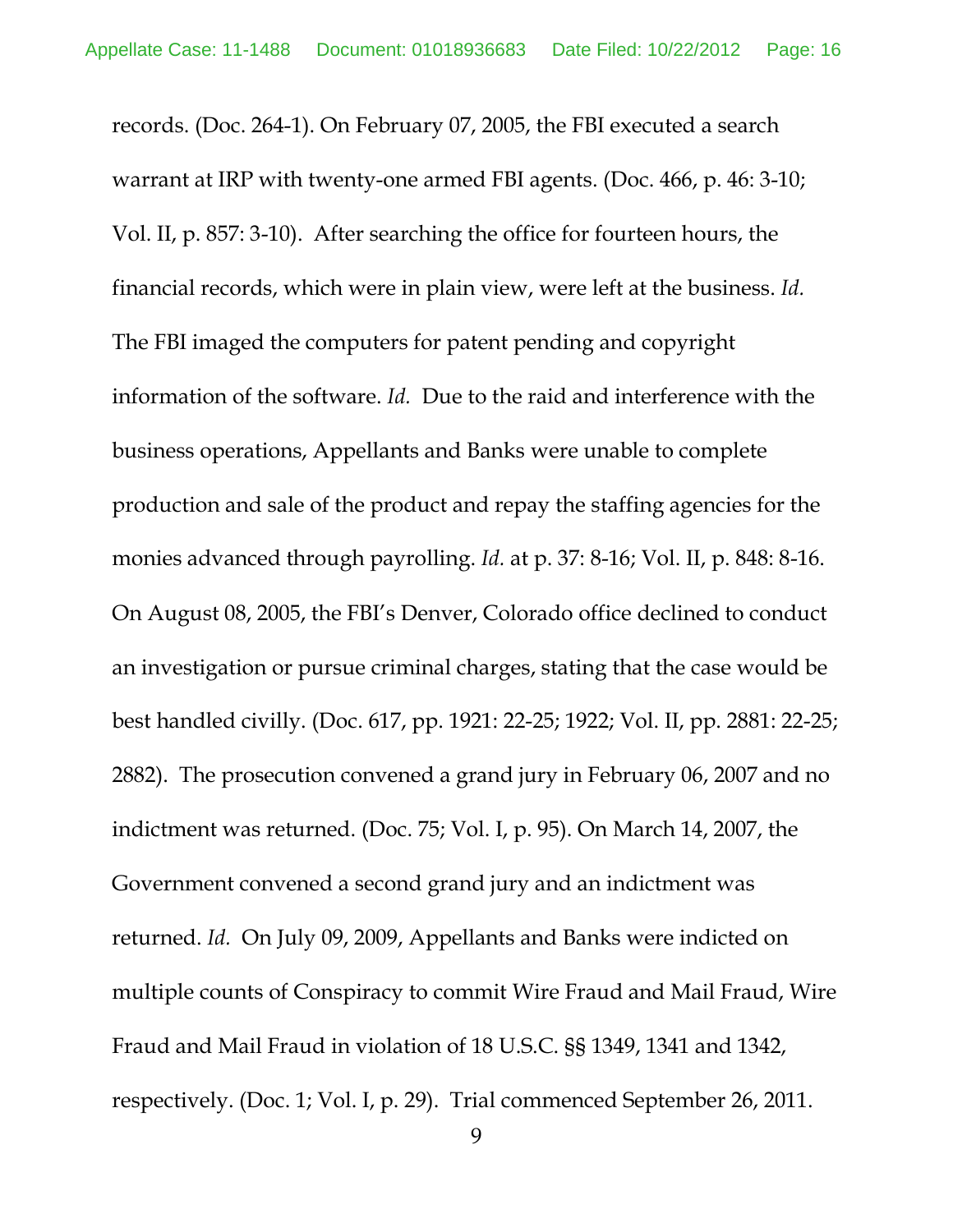On November 19, 2010 and October 13, 2011, FBI Agent John Smith testified that if the product was sold and the debts were paid there would be no case. (Exhibit D407; Docs. 359, pp. 92: 2-4; Doc 617, pp. 1938-1940: 1-2; Vol. II, pp. 471: 2-4; Vol. II, pp. 2898-2900: 1-2). The Government's financial analyst, Dana Chamberlin, testified at trial regarding where the monies from the staffing agencies were dispersed. (Doc. 614, pp. 1421: 22-25, 1422; Vol. II, pp. 2123: 22-25, 2124). The monies were not only paid to Appellants and Banks, but also to the contractors, who were employees of the staffing agencies. (Exhibit 903.) Appellants and Banks did not profit from the income received. (Doc. 466, p. 15: 14-15; Vol. II, p. 826: 14-15). From 2002 to 2005, Appellants and Banks earned the following salaries: \$172,102.53 (Banks); \$183,363.99 (Harper); \$141,407.64 (Walker); \$67,010.00 (Stewart); \$66,923.76 (Zirpolo); \$243,846.71 (Barnes). (Exhibit 902.) Appellants and Banks acknowledge and assume responsibility for their debt. (Doc. 466, p. 56: 2-3; Vol. II, p. 867: 2-3). This was a civil matter not a criminal matter. (Doc. 617, p. 1925: 1-11; Vol. II, p. 2885: 1-11).

### **b. Speedy Trial Act and Sixth Amendment Violations**

In preparation for trial, Appellants and Banks' court-appointed counsel, without Government opposition, requested four continuances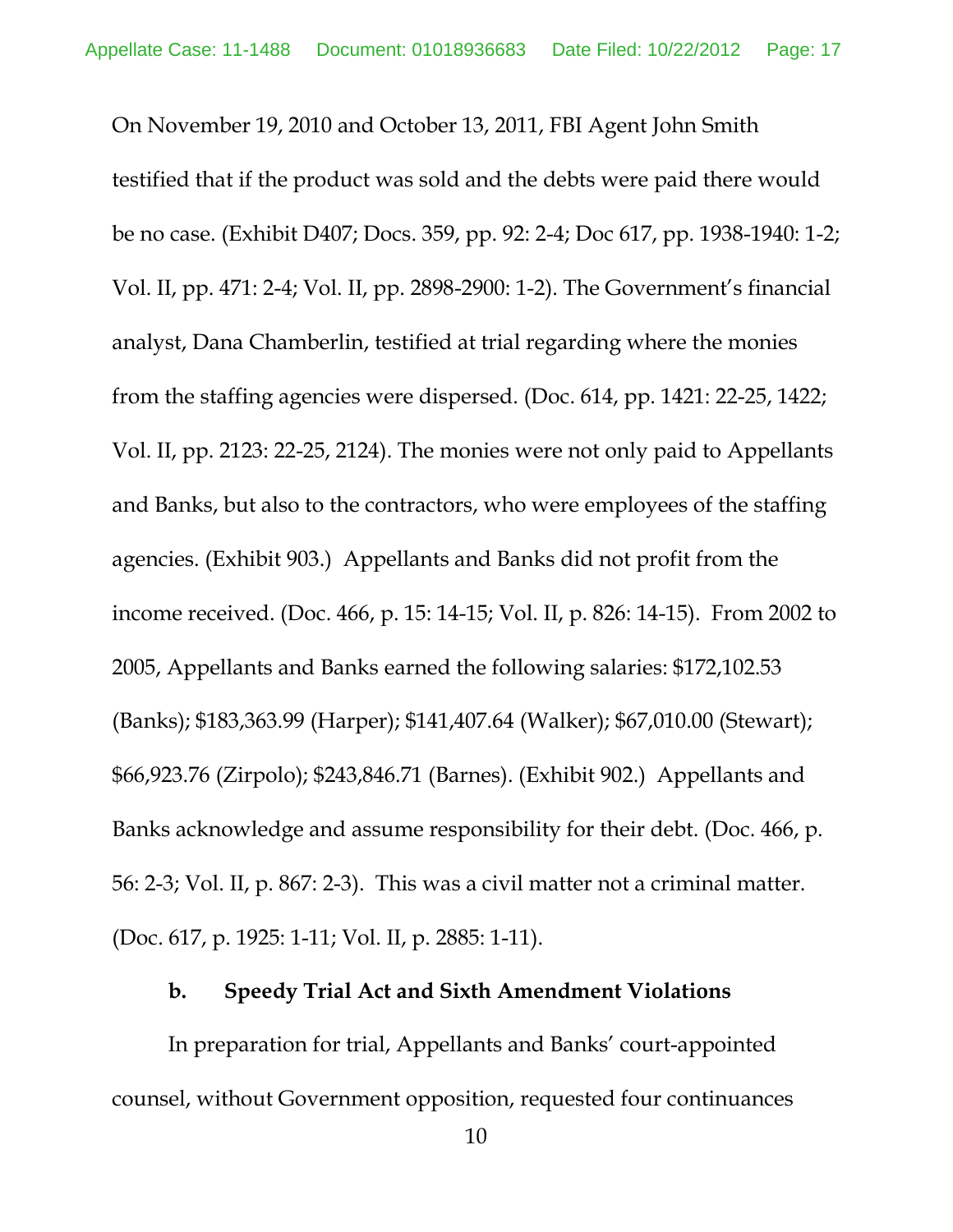from July 06, 2009 through May 23, 2011 (Docs. 49, 52, 75, 119, 324, 394; Vol. I, pp. 70, 82, 95, 102, 562, 706), which the District Court granted on July 09, 2009, August 20, 2009, December 18, 2009 and November 22, 2010 (Docs. 63, 77, 123, 327; Vol. I, pp. 89, 100, 112, 571). The continuances on July 09, 2009, August 20, 2009, December 1, 2009 and November 22, 2010, while Appellants and Banks were represented by counsel, were granted on the same bases: travel to interview witnesses, interview prosecution and defenses witnesses, interview potential customers for the product, review discovery, multiple defendants and a purported complex case. *Id.* Over a period of eighteen months, no witnesses were interviewed, no travel requests were submitted and there was no review of the discovery. *Id.* Later, the District Court, the Government and Appellants and Banks' counsel agreed that this case was not complex. (Doc. 240, p. 4: 13-18; Vol. II, p. 64: 13-18). Consequently, due to the lack of preparation, Appellants and Banks terminated their attorneys, electing to represent themselves. (Docs. 342-344, 348, 350, 351).

Appellants and Banks did not waive their rights to a speedy trial, and neither the District Court nor the Government adhered to the Speedy Trial Act's requirements. The District Court never inquired about the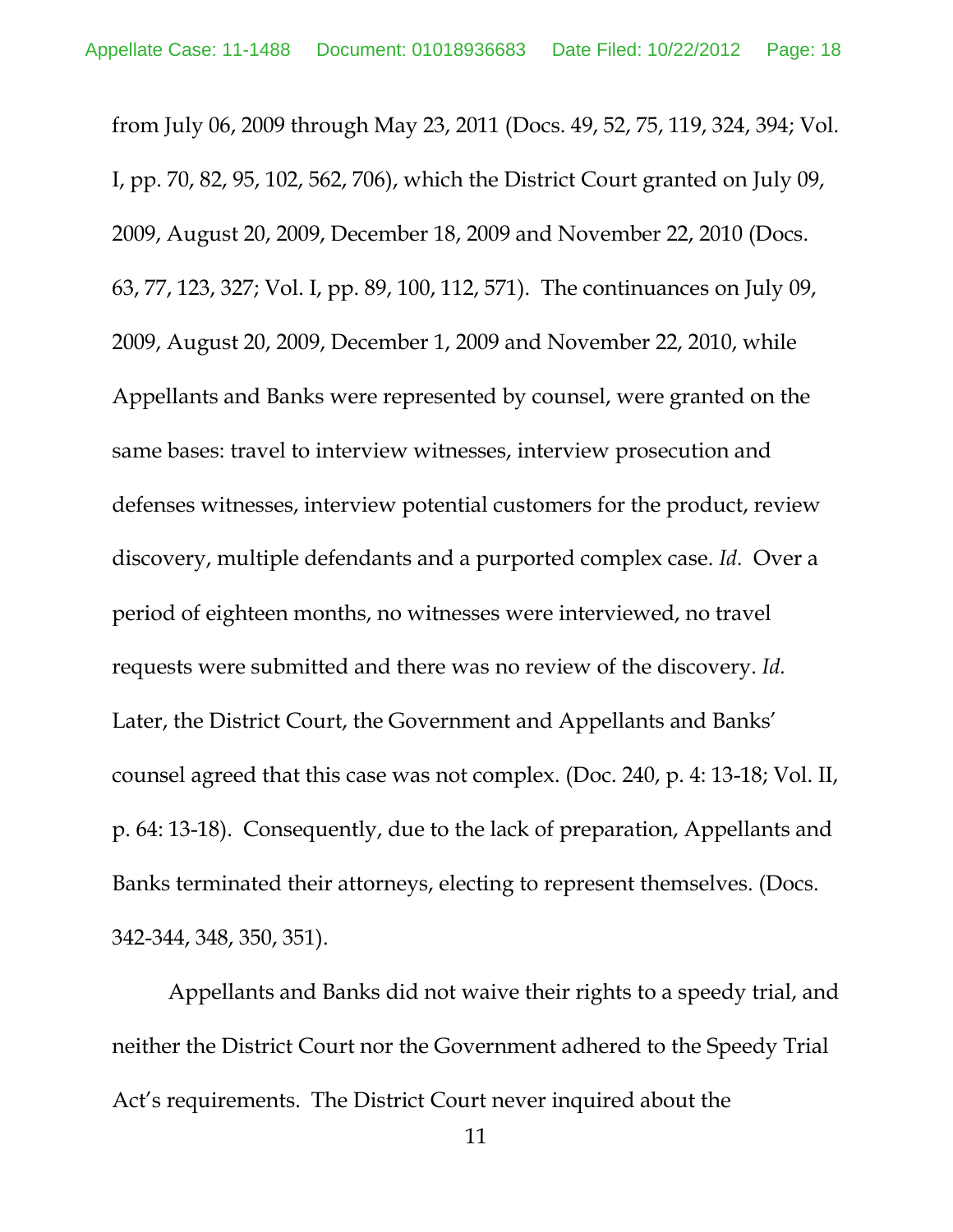prosecution's preparedness or readiness (Docs. 63, 77, 123, 327, 403, 240, 359, pp. 127-129; Vol. I, pp. 89, 100, 112, 571; Vol. II, pp. 61, 506-508), and the continuances did not comply with the ends-of-justice standards. (Docs. 75, 77; Vol. I, pp. 95, 100).

#### **c. Fifth Amendment Violations and Missing Transcript**

The District Court compelled Barnes to testify on October 11, 2011(Docs. 631, 635, 636; Vol. I, pp. 965, 980, 1001) without advising him of his Fifth Amendment right against self-incrimination (Doc. 557, p. 54). There was a bench conference to discuss the invocation of the privilege and its presentation. *Id*. at pp. 129: 9-25; 130-158: 3. The Court stated that the Defendants could take the matter up on appeal. *Id.* Barnes presented testimony a second time, and the District Court failed to provide a curative instruction. *Id*. at pp. 158: 18-25 to 162: 22. The portion of the transcript that could attest to what took place at the bench conference regarding the compulsion of Barnes' testimony is missing and the Court has declined Appellants many requests to have a hearing to attempt to resolve the dispute and reconstruct the crucial discussion at the side bar. (Docs. 631, 635, 636, 652, 557, pp. 138: 21-25, 139: 1-22, 149: 21-25, 150: 1-11, 618, pp. 2062: 22-25, 2063: 1-11; Vol. I, pp. 965, 980, 1001, 1120, 3022: 22-25, 3023).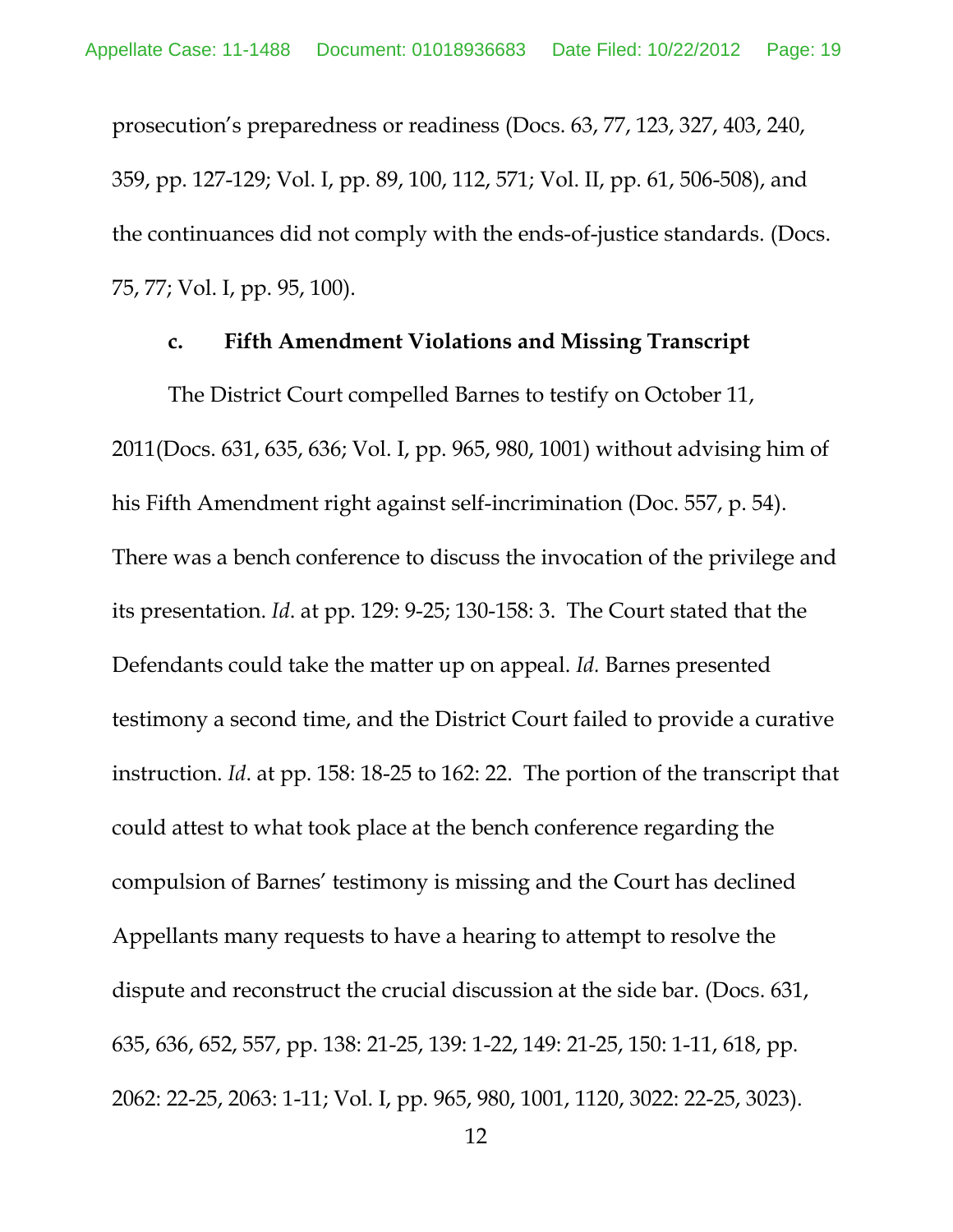Appellants and Banks have requested a copy of that transcript multiple times, but those requests have been denied. (Docs. 631, 633, 635, 636, 652; Vol. I, pp. 965, 980, 1001, 1120). On October 11, 2011, Stewart filed a request for the unedited transcript of the bench conference, but the same was never received by him. (Doc. 618, pp. 2062: 22-25; 2063: 1-11; Vol. II, pp. 3022: 22- 25, 3023). On November 14, 2011, Appellants' undersigned counsel, Gwendolyn Maurice Solomon, Esq. ("Solomon"), requested the aforementioned transcript directly from the court reporter, Darlene Martinez ("Martinez"). (Docs. 631, 635, 636; Vol. I, pp. 965, 980, 1001). Martinez advised Solomon that the transcript was available, but exercised her discretion not to release it even after the court directed Ms. Martinez to release a copy to Appellants. *Id*. That day, Solomon requested a copy of the unedited transcript from Martinez' supervisor, Charlotte Hoard ("Hoard"). *Id*. Hoard advised Solomon that the unedited transcript was available at \$3.05 per page, but the same was never released. *Id.* On December 09, 2011, Solomon was directed by the District Court to contact Ed Butler ("Butler"), the legal officer for the said Court. Butler advised that Martinez and Hoard advised him that the unedited version of the transcript had been destroyed. *Id.* Appellants moved for a stipulation of the contents of the missing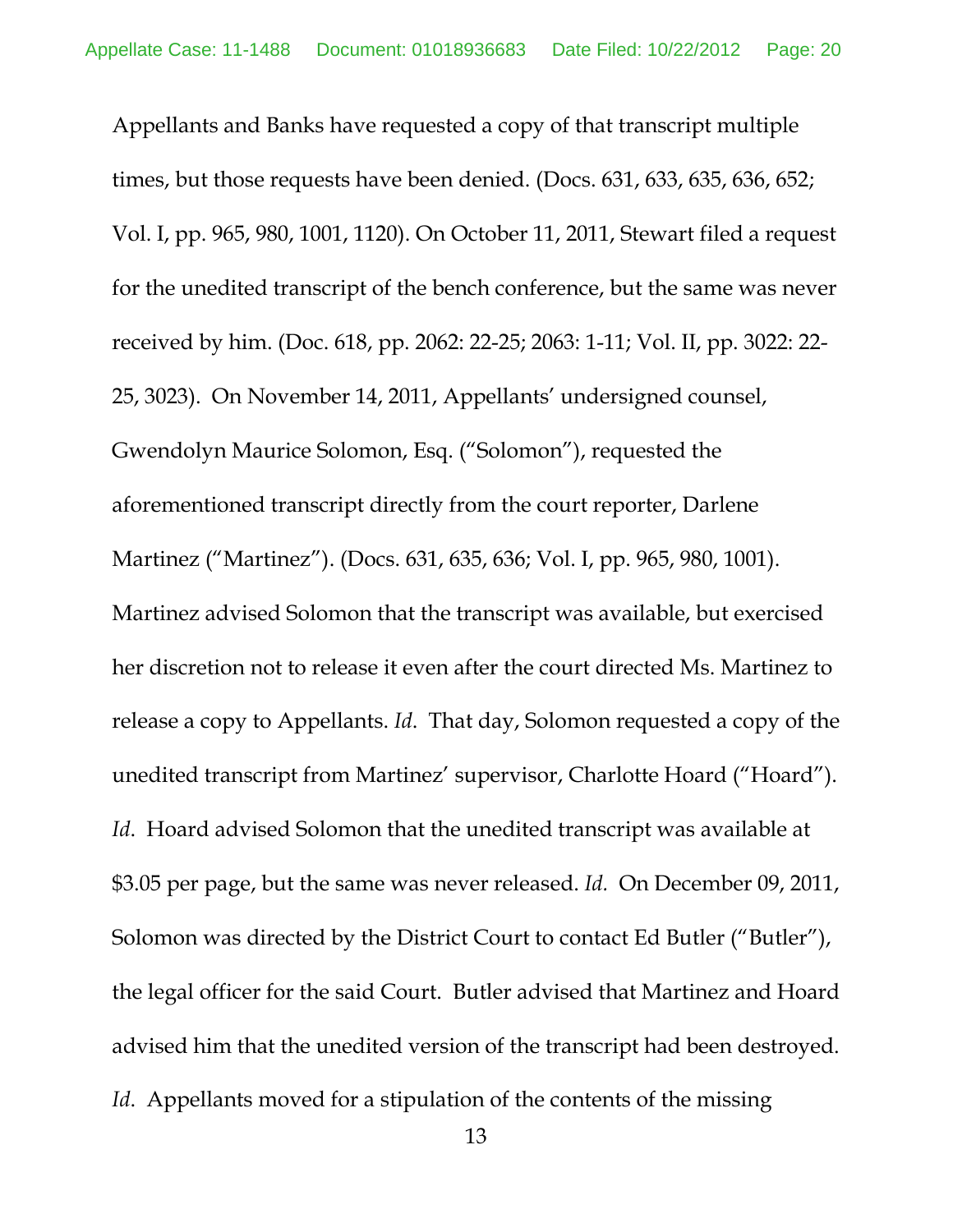transcript pursuant to Fed. R. Crim. P. 10(c); the Government objected (Docs. 832, 844, 845); and the District Court rejected the proposed stipulation (Doc 846). The Government never disputed Appellants' recollections and misstates the District Court's recollection. (Doc 841). The District Court admits that a portion of the transcript remains missing and the court reporter no longer has a copy of the unedited version, but it does not recollect exactly what was stated. (Doc 652; Vol. I, p. 1120). The Court Reporter never affirms or states that she had problems with hearing the entire side bar as the court speculates, "For whatever reason, whether the parties spoke too far from the microphone or the court reporter took off her headphones, the court reporter did not hear everything that was said at the sidebar and therefore did not transcribe anything besides what is contained in the edited transcript." *Id.* Ms. Martinez did advise Attorney Solomon that she does not wear earphones. (Doc. 847). Appellants filed a Statement of the Evidence on October 19, 2012. *Id.* The violation cannot be adequately addressed without the crucial context of the missing transcript or a hearing to reconstruct what took place at the side bar.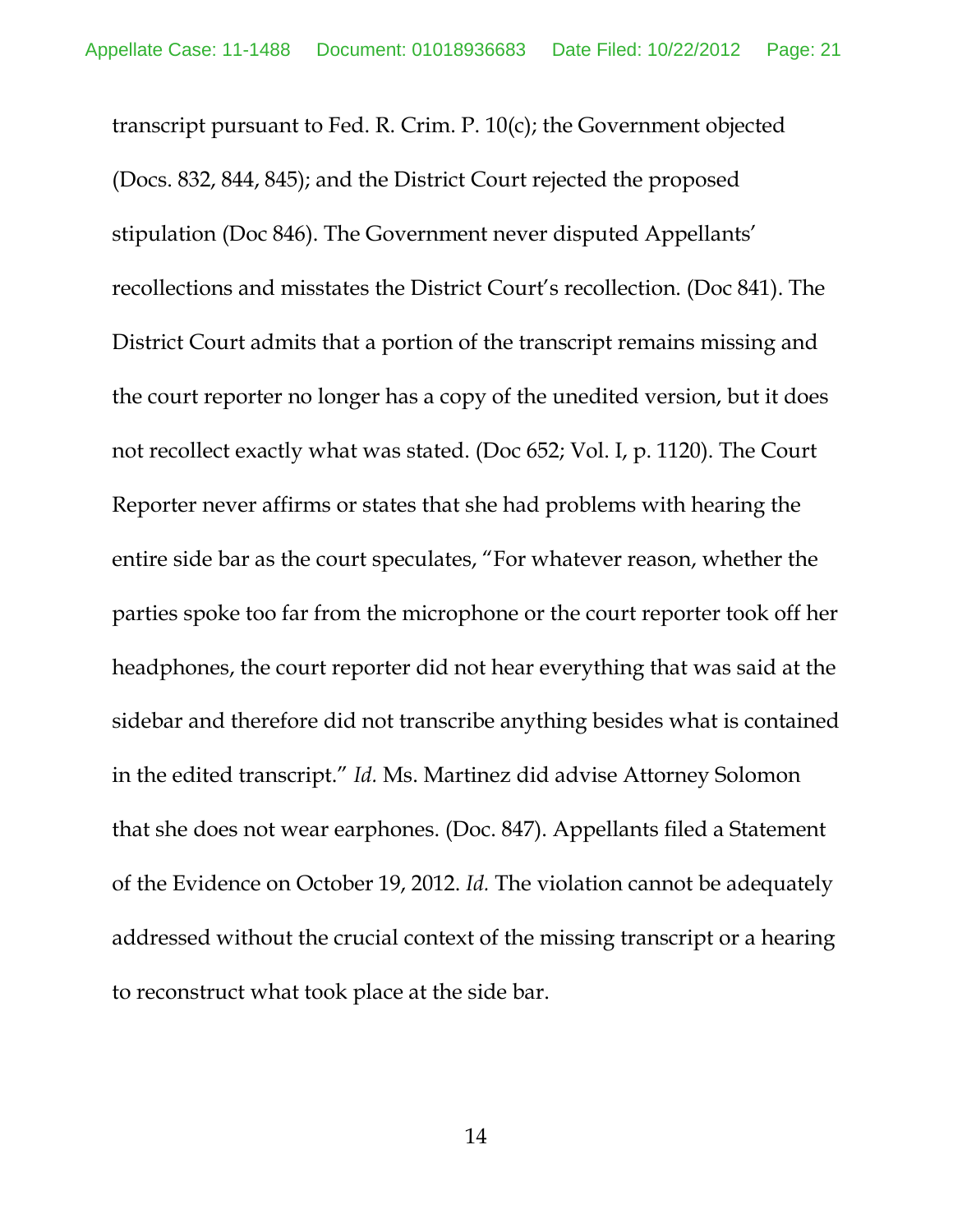#### **d. Expert Witnesses**

On the ninth day of trial, Appellants and Banks offered two expert witnesses, Andrew Albarelle ("Albarelle") and Kellie Baucom ("Baucom"). Abarelle was sworn and proceeded to testify regarding his credentials. (Doc 615, p. 1584: 16-22, 1585; Vol. II, p. 2286: 16-22, 2287). The Government objected based on Appellants and Banks' lack of notice of the witnesses pursuant to Fed. R. Crim. P. 16 and Fed. R. Evid. 702. *Id.* at 1587: 11-15; Vol. II, p. 2289: 11-15. The Government acknowledged its receipt of two letters, one from each of the witnesses, and admitted to the District Court that the witnesses were included on Appellants and Banks' witness list. *Id.* at pp. 1587: 7, 16, 17, 23-25, 1588: 1-18, 1592: 15-21; Vol. II, pp. 2289: 7, 16, 17, 23- 25, 2290: 1-18, 2294: 15-21. The District Court excluded both Albarelle and Baucom on the grounds that the Government was not noticed pursuant to Fed. R. Crim. P. 16 or Fed. R. Evid. 702. *Id.* at 1585-1594: 1-6; Vol. II, pp. 2287-2296: 1-6. The experts would have provided testimony regarding the industry standards of the staffing business regarding staffing, payrolling and related transactions, such as recruitment of employees. *Id.* at 1585-1594; Exhibit 1008; Vol. II, pp. 2287-2297). The District Court denied Appellants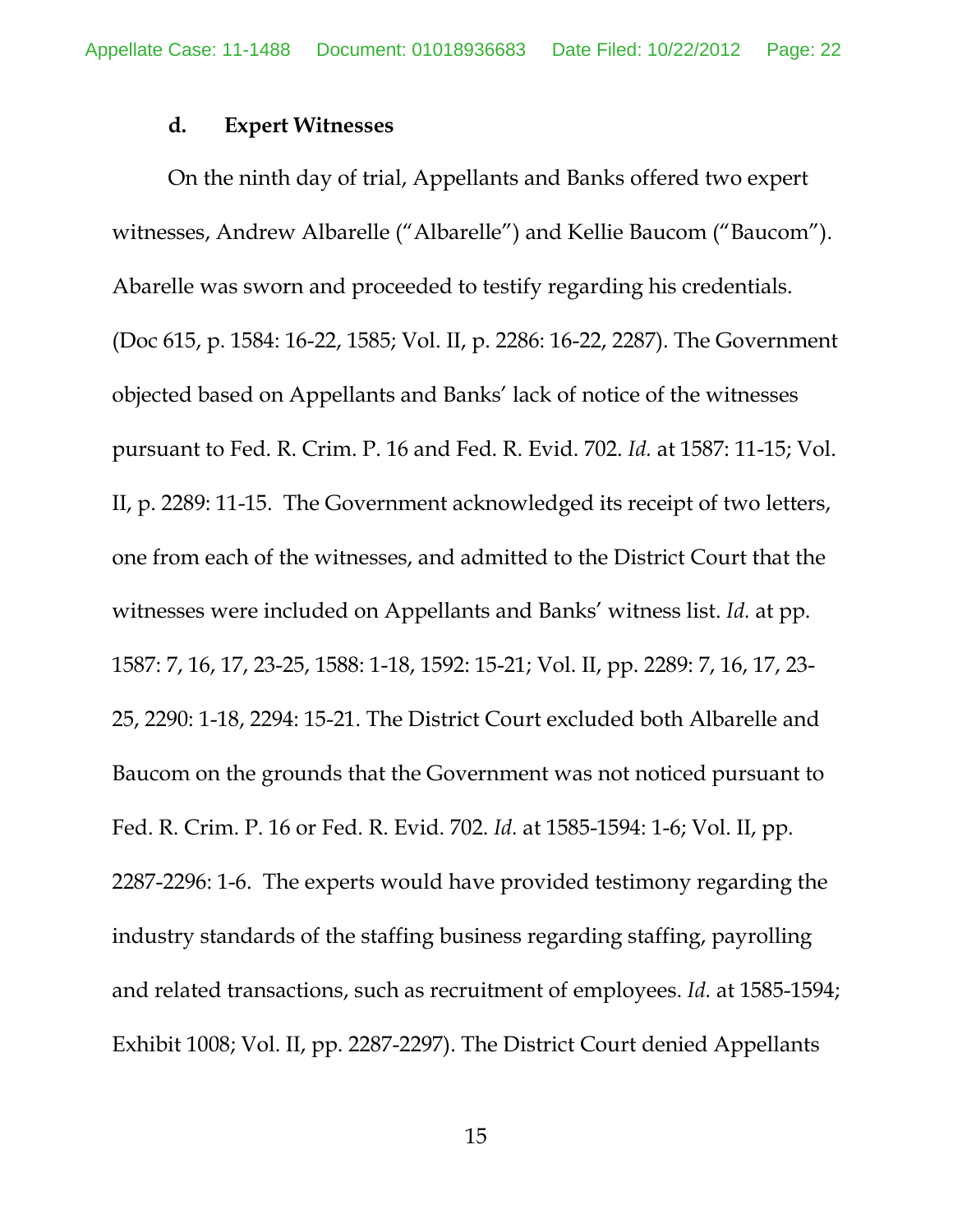and Banks the right to present a proper defense by denying the testimony of Albarelle and Baucom as either expert or lay witnesses. *Id.*

#### **SUMMARY OF THE ARGUMENT**

Appellants respectfully submit that the District Court violated their statutory right to a speedy trial by its improvidently granting four ends-ofjustice continuances, each of which exceeded the Speedy Trial Act's seventy day time limit in which a criminal case must be tried, that did not meet the ends of justice requirements and causing a cumulative trial delay of over two years. The District Court granted the continuances without conducting any meaningful analysis regarding whether their duration should have been excluded from the Speedy Trial Act's aforementioned time limitation. Each of the continuances exceeded seventy days, and therefore, the District Court's improper exclusion of any one of them was a violation of the Speedy Trial Act warranting a dismissal of the indictment.

Appellants further respectfully submit that the District Court violated their Fifth Amendment right against self-incrimination by ordering them to select one of their own to testify in their joint defense or alternatively, resting their case prematurely. That admonishment resulted in Barnes' testifying in Appellants and Banks' case-in-chief, and after his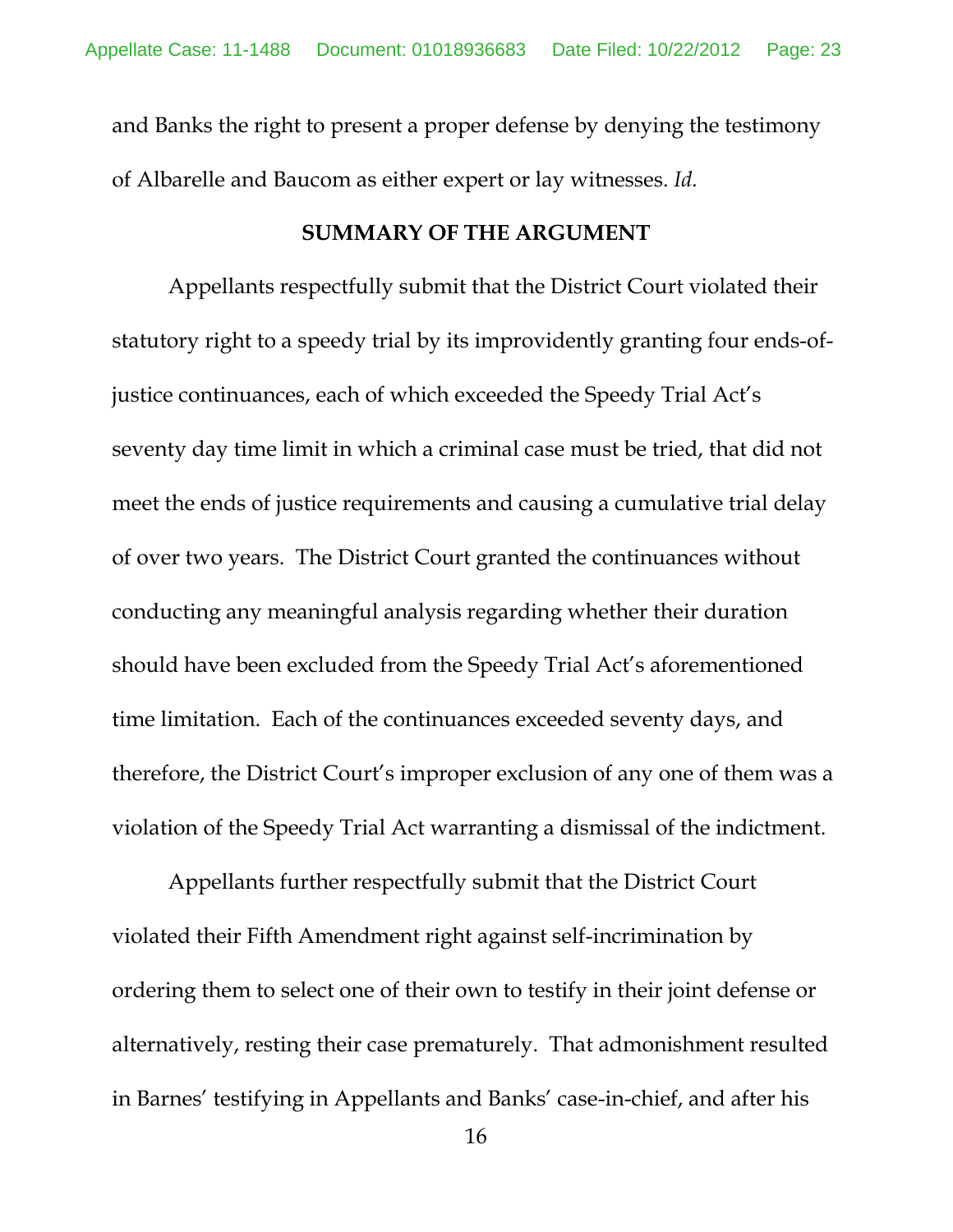repeatedly asserting his right against self-incrimination on crossexamination, the District Court violated Appellants' Sixth Amendment rights by failing to curb the prejudicial effect of such compelled testimony in the form a curative instruction. The Fifth Amendment-related episode which unfolded all before the jury—unquestionably called for judicial mitigation; yet, the District Court—in the face of inevitable prejudice deferred its judicial duty, choosing instead to exclude and discount any curative instruction entirely. The improper compulsory actions of the court, compounded with its determination that mitigating instructions were not necessary, violated Appellants' Fifth Amendment right against self-incrimination and Sixth Amendment right to a fair trial, respectively.

Lastly, this Court has held that in the event a defendant of a criminal action fails to comply with the black letter law of the Federal Rules of Evidence, a court shall act objectively when considering just remedy or judicial sanction. Appellants attempted to comply with Federal Rule of Criminal Procedure 16, and the applicable Federal Rules of Evidence, regarding two invaluable expert witnesses. Undeterred by clear evidence of Appellants' good-faith effort, the District Court disallowed the expert testimony, while contemporaneously acknowledging the perilous position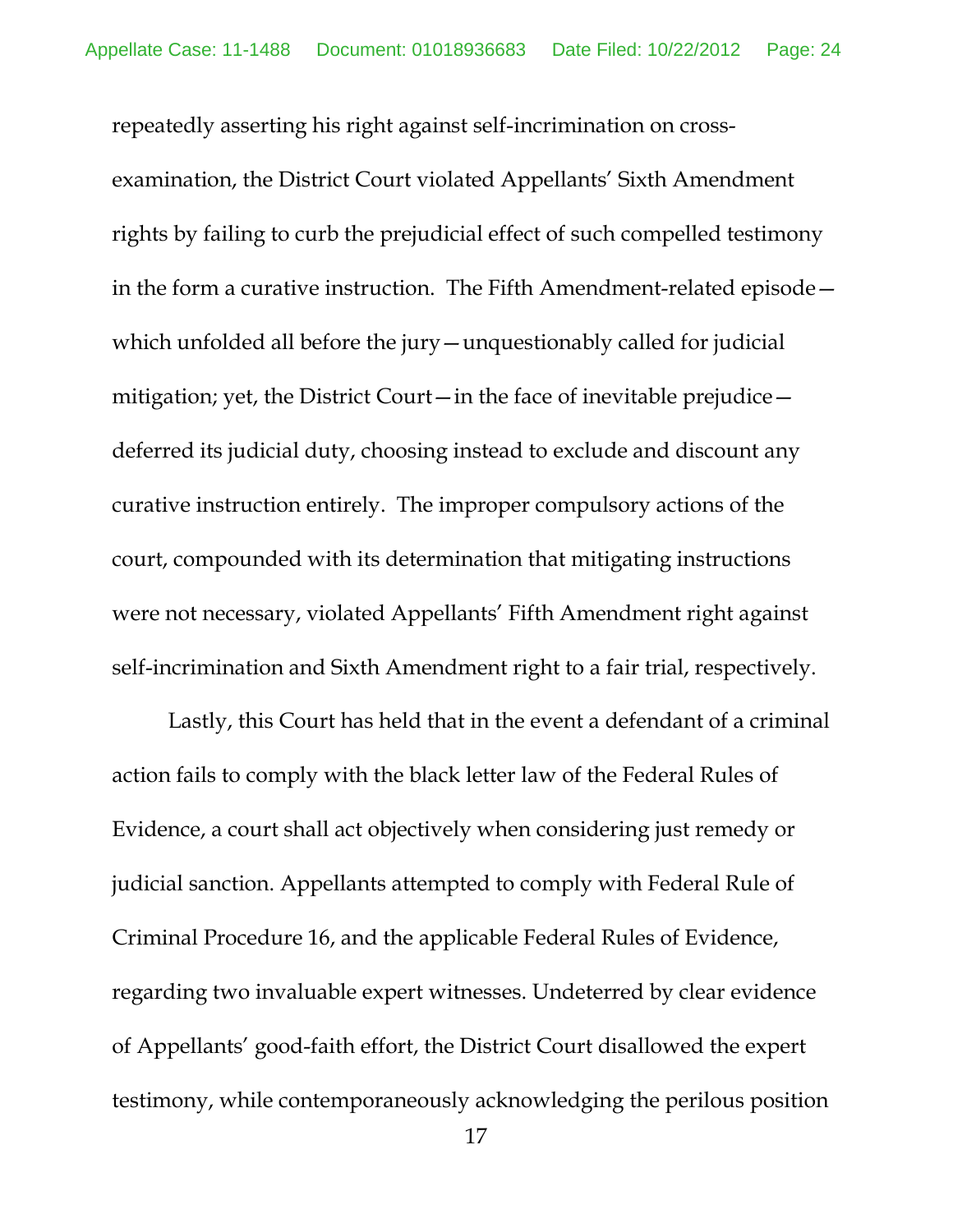in which the District Court itself was placing Appellants' defense. As a result, Appellants were unable to adequately confront the Government's evidence, as the very testimony that was excluded attacked the very essence of the Government's case-in-chief. The District Court's chosen remedy was unwarranted and immoderate, and was rendered despite any finding of bad-faith by Appellants whatsoever. The District Court abused its discretion by ignoring established precedent, and its unjust rulings violated Appellants' Sixth Amendment right to a plenary defense.

# **ARGUMENT**

**I. Whether the trial court erred by denying Appellants' motion to dismiss the indictment based on multiple violations of the Speedy Trial Act.**

# **a. Standard of Review**

Appellants filed a motion to dismiss the indictment based on a violation of the Speedy Trial Act pretrial on September 26, 2011 (Doc. 445; Vol. I, p. 778.), and the District Court denied the motion orally on September 26, 2011. (Doc. 607 at 18; Vol. II, p. 642.).

This Court reviews a trial court's denial of a motion to dismiss the indictment based on a Speedy Trial Act violation for an abuse of discretion. *United States v. Thompson*, 524 F.3d 1126, 1131 (10th Cir. 2008). This Court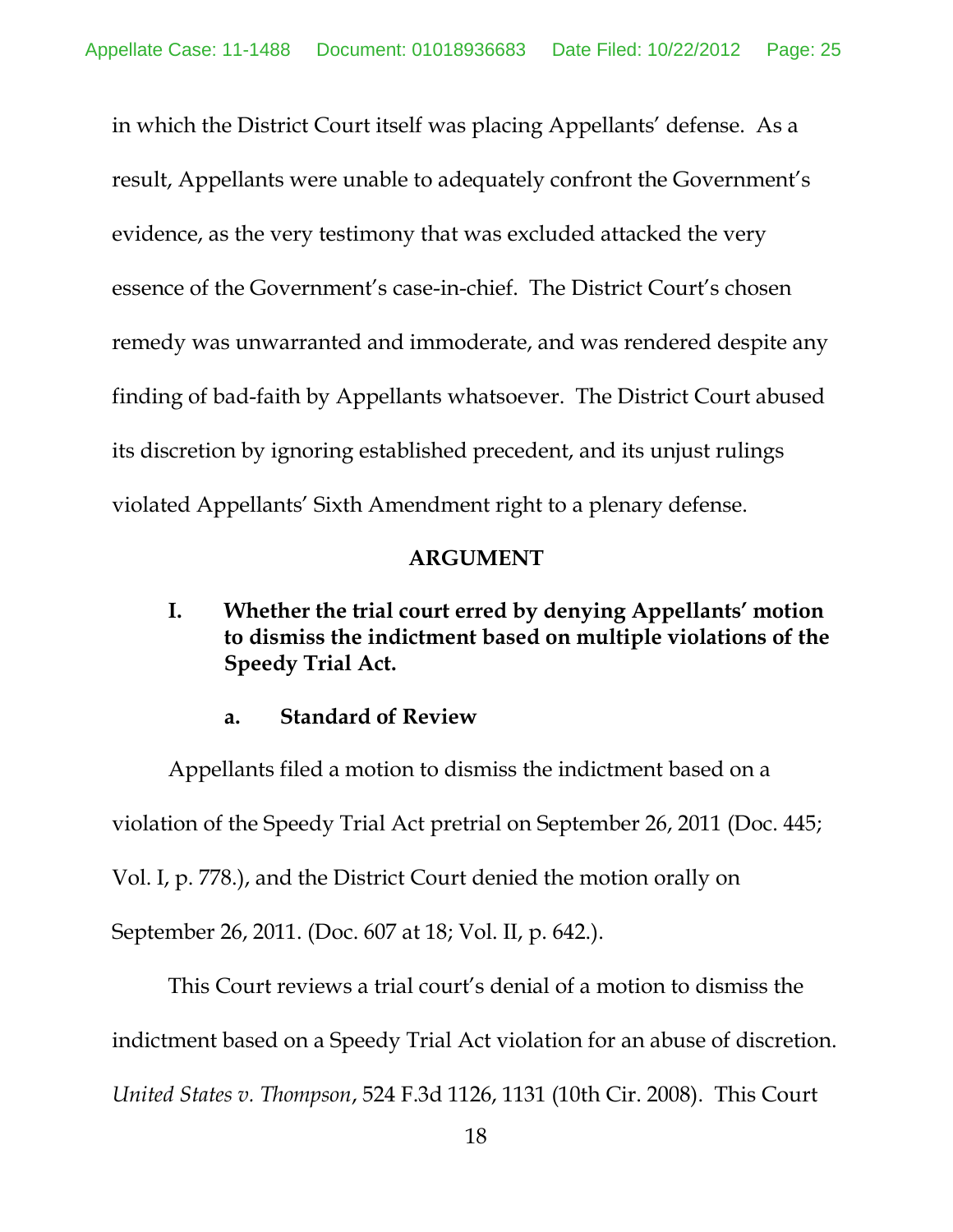also reviews a trial court's decision to grant an ends-of-justice continuance for an abuse of discretion. *United States v. Toombs*, 574 F.3d 1262, 1268 (10th Cir. 2009). "However, the district court's compliance with the legal requirements of the Speedy Trial Act is reviewed *de novo*, and its underlying factual findings are reviewed for clear error." *Id.*

### **b. Discussion**

"In all criminal prosecutions, the accused shall enjoy the right to a speedy and public trial…" U.S. Const. amend. VI.

In distinguishing whether there has been a violation of a defendant's Sixth Amendment right to a speedy trial, the Tenth Circuit Court of Appeals has adopted a balancing test outlined in *Barker v. Wingo*, 407 U.S. 514 (1972). The Court, under a *de novo* standard of review, will apply a four-factor analysis, in which "none of the factors are necessary or sufficient; rather, the factors are related and should be considered together with other relevant circumstances." *U.S. v. Gould*, 672 F.3d 930, 936 (10th Cir. 2012). To determine whether delay violates a defendant's Sixth Amendment right to a speedy trial, the Court will consider the length of delay, the reason for the delay, the defendant's assertion of his/her right, and prejudice towards the defendant. *Id.* at 936.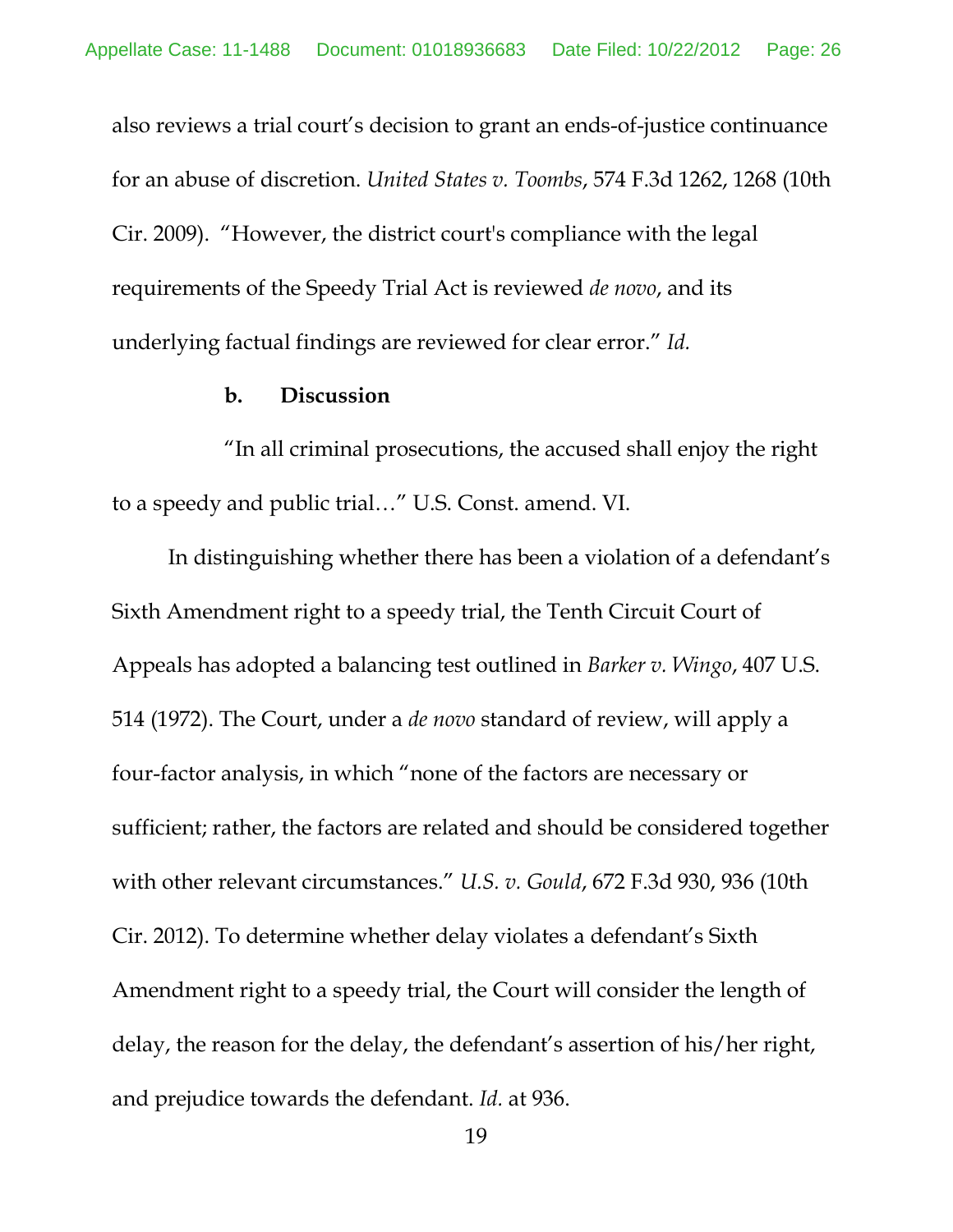In 1974, Congress sought to delineate a manner in which the constitutional right to a speedy trial may be aptly discharged by statutory scheme. *Speedy Trial Act*, 18 U.S.C § 3161, *et seq*, (1974).

The Speedy Trial Act of 1974 ("Act") requires that a criminal defendant's trial commence within seventy days of the filing of the indictment or the defendant's initial appearance, whichever occurs later, and entitles the defendant to dismissal of the indictment if that deadline is not met. 18 U.S.C. § 3161(c)(1). "The right to a speedy indictment belongs to both the defendant and society…. Therefore, provisions of the Speedy Trial Act cannot be waived by a defendant acting unilaterally…." *United States v. Saltzman*, 984 F.2d 1087 (10th Cir. 1993). Further, as Justice Thomas explained in *Bloate v. U.S.*, 130 S. Ct. 1345, 1356 (2010), "[a] defendant may not opt out of the Act even if he believes it would be in his best interest; 'allowing prospective waivers would seriously undermine the Act because there are many cases…in which the prosecution, the defense, and the court would all be happy to opt out to the detriment of the public.'" Yet, it remains the prosecution's burden and the court's responsibility to assure that a defendant is brought to trial in a timely manner. *Barker v. Wingo*, 407 U.S. 514, 529 (1972).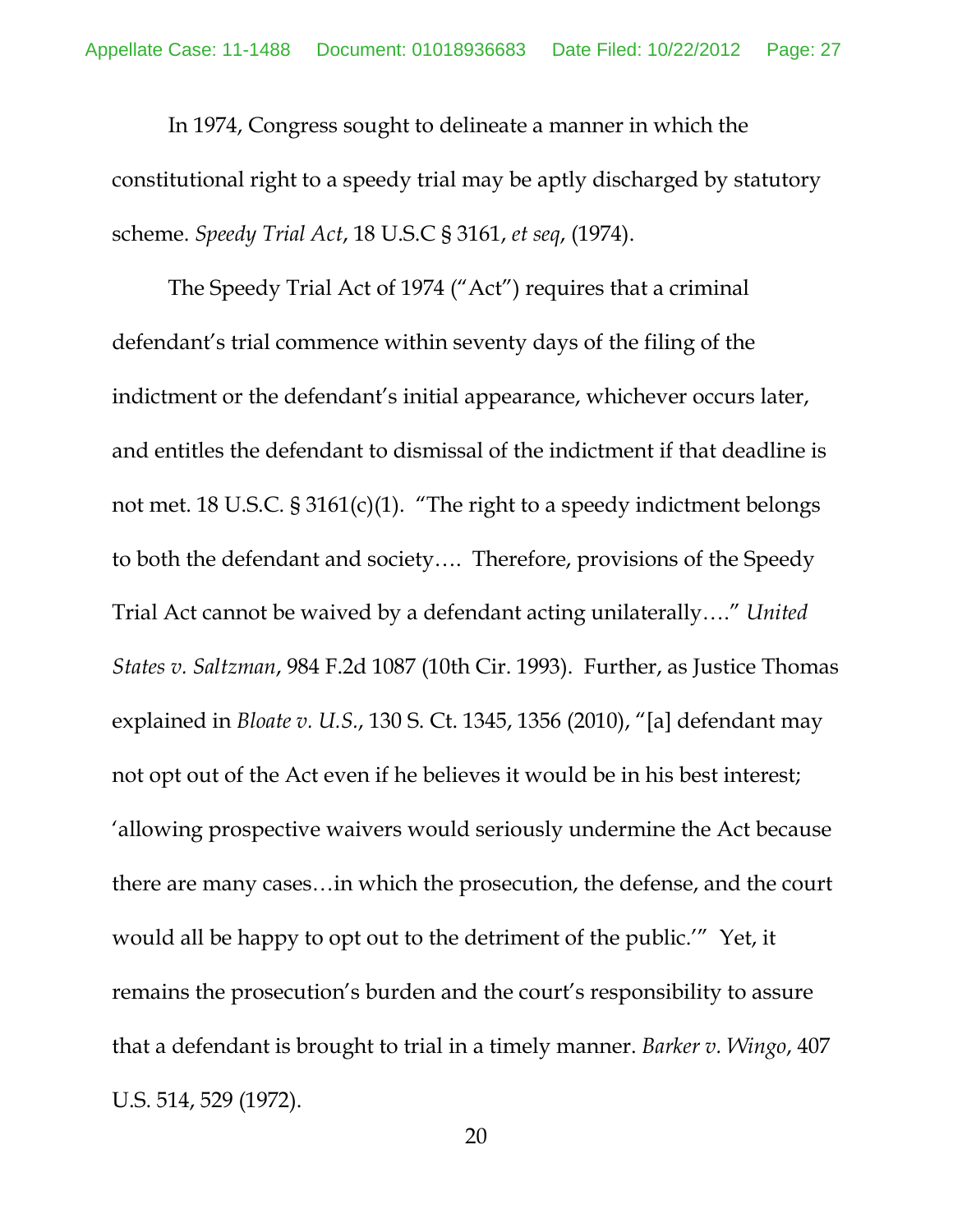Compliance with the seventy-day requirement may be jeopardized where a court may grant a continuance of *excludable time* upon a judicial finding that comports with the justifications for such continuance in 18 U.S.C. § 3161(h). "No such period of delay resulting from a continuance granted by the court…shall be excludable…unless the court sets forth, in the record of the case, *either orally or in writing*, its reasons for finding that the ends of justice [are] served..." 18 U.S.C. § 3161(h)(7)(A) (emphasis added). In justifying whether there is a proper ends-of-justice finding, a court must consider the factors listed *under 18 U.S.C. § 3161(h)(7)(B)(i-iv)*, and must do so "*on the record.*" *United States v. Toombs*, 574 F.3d 1262, 1269 (10th Cir. 2009) (emphasis added). "No continuance…shall be granted because of…lack of diligent preparation." 18 U.S.C § 3161 (h)(C).

The United States Supreme Court rendered its opinion in *Bloate v. United States*, 130 S. Ct. 1345 (2010) on March 8, 2010; therefore, its holding applies to this appeal. Thus, when a court considers granting excludable time for reasons relating specifically to the preparation of *pretrial motions*, there exists an additional determination. *Bloate, supra.* 18 U.S.C § 3161(h)(1)(D) allows for excludable delay resulting for pretrial motions "*from filing of the motion through the conclusion of the hearing on, or the prompt*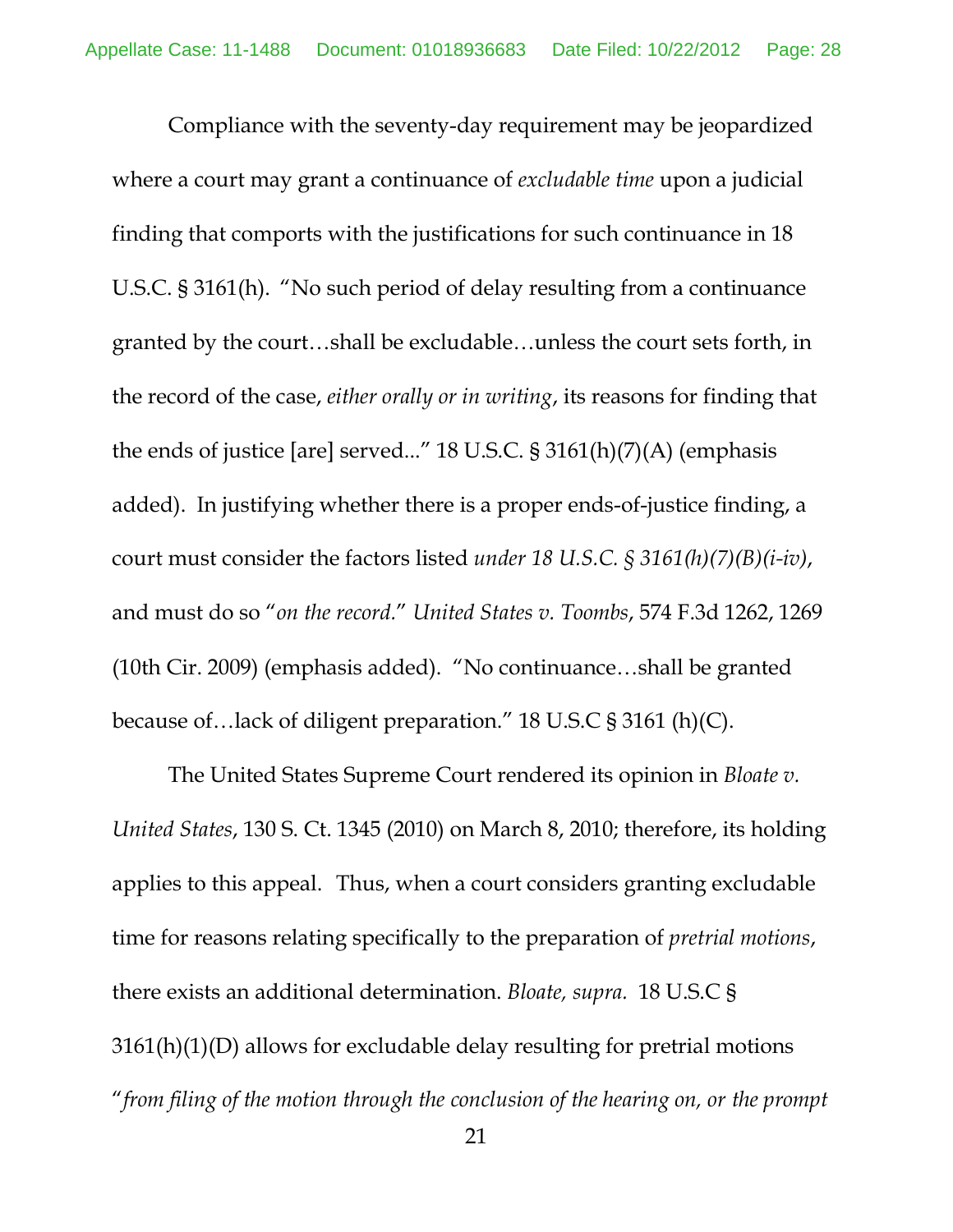*disposition of, such motion*;" the statute does not allow automatic exclusion of time for additional pretrial motion-related delays, whether it be before filing, or post-disposition. *Id.* Consequently, a court must nevertheless conduct the appropriate *Toombs* analysis, as mandated for granting all ends-of-justice continuances; yet, when a pretrial motion is under consideration, the court, supplementary to *Toombs,* must make "specific findings" justifying the reason for such pretrial continuances. *Id.* at 1357. If approved, the court must tailor and limit those continuances to only that time which is strictly necessary. *Bloate, supra*.

"In considering any request for delay, whether the exclusion of time will be automatic or not, trial judges *always* have to devote time to assessing whether the reasons for the delay are justified, given both the statutory and constitutional requirement of speedy trials." *Id.* at 1357 (emphasis added). If a court fails to satisfy its obligations to the aforesaid rules, dismissal is appropriate. *Id.*

Within the record on appeal, there are a total of five excludable-time continuances granted by the trial court below (Docs. 63, 647, 240, 359, 403; Vol. I, p. 89, Vol. II, pp. 21, 61, 380); the first four of which are at issue in this appeal. The first two continuances (Docs. 63, 647; Vol. I, p. 89, Vol. II,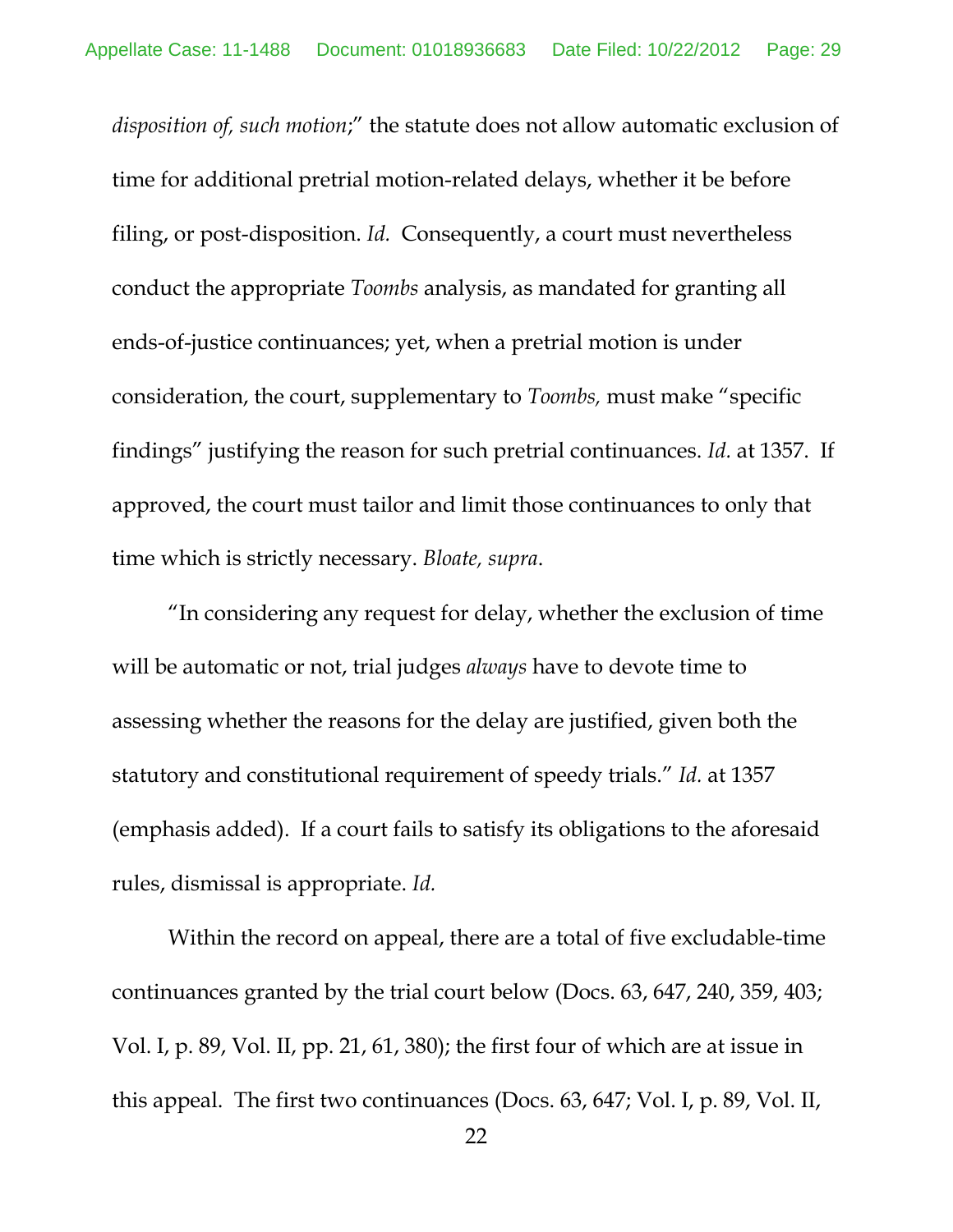p. 21.) relate to requests for excludable time pertinent the ends-of-justice, and the latter two (Docs. 240, 359; Vol. II, pp. 61, 380) concern excludable time requested for the preparation of pretrial motions. Consequently, the former must comply with *Toombs*, and the latter must satisfy both *Toombs* and *Bloate*. If any single continuance failed to do so—independently of one another—the Speedy Trial Act was violated.

### **1. The July 9, 2009 Continuance**

Appellants first appeared before the court on June 23, 2009, which established a trial deadline date of September 1, 2009. (Doc. 15). On July 6, 2009, former-counsel for defense filed an unopposed motion for an ends of justice continuance, requesting excludable time because of "…voluminous discovery, multiple defendants, and the complex nature of the allegations in this matter." (Doc. 49, p. 2; Vol. I, p. 71). The District Court, concluding the same and granted the motion, ignoring the fact that—within the motion itself—defense counsel anticipated receipt of all discovery materials by July 27, 2009, over a month before the seventy day speedy trial period was due to expire. *Id.* Hence, defense had yet to receive the discovery before making its plea to the Court.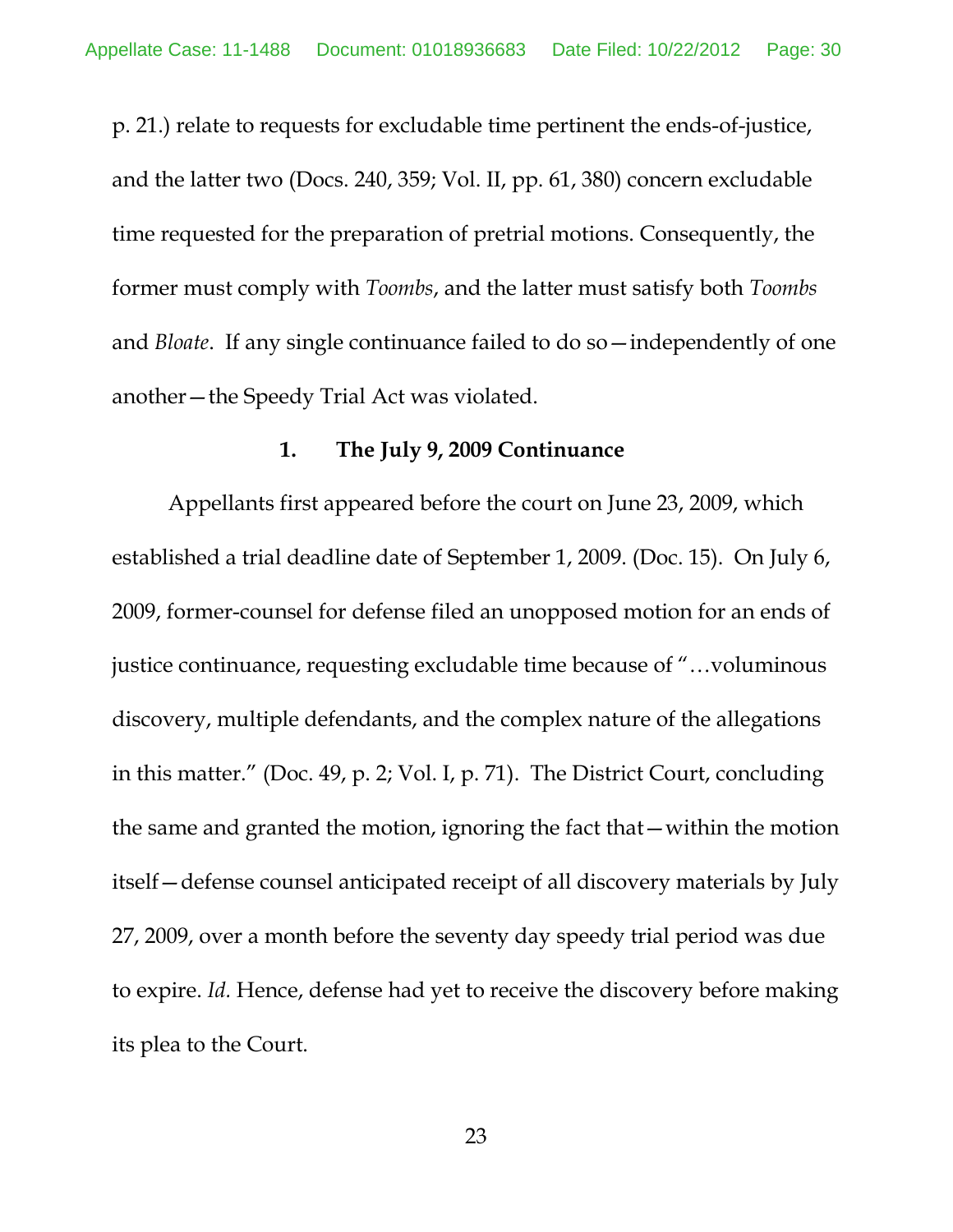Even though defense counsel specifically mentioned the Speedy Trial Act's "balancing of factors" requirement (Doc. 49, p. 2; Vol. I, p. 71), on July 9, 2009, the Court granted the motion, adopting defense counsel's cursory position, without any implementation of its judicial duties as required by either the Act or *Toombs.* (Doc. 63; Vol. I, p. 89). Most notably, however, the Court never scheduled, nor held, a subsequent hearing on the matter at any time. The Court—in conjunction with its perfunctory and customary language—granted a ninety-day continuance, based on little to no adequately drawn judicial findings or analysis. *Id.*

What caused this continuance to be an even greater affront to the Act was the Government's failure to voice any opposition to the motion whatsoever. (Doc. 49 p. 3; Vol. I, p. 72.) The Government was aware of the facts of the case and its lack of complexity, and certainly understood its role in supporting Appellants' right to a speedy trial; yet, the Government remained silent on defense counsel's misinformed prejudgment—that the case be considered complex, even before the discovery was available while refusing to ensure that the Court complied with both the Act and *Toombs*. *Id.*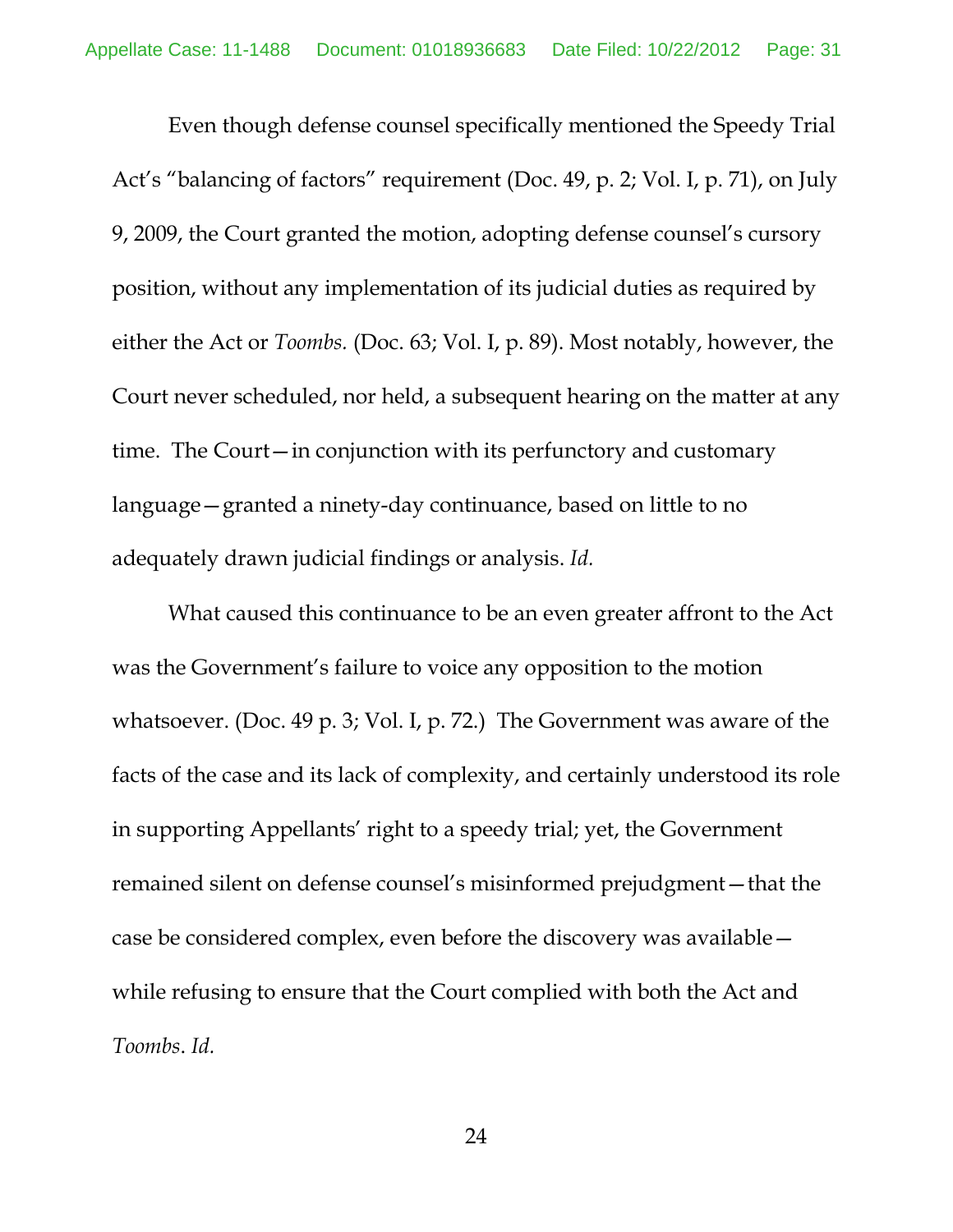Though both the Court and Appellants' counsel could not have known whether the case was complex on July 9, 2009 – especially as discovery had not been provided to opposing counsel – both parties eventually admitted that the case was *not* as complex as they initially asserted. (Doc. 240; Vol. II, p. 61). This acknowledgment supports Appellants' current claim that the Court and counsels' premature conclusion was improper, and even more so when such an unfounded supposition is used as the basis for a continuance of excludable time.

Therefore, the Court failed to comply with the provisions of the Act and the directives of *Toombs* by its directly adopting counsels' vague and baseless assertions that the anticipation of voluminous discovery and the existence of multiple defendants and victims necessarily result in a case's being complex. Counsel, and certainly the Court, should never have made that assumption prior to a determination before its *own* actual review and analysis of the case. Thus, the ninety-day continuance violated the Act to the detriment of no party but Appellants.

#### **2. The August 20, 2009 Continuance**

After the court granted the continuance on July 9, 2009 (Doc. 63; Vol. I, p. 89), no pretrial motions were filed between that time and counsels'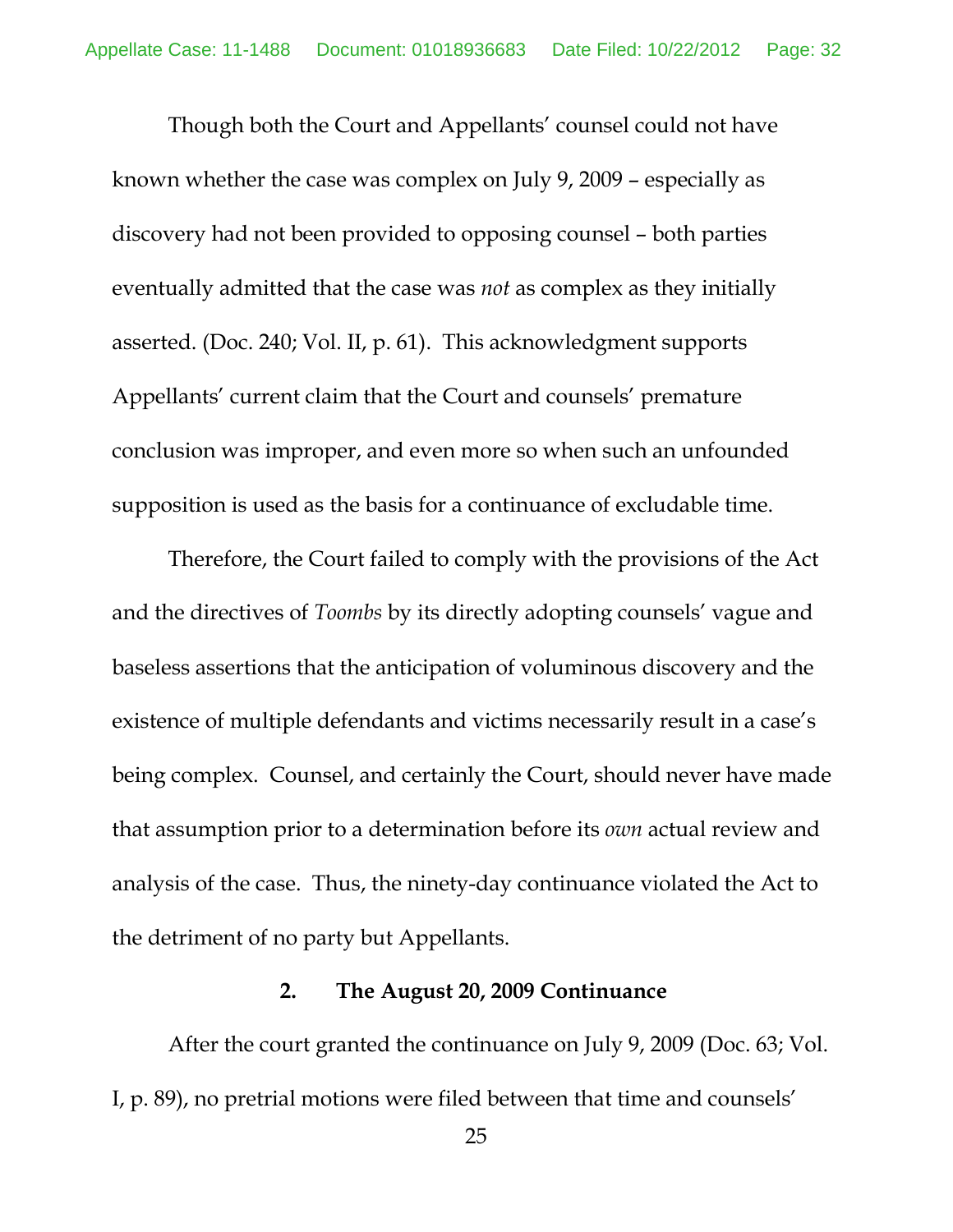second such motion on August 18, 2009 (Doc. 75; Vol. I, p. 95). Hence, it can only be inferred that during the interim, particularly absent any judicial inquiry, that no progress had been made in preparing the case for trial, and that such deliberate inaction effectively squandered the valuable ninety-day period of excludable time previously granted by the Court.

On August 18, 2009, defense counsel moved the court for an additional 110 day continuance of excludable time. (Doc. 75; Vol. I, p. 95). Though counsel attempted to explain the voluminous and tedious aspects of the discovery materials, and their intention to interview potential witnesses, respectively, they notably failed to mention any basis justifying an additional 110 day continuance. *Id.* There were six attorneys involved in the case; surely not all components of the discovery warranted equal attention. Furthermore, there was no mention of what had been accomplished up to the point of filing the second motion during the previous lengthy 90 day period, in addition to an obvious lack of any description regarding what defense counsel intended to do if an additional 110 day continuance was granted. *Id.*

On August 20, 2009, the Court held a hearing concerning this second request for an ends-of-justice continuance. (Doc. 647; Vol. II, p. 21). The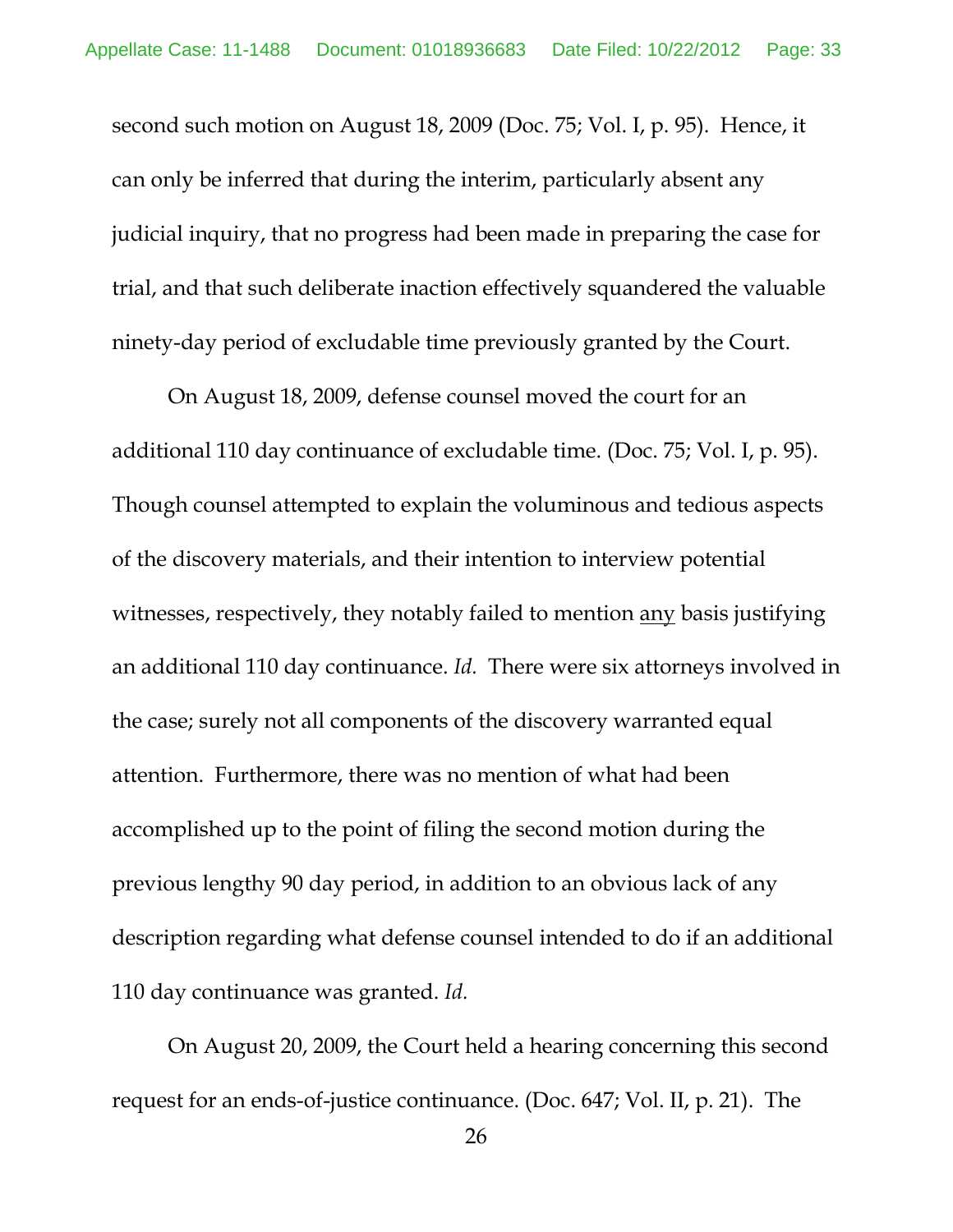Court began the hearing by complimenting defense counsel on drafting what it considered a "very thoroughly done" motion. *Id.* at 7; Vol. II, p. 27. As the hearing proceeded, the Government, unopposed to the motion, specifically requested that the Court comply with *Toombs*, now concerned for the Court's duty to justify the continuance. *Id.* at 5; Vol. II, p. 25. In response, the Court stated "I definitely will." *Id.* Although Appellants acknowledge the Government's plea, its entreaty, alone, does not absolve it of its duty to assure compliance with the Act.

After assuring itself that Appellants agreed with the joint motion for continuance, the Court pronounced its position and unjustifiably granted 110 days of excludable time. (Doc. 647; Vol. II, p. 21). Appellants assert that the Court fell short of providing an adequate examination for granting a second-ends-of-justice continuance, particularly one concerning such an expansive adjournment. Rather than explicitly considering the factors under 18 U.S.C. § 3161(h)(7)(B)(i-iv), the Court did little more than recite counsels' vague proclamations concerning voluminous paperwork and numerous witnesses. The only substantive inquiry made by the Court was not toward the defense, but rather to the Government regarding the Government's position. *Id.* at 5; Vol. II, p. 25. The Government responded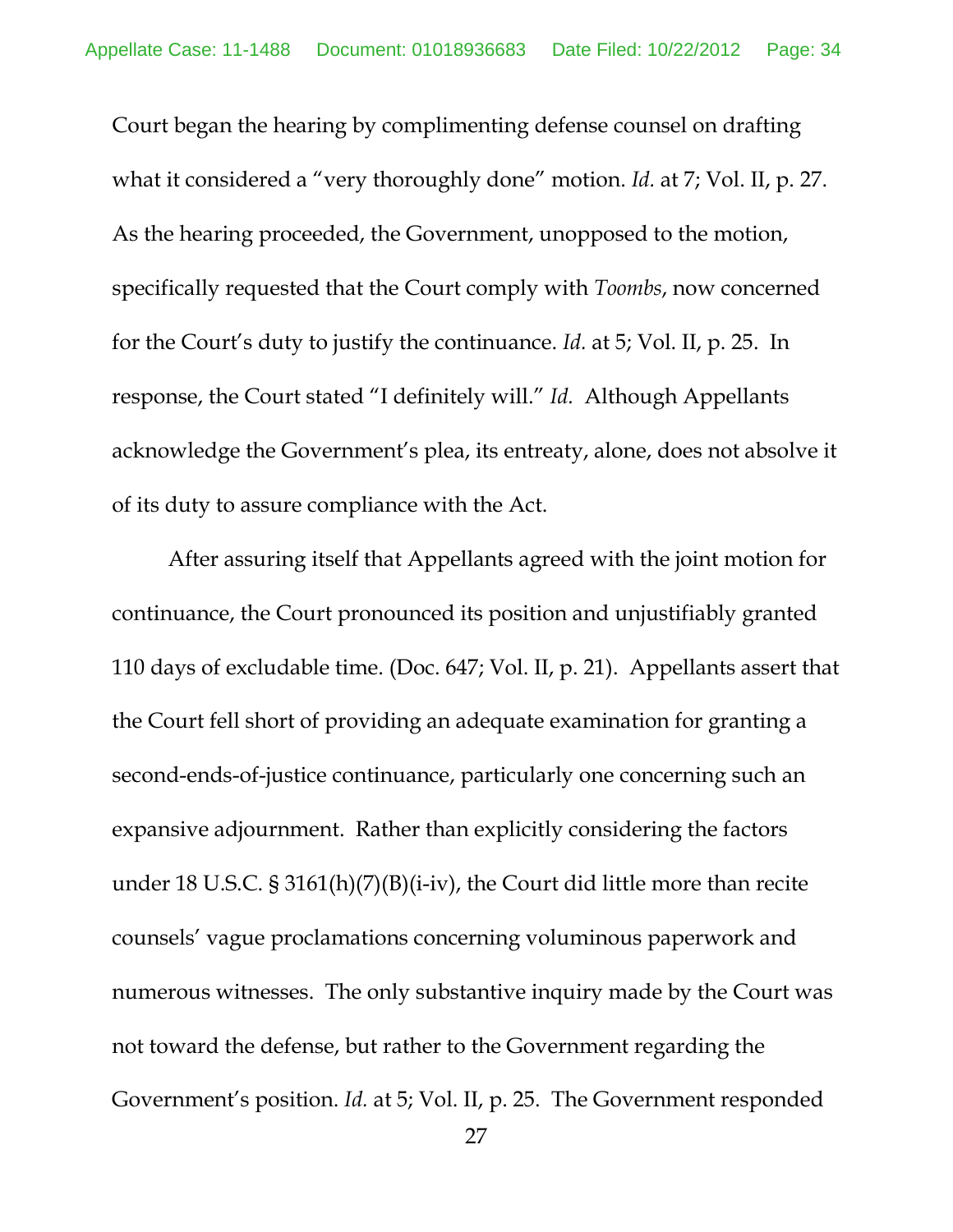that "[we] agree with the factual recitations in the motion related to the amount of discovery and the number of witnesses, *that sort of thing*." *Id.*  (emphasis added).

Not only was there a complete lack of inquiry into whether any progress had been made during the course of the initial continuance, but also no request was made for any future assurances that the excludable time would be used properly. *Id.* at 5-9; Vol. II, pp. 25-29. Quite to the contrary, the Court actually elaborated its justifications in order to grant the motion. *Id.* For example, the Court stated "[t]he Government contends that the defendants' engaged in a complex financial scheme occurring over the course of a nearly seven year period; from October 2002 through June 2009." *Id.* at 6-7; Vol. II, pp. 26-28. This statement is incorrect on multiple levels: First, the Court, as mentioned above, eventually admits that the socalled "scheme" is not as complex as initially believed. (Doc. 240; Vol. II, p. 61). The discovery may have been voluminous, but there certainly existed nothing overly difficult in appraising the materials. Further, and most troubling, is the latter part of the court's statement. The FBI executed its search warrant in 2005. Assuming that the Court believed that a conspiracy occurred, it could then suppose that the alleged conspiracy would have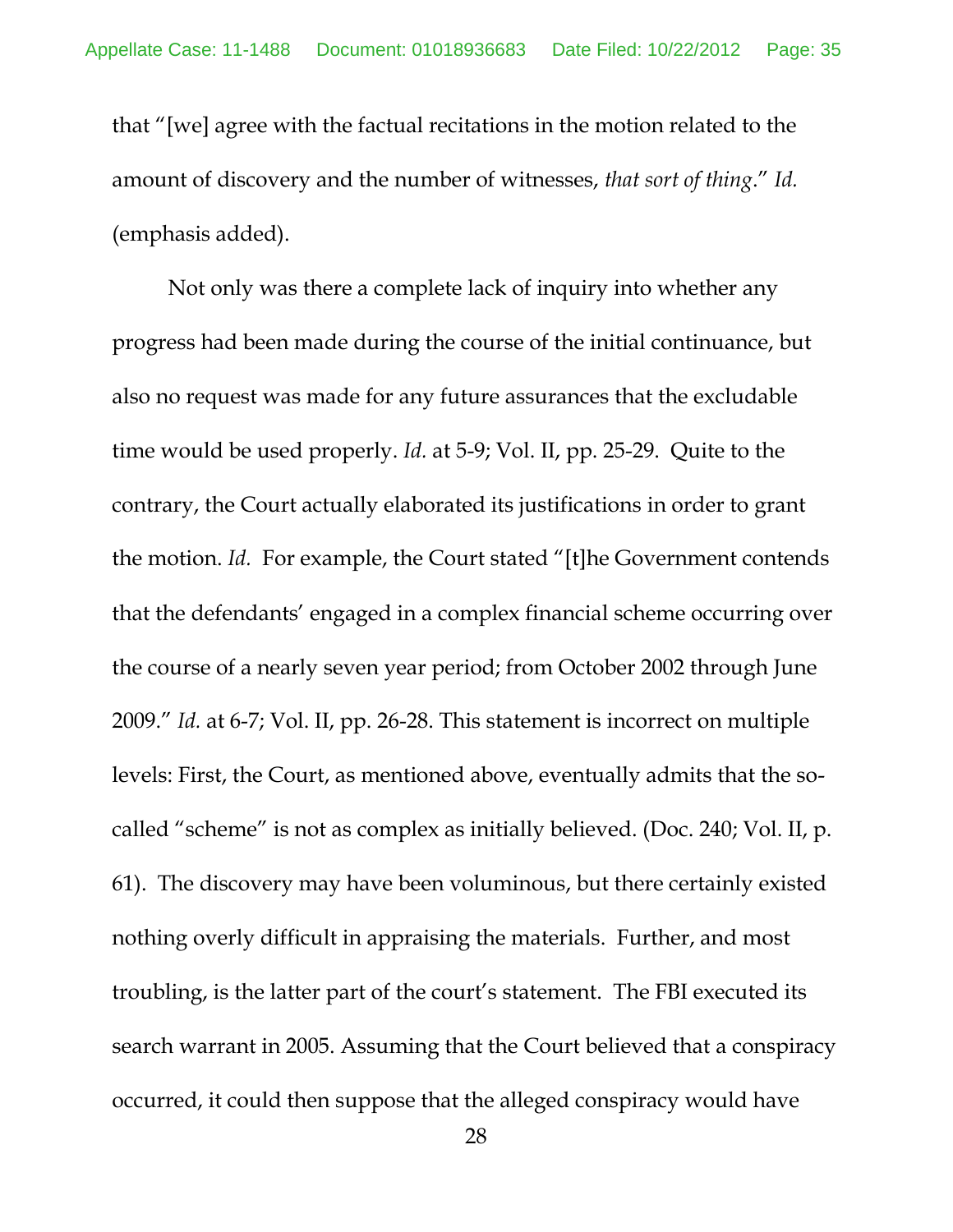ended at the moment that a federal investigation became obvious. Hence, it is quite an exaggeration to claim that there is a seven year investigation's worth of discovery materials to assess, when in reality, there is only three. In other words, the time between 2005, when the search warrant was executed, and up until 2009, the time of indictment, there was no discoverable materials being collected, for the so-called conspiracy occurred only between 2002 and 2005. If the Court had conducted an appropriate inquiry into these issues at all, it would have discovered counsels' vague rationale to be unfounded.

Additionally, the Court stated "for purposes of this motion, defense counsel and the Government have been diligent in conforming to their discovery obligations and obtaining the appropriate witnesses." (Doc. 647, p 7; Vol. II, p. 27). The Court could not know this without any inquiry or request for any proof of counsels' progress. In fact, there was a noticeable lack of progress, as there had not yet been a single pretrial motion filed, and not a single affirmative commitment to due diligence in the future. These assertions are based on little or no facts to support them and fail to substantiate the Court's reasoning in granting the motion.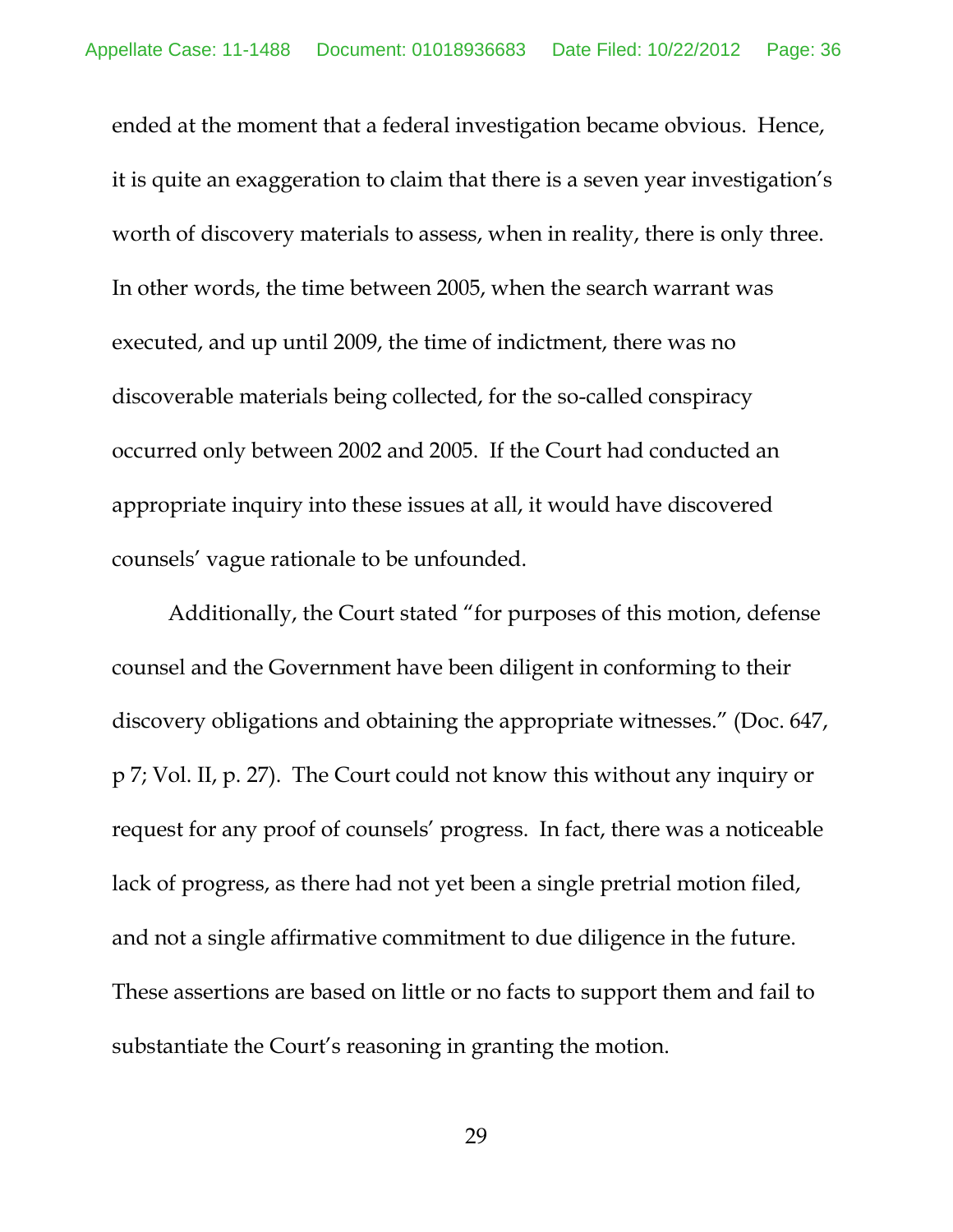It is both the Court and the Government's responsibility to assure a defendant's right to a speedy trial. *Id.* It is obvious that the Court chose not to adhere to the *Toombs* analysis. *Id.* The prosecution was present, and well aware of the Court's failure to apply appropriate law as required. *Id.* at 5; Vol. II, p. 25. A mere rudimentary petition by counsel is insufficient to pardon the Government's responsibility.

For a second time, the Court and the Government substantively ignored the directive of *Toombs*. Consequently, the 110 day continuance of excludable time violated the provisions of the Act once again. Both the Court and the Government failed to uphold their duties.

#### **3. The December 18, 2009 Continuance**

Between August 18, 2009, the date upon which the Court granted counsel a 110 day continuance of excludable time, and December 14, 2009, *not a single* pretrial motion was filed. Again, the general inference is one of inaction and dithering.

On December 14, 2009, counsel, for a third time, moved the Court for an additional *361 day* continuance of excludable time. (Doc. 119; Vol. I, p. 102). Though counsel seemed to have been more informed regarding their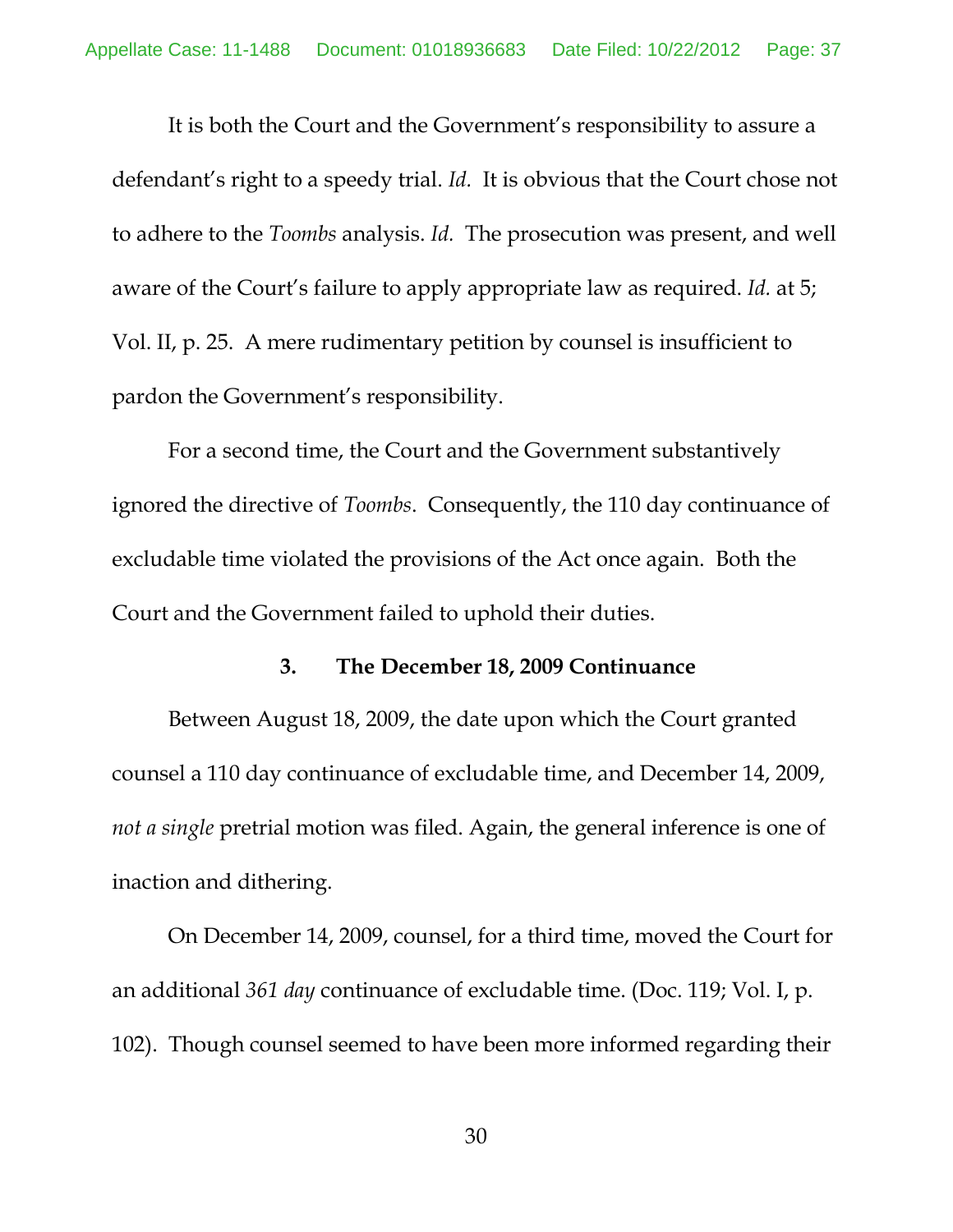reasoning, they once again wrongfully and inadequately reiterated both the length of the alleged conspiracy, and its supposed complexities. *Id.* 

Further, counsel admitted that the discovery had been delivered to them on July 23, 2009; accordingly, at the time of filing the third such motion for a continuance, counsel had been involved in the case for approximately four months. *Id.* at 2; Vol. I, p. 103. Again, there were six attorneys involved in the defense of this case that informed the Court that it had assistance to manage and review the discovery. ("Defendants have engaged computer consultants to make the existing material more accessible and to efficiently arrange for review of the server and computer data," Doc. 75, p. 3; Vol. I, p. 96).

On December 18, 2009, the Court held a hearing on the motion requesting the 361 day continuance. (Doc. 123; Vol. I, p. 112). The record indicates that the Court initially recognized the extraordinary delays prior to that time by stating that "I will tell you that I am very hesitant to enter an order that would extend this case by almost a year, especially given the other extensions I have already granted on this." (Doc. 240, p. 4; Vol. II, p. 64). Most telling, however, is the Court's immediate admission that the case—in contradiction to the assertions of counsel that it had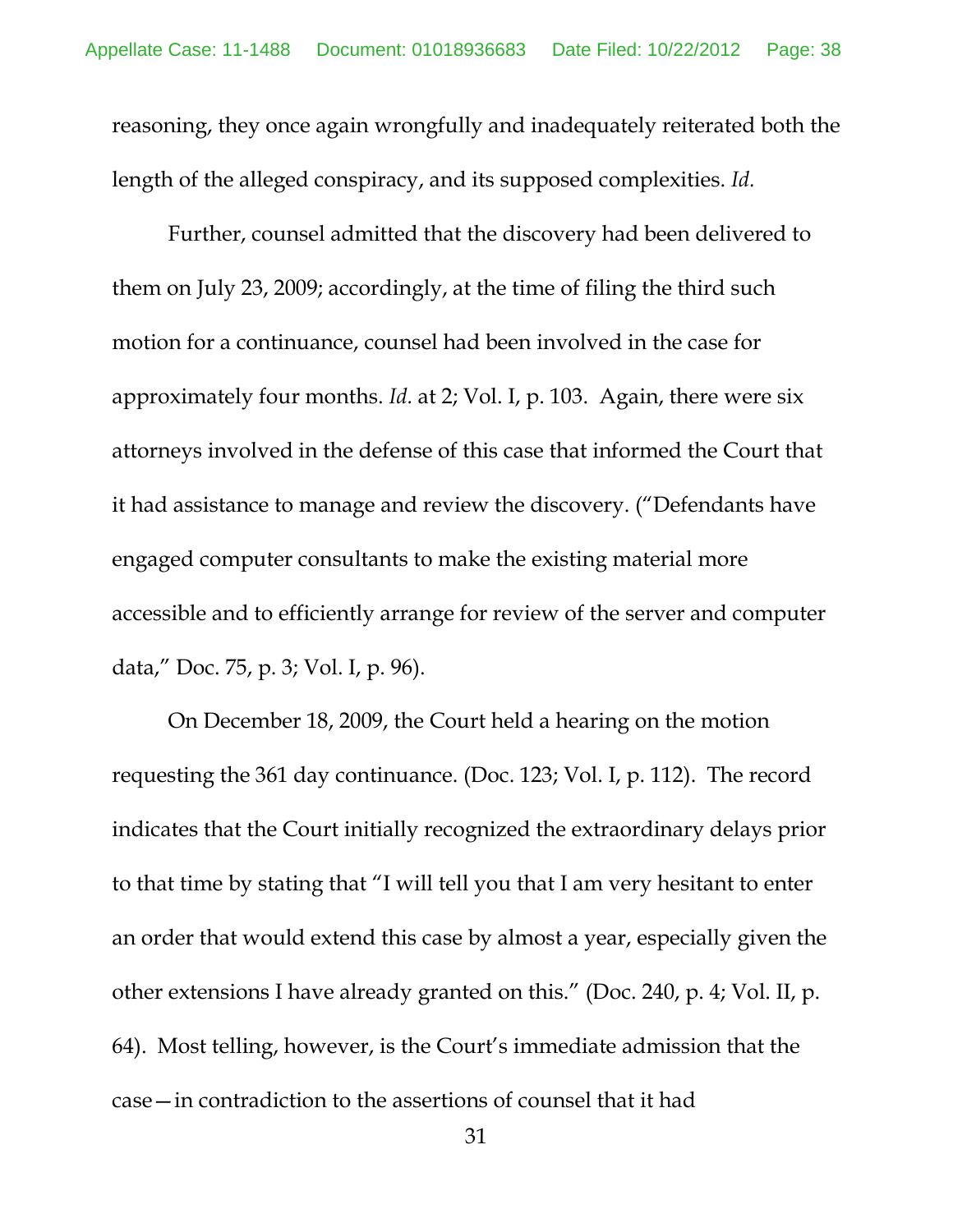unquestioningly accepted so readily twice before—was *not* as complex as it had once believed: "I know that there are a number of witnesses. There are documents. But this is not—it may be complicated—somewhat complicated by the documents, but this is not the most complicated case I have ever seen. And so I am not sure why we need to delay trial by the extent that you all have indicated." (Doc. 240, p. 4; Vol. II, p. 64). The Court then deferred to defense counsel, asking that they produce a sound reason for such an elongated period of excludable time. *Id.* During the hearing, counsel—in arguing for further excludable time—generally relied on the "specificity in the motion," *Id.* at 5; Vol. II, p. 65, a motion, nevertheless, premised on the erroneous assumption that the case was not complex. (Doc. 119; Vol. I, p. 102). However, during the course of the hearing, counsel agree with the Court's initial assertion that the case is not as complex as first believed—and then reiterate that same opinion several times. (Doc. 240; Vol. II, p. 60). Initially, counsel answered the Court's original inquiry by stating that "this may not be the most complicated case ever, which is why it isn't taking nearly as much time as some of the more complicated cases…" *Id.* at 5; Vol. II, p. 65. Later, counsel voluntarily described the proceedings, stating that " the size of the case, which is a big,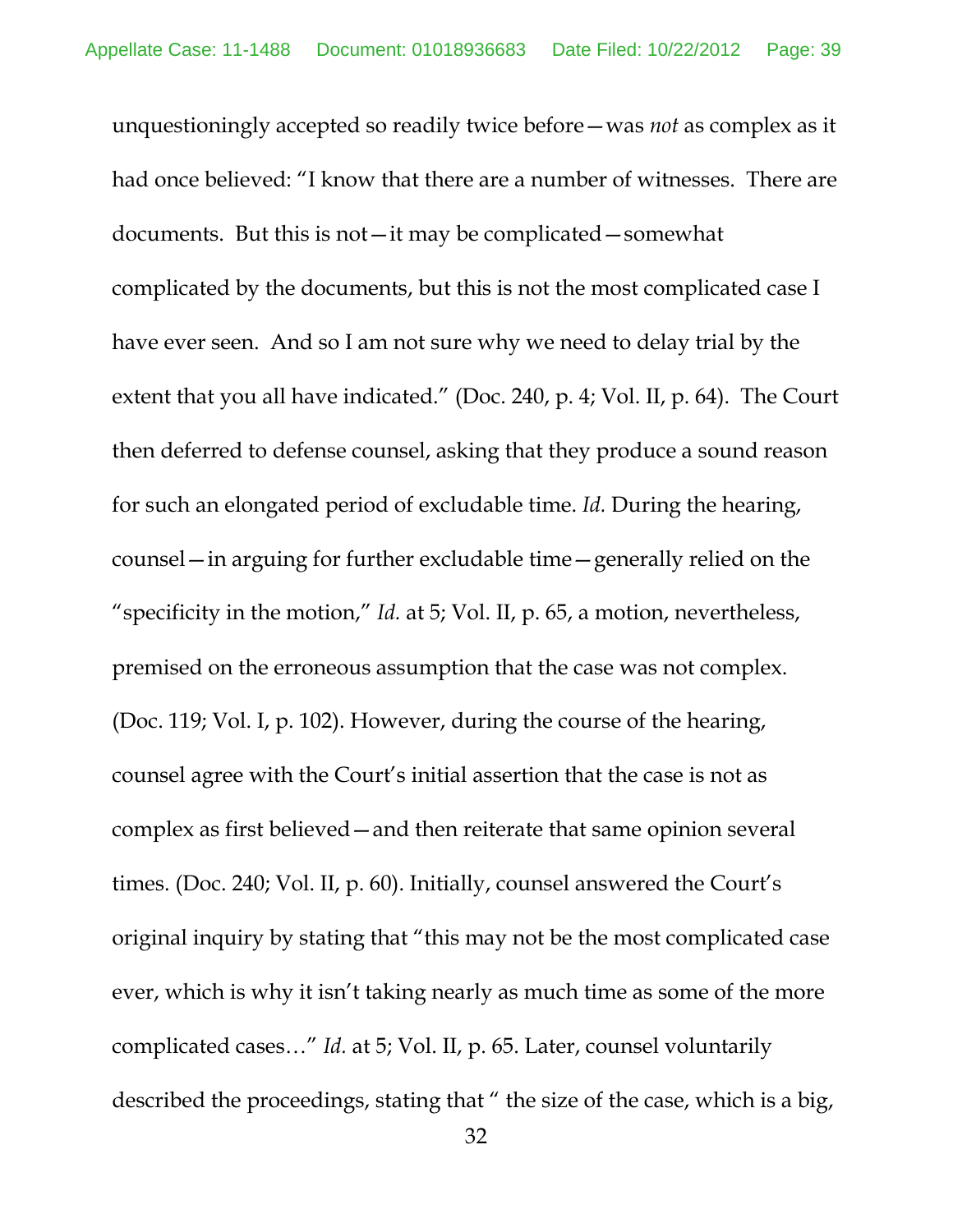complex case, but as [the Court] said, [is] not the most complex case ever." *Id.* at 10; Vol. II, p. 70. Counsel then complements this description by stating "so we agree, I think, that this is not the most complicated case ever." *Id.* 

Moreover, counsel could not state definitively whether they together, representing Appellants and Banks in a joint defense—were working collectively and efficiently, so as to reduce any duplication of efforts. *Id.* at 8; Vol. II, p. 68. Counsels' position on the issue was "in some respects, yes, but in some respects, no...." *Id.* Though somewhat understandable regarding individual client interests, counsel later cites conflicting caseloads, *Id.* at 9; Vol. II, p. 69, contradictory organizational methods, *Id.* at 7-8; Vol. II, pp. 67-68, age and lack of computer savvy, *Id.* at 5 and a failed attempt at "[setting] out a comprehensive schedule to get done what we actually say we are going to get done in a timely manner..." *Id.* at 10; Vol. II, p. 70 as several of the reasons justifying the need for additional time. In contrast, however, counsel displayed overwhelming confidence in coordinating their respective efforts when filing *joint* motions for continuances, considering there had been no other type of pretrial motions filed. *Id.* at 9; Vol. II, p. 69. It is notable that counsel complimented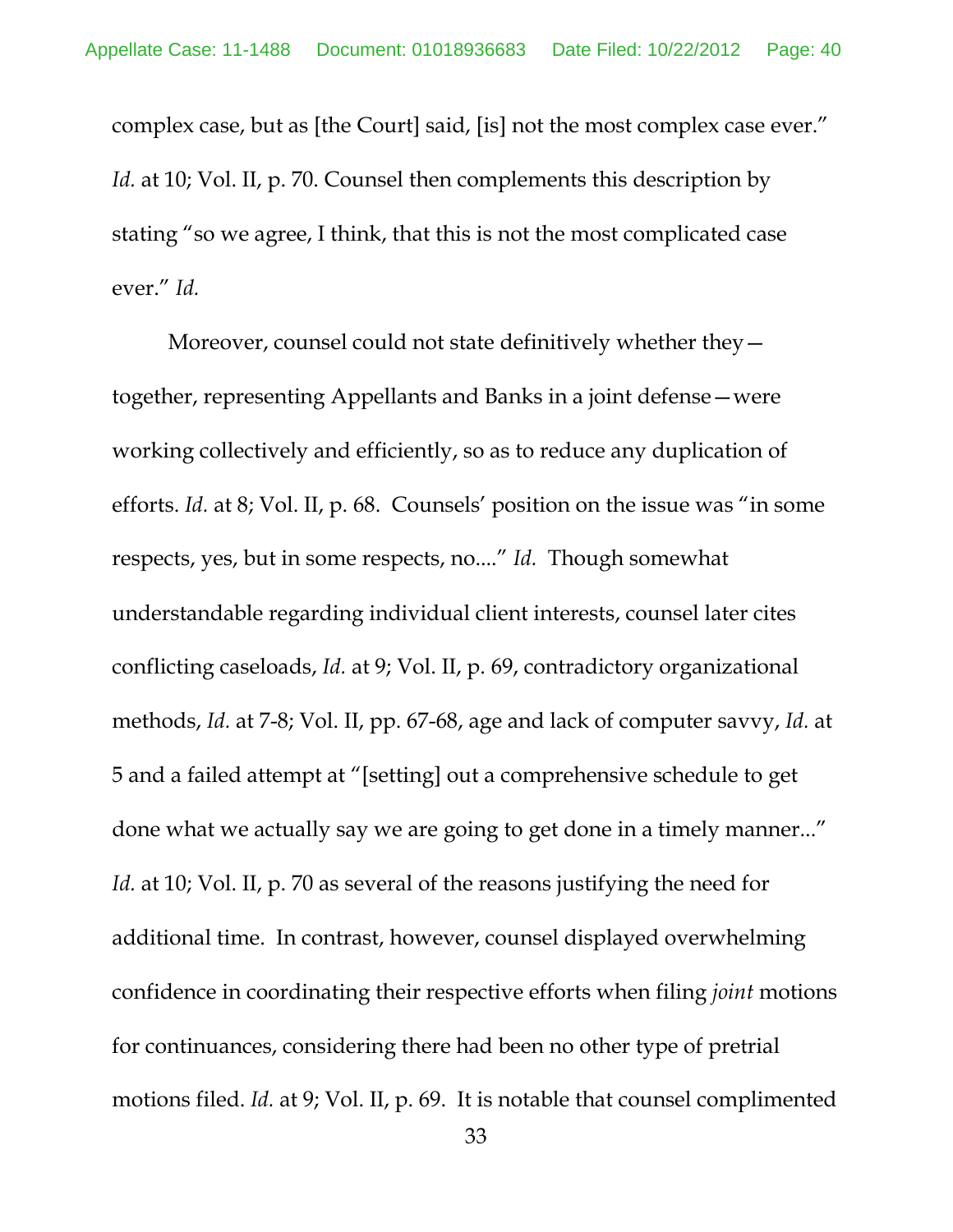the Government for providing pre-organized and indexed discovery materials, asserting that their inevitable examination of the materials will now be made *easier*. *Id.* at 7; Vol. II, p. 67.

When the Court inquired regarding the Government's position on the issue, the Government deferred to counsel, stating "the Government is essentially relying on the estimate that the defendants are making about how long it will take them to review these materials. [The Government doesn't] have *any* reason to question this estimate." *Id.* at 11; Vol. II, p. 71. (emphasis added). The Government then explained that based on its experience with complex cases, a continuance of 361 days of excludable time "is not inconsistent with the amounts of time [the Government has] seen defense attorneys request and receive and use in order to *work on preparing motions* in a case like this." *Id.* (emphasis added). The Government never requested that either *Toombs* or *Bloate* be addressed, nor did it request either proof of progress to that point or an assurance that the third such continuance of excludable time would be used prudently and for its intended purpose. *Id.*

The Court's entire analysis, inquiry and ruling was as follows:

34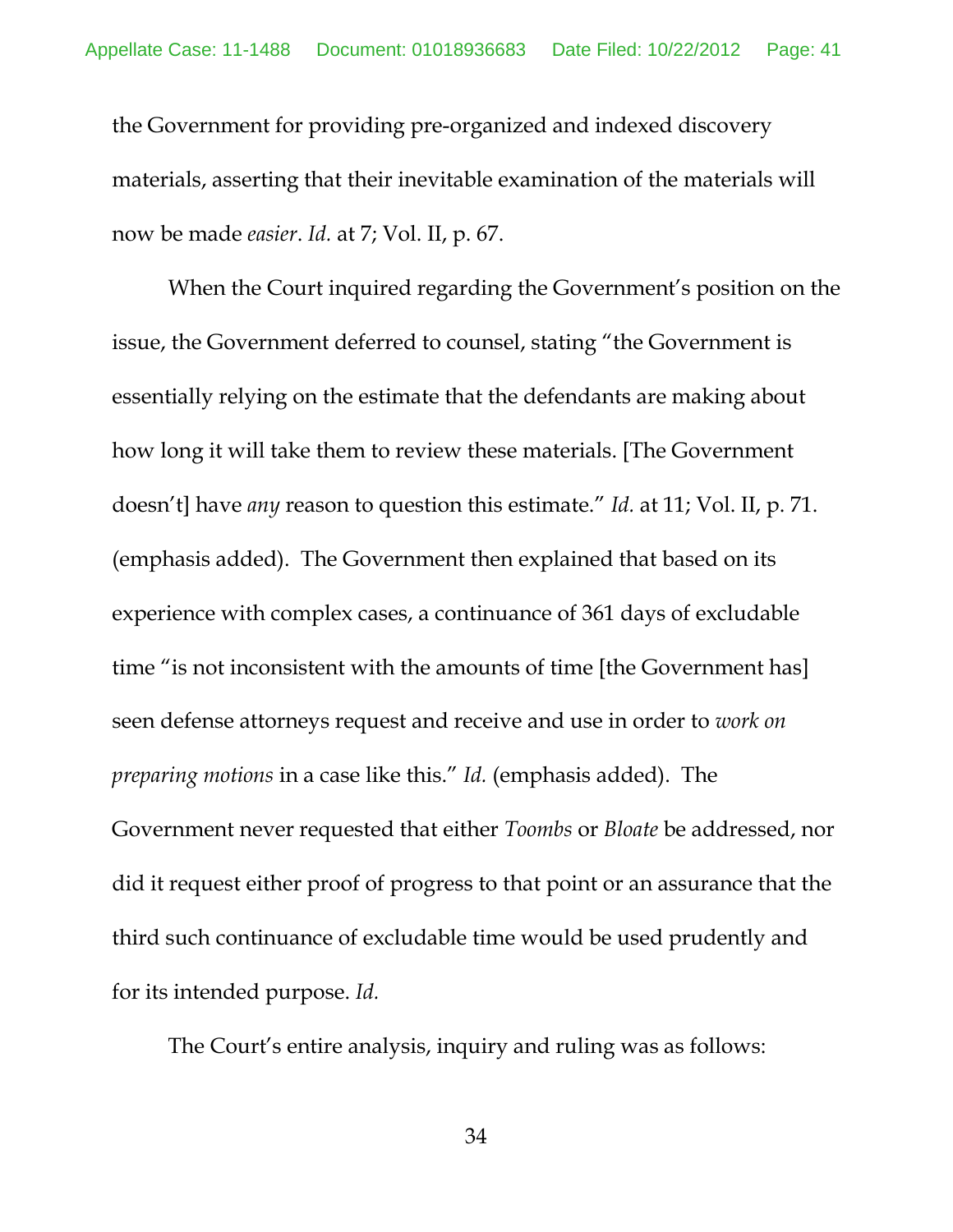All right. *Well, you all are much more experienced at this than I am, so I will take you at your words* that this is the time that was needed. The schedule that you set forth, I think, does make a lot of sense, because at any point in time if the defendants prevail, that will be the end of it. So I am going to go ahead and switch now and say, okay, you've convinced me that the ends of justice, based on what is set forth in the *very well drafted joint motion*, do justify an ends of justice continuance in this case.

*Id*. at 14; Vol. II, p. 74. (emphasis added).

Subsequently to the Court's ruling above, it engaged in a discussion, on the record, with all parties concerning a revised motion schedule. *Id.*  Though discussions similar to these may or may not satisfy the requirements of *Bloate*, depending upon the circumstances of the particular case, they nevertheless must transpire prior to a court's granting a continuance involving excludable time—not afterward. The requirement is one of justifiable analysis, not of summary assumption. Here, the Court ruled before any pretrial motion-related dialogue had begun. *Id.* Regardless, it remains Appellants' assertion that the subsequent discussions are irrelevant, as they fail to substantively provide any arguably valid reasons for the excludable preparatory periods of time, and they utterly lack any specificity as required by law.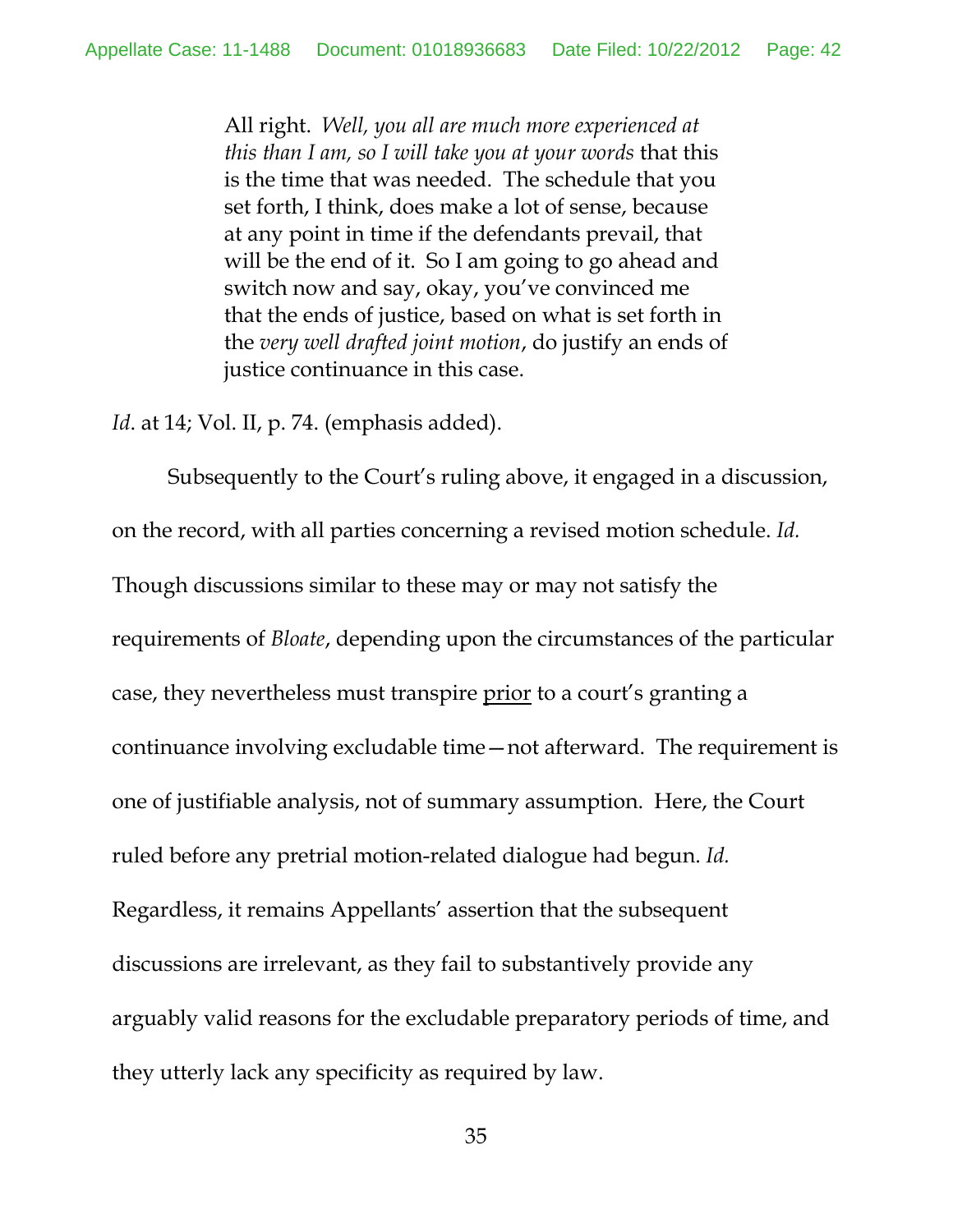The Court, the Government and counsels' reasoning, as outlined in counsels' motion for continuance (Doc. 119; Vol. I, p. 102), and reiterated through the hearing on the same (Doc. 240; Vol. II, p. 61), failed to satisfy the necessary analysis in accordance with the Act, which both *Toombs* and *Bloate* specifically require. The Court and the Government's failure to adhere to the provisions of the Act serve as a third and blatant violation of their responsibilities to protect Appellants' right to a speedy trial. Their apparent disregard is magnified by the fact that the continuance was granted for 361 days: not merely days or weeks, but almost one year. The fact that the motion was granted in such superficial fashion demonstrates both the Court and the Government's lack of recognition of the Act's true purpose; as a direct result, the Act was violated in this case for a third time.

### **4. The November 22, 2010 Continuance**

 On November 19, 2010, counsel filed a motion to continue the jury trial that was scheduled to commence on January 31, 2011 for at least 120 days. (Doc. 324; Vol. I, p. 562). In the motion, counsel reminds the Court of the breadth of discovery while citing, more specifically, pending brief submission deadlines and two anticipated out-of-state trips. *Id.* at 3-4; Vol. I, pp. 564-565. Additionally, counsel refer to "the Thanksgiving and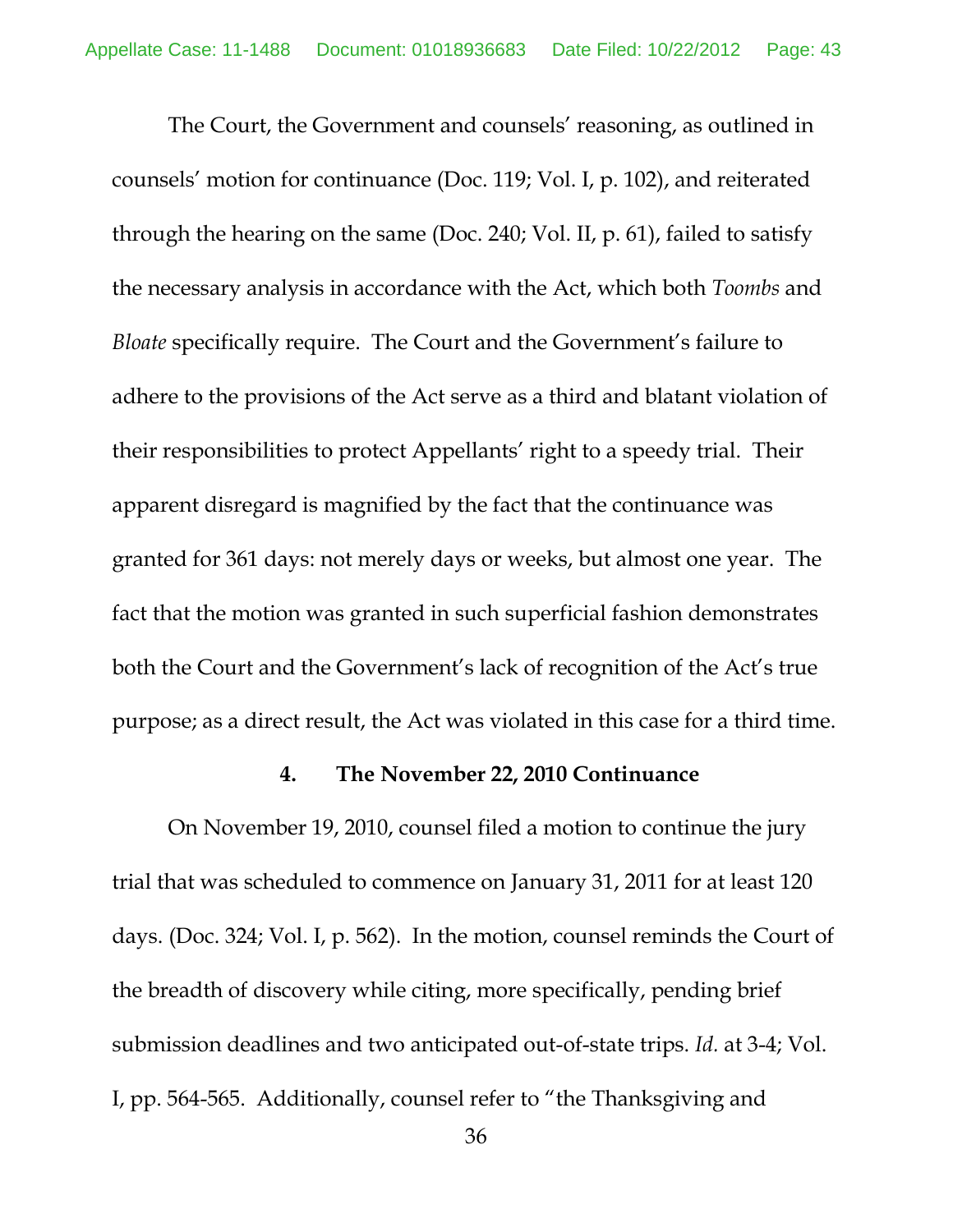Christmas holidays" *Id.* at 2; Vol. I, p. 563, throughout the motion for further justification for the continuance. *Id.* 

Reason dictates that the Court, in its considering a *fourth* motion for continuance, would overlook the three prior continuances that it had already granted. This fundamental postulation, however, did not daunt counsel from asserting that "these defendants have not previously requested a continuance of the jury trial in this matter." *Id.* at 2; Vol. I, p. 563. Though the statement technically was correct, it remains an impressively brazen proclamation within its greater context. Counsel later explained that five of defendants joined in the motion and the sixth, Stewart, did not oppose it. *Id.* at 7; Vol. I, p. 568. The Government – only now beginning to exercise some caution – took the position that it did not oppose the continuance if "all of the defendants join in the motion." *Id.*  That condition was never satisfied, nor subsequently addressed.

On November 19, 2012, the issue came before the Court for a hearing (Doc. 359, pp. 127-129; Vol. II, pp. 506-508). The Government remained silent on the same. *Id.* Yet, it is the *de minimis* amount of attention that the Court gave the issue that remains clearly indicative of the Court's lack of recognition for the Act, and its constitutional purposes. The Court's entire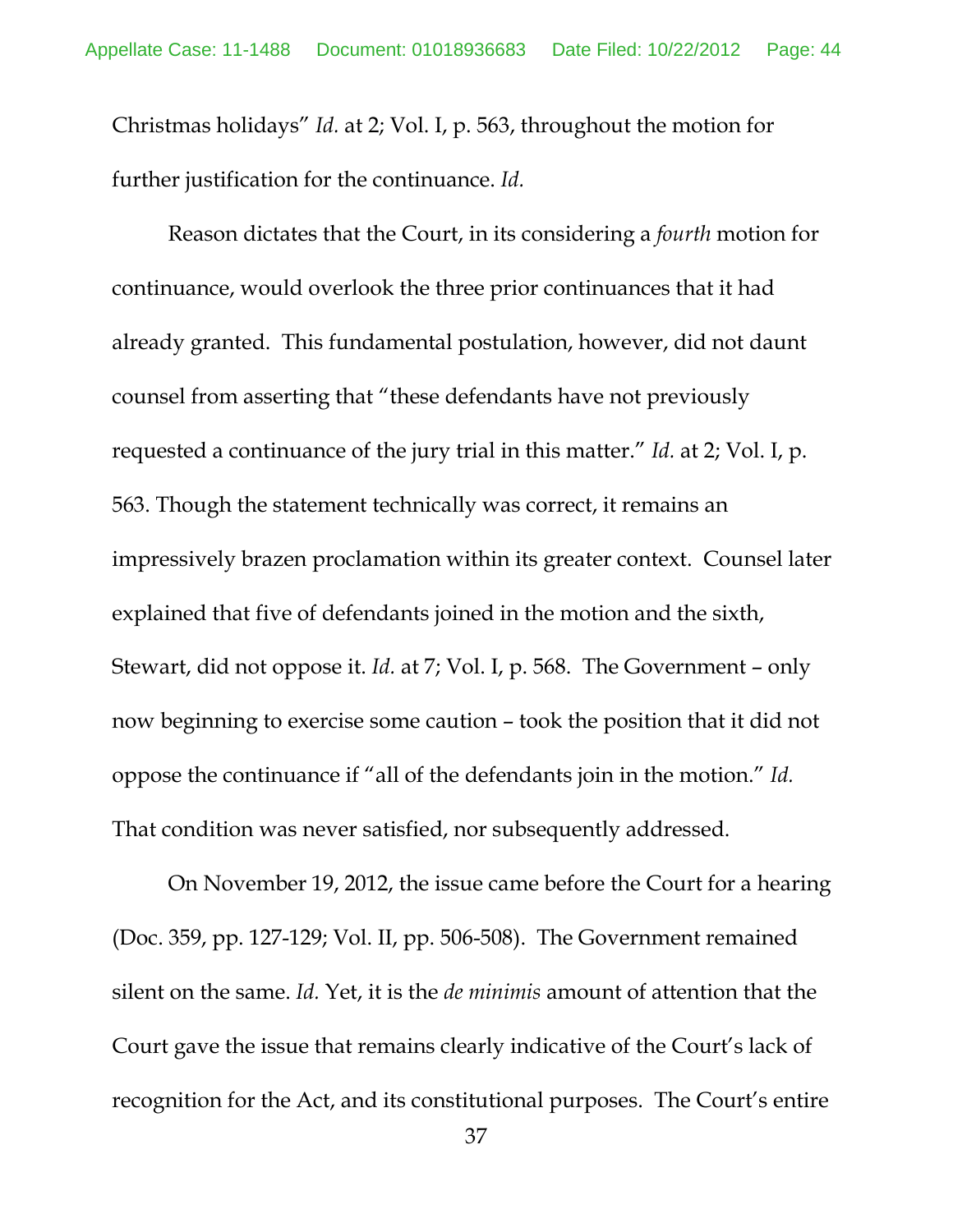analysis was as follows: "We do have the Motion to Continue that was filed by the defendants, and I do appreciate you all letting me know ahead of time. So I am going to issue a written order, ends-of-justice continuance granting the motion." (Doc. 359, p. 127; Vol. II, p. 506).

The Court's aforesaid statements may have sufficed if its ruling had been supported by a thorough and proper analysis, conducted after a meaningful inquiry, and memorialized in a written order. However, such did not happen; rather, the Court cited and adopted the exact rationale within counsels' motion (including all three subsections of 18 U.S.C. § 3161) without *any* further inquiry or consideration. (Doc. 327; Vol. I, p. 571). Therefore, the Court again failed to comply with the directives of the Act by abrogating its duties pursuant to both *Toombs* and *Bloate*, and as a direct result, the Act was violated for a fourth time.

The government and the court have a duty to protect the public's interest. In *Toombs*, the government was very passive and did not object to the continuances failing to protect the public's interest. *Toombs,* 574 F.3d at 1273. The government's responsibility does not decrease or is minimized simply because the defendant requests a continuance. *Barker*, 407 U.S. at 527. It is the prosecution's burden (and ultimately the court's)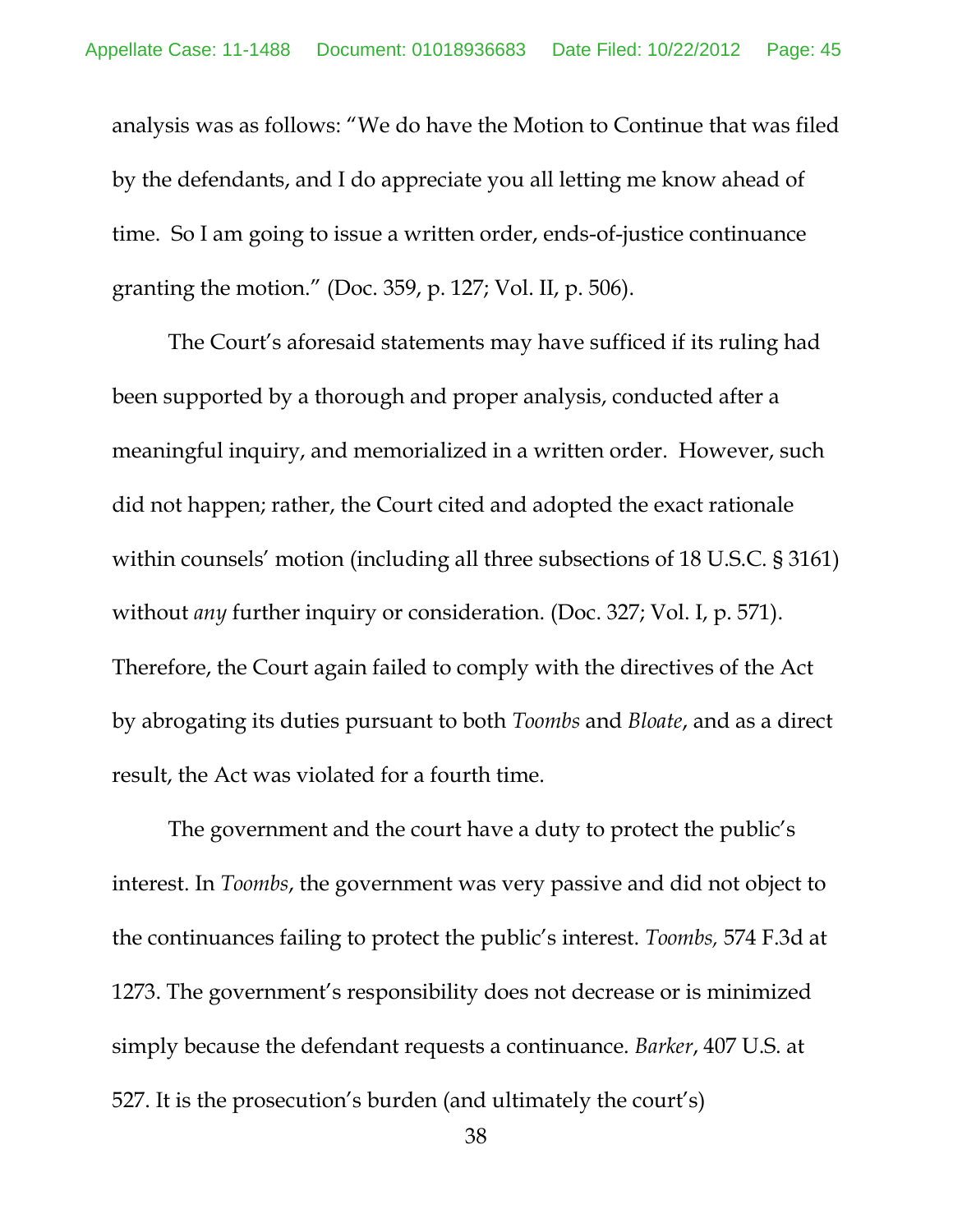responsibility to assure that the defendant is brought to trial in a timely manner and to protect the interest of the public in adherence to the Speedy Trial Act. *United States v. Seltzer*, 595 F.3d 1170, 1175-76 (10th Cir. 2010); *Barker*, 407 U.S. at 529; *Toombs*, 574 F.3d at 1273. By the extreme delays and no objections to those delays , the government very passively disregarded the public's interest.

#### **c. Conclusion**

The Court granted four continuances of extraordinarily long periods of excludable time, each of which violated Appellants' statutory right to a speedy trial and wholly lacked even the most basic requisite findings to justify the tolling of the metaphorical speedy trial "clock." The Court's official position remains that it did not necessarily have to conduct the statutory analysis as demanded by the Act, *Toombs* and *Bloate*, as counsels' calculations were made *plainly obvious*. (Doc. 754; Vol. I, p. 1594). Not only does this stance unmistakably imply that that *no* proper analysis was conducted, but it also expressly ignores, if not rejects, the relevant Supreme Court and Tenth Circuit precedent cited herein. It also is now apparent that counsels' computations, upon which the Court so readily relied, were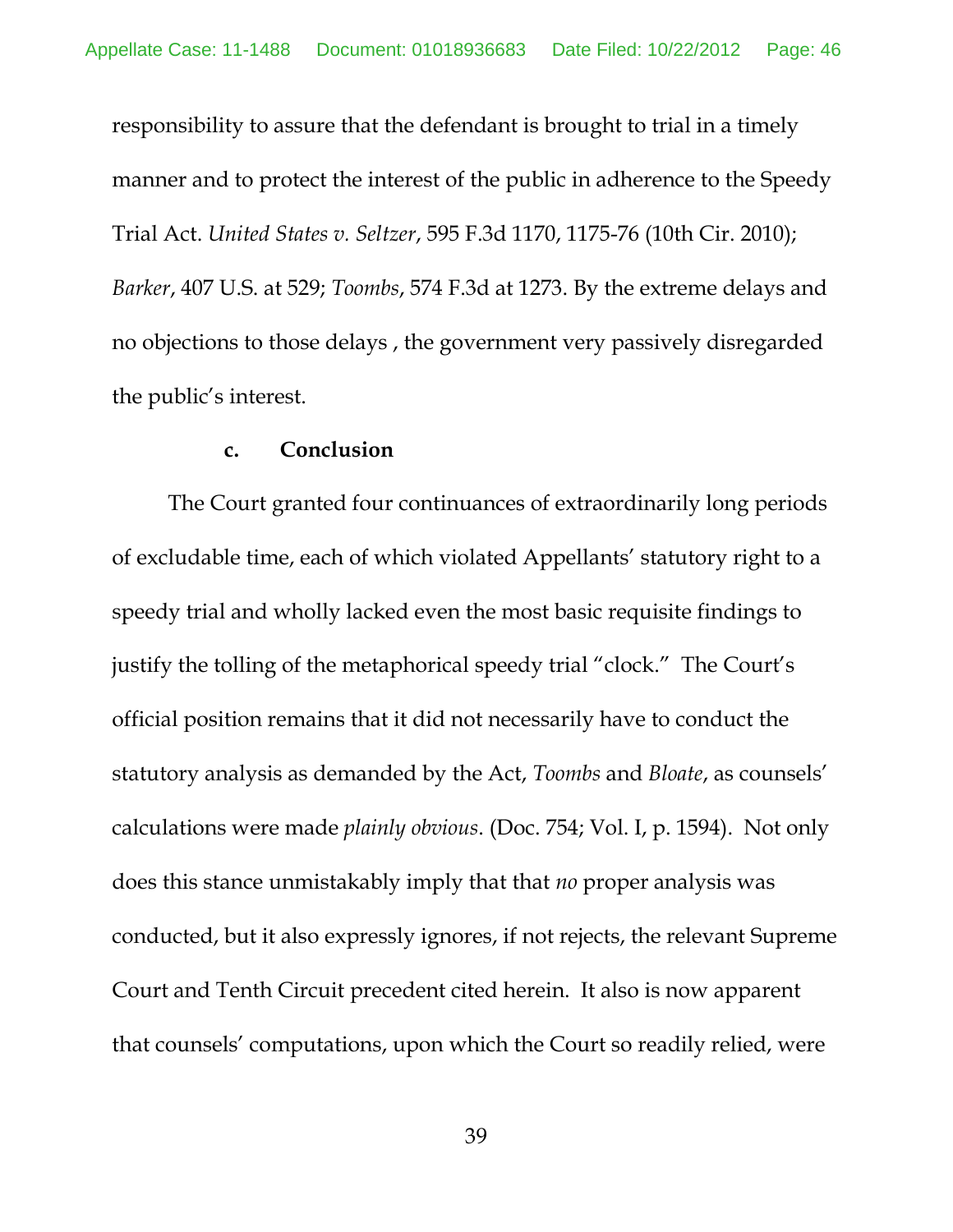fraught with significant inaccuracies and discrepancies, further exhibiting the absence of proper inquiry.

 The speedy trial "clock" deadline was determined to have expired on September 1, 2009, but the trial commenced on September 26, 2011. (Doc. 607; Vol. II, p. 625). Thus, the continuances contributed to a delay in excess of two years. Meanwhile, the Court's rationale for its granting such inordinate lengths of excludable time lacked all proper consideration, as mandated by the aforementioned statutory and common law precedent. The Court made no inquiry as to the government's preparation of trial. The Court and the prosecution failed to adhere to the requirements of the Speedy Trial Act. The unreasonable delay prejudiced the defense ability to present a strong defense. Defendants' counsel did not diligently prepare for trial. The defense was impaired due to the length of time from investigation, indictment and trial. The defense was hampered due to witnesses' unavailability and witnesses' memory loss and accountability of the facts and circumstances surrounding the case. The content of the witnesses, defense and government, testimonies changed and they could not adequately recollect specific instances. (Docs. 557, 558, 617; Vol. II, pp.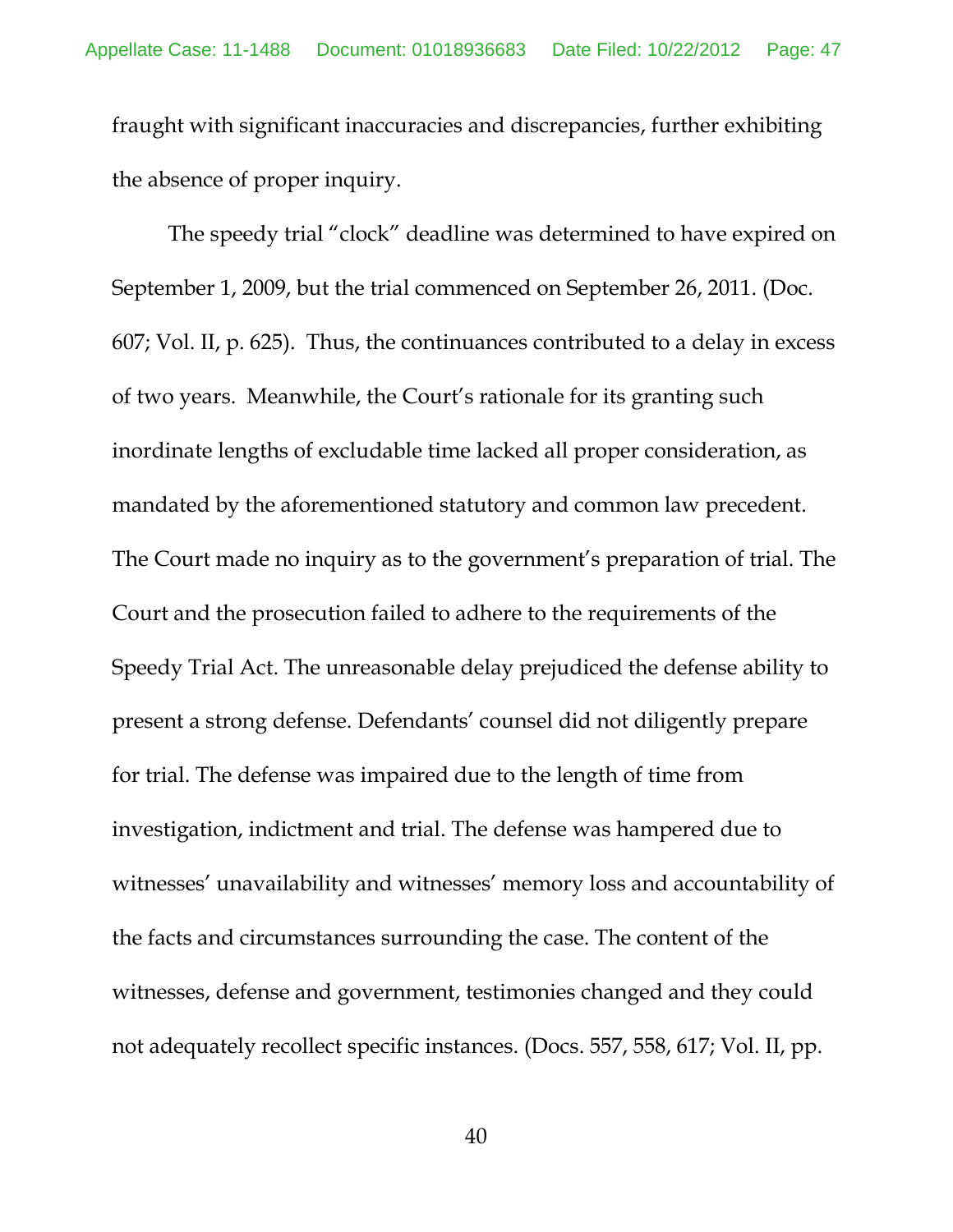2516, 2733). Appellants respectfully submit that their statutory right to a speedy trial was egregiously violated.

**II. Whether the trial court violated Appellants' Fifth Amendment right against self-incrimination by ordering them to choose one of their own to testify in their joint defense or alternatively closing the evidence, and their Sixth Amendment right to a fair trial by failing to instruct the jury regarding the resulting testimony presented by Barnes**

### **a. Standard of Review**

Appellants orally moved the Court to grant a mistrial based on its violating their Fifth Amendment right against self-incrimination on October 11, 2011. (Doc. 557, at 137). The Court orally denied the motion on the same day *Id.* at 153.

When a district court's discretionary actions effect a party's constitutional rights, the appellate court shall "consider whether [the] error is subject to review for harmlessness." *U.S. v. Gonzalez-Lopez*, 548 U.S. 140, 148 (2006). More specifically, "[structural errors] defy analysis by harmlesserror standards because they affect the framework within the trial proceeds, and are not simply an error in the trial process itself." *Id.* (*quoting Arizona v. Fulminate*, 499 U.S. 279, 309-310 (1991)). Appellants' respectfully submit that the Court's discretionary actions that affected their Fifth and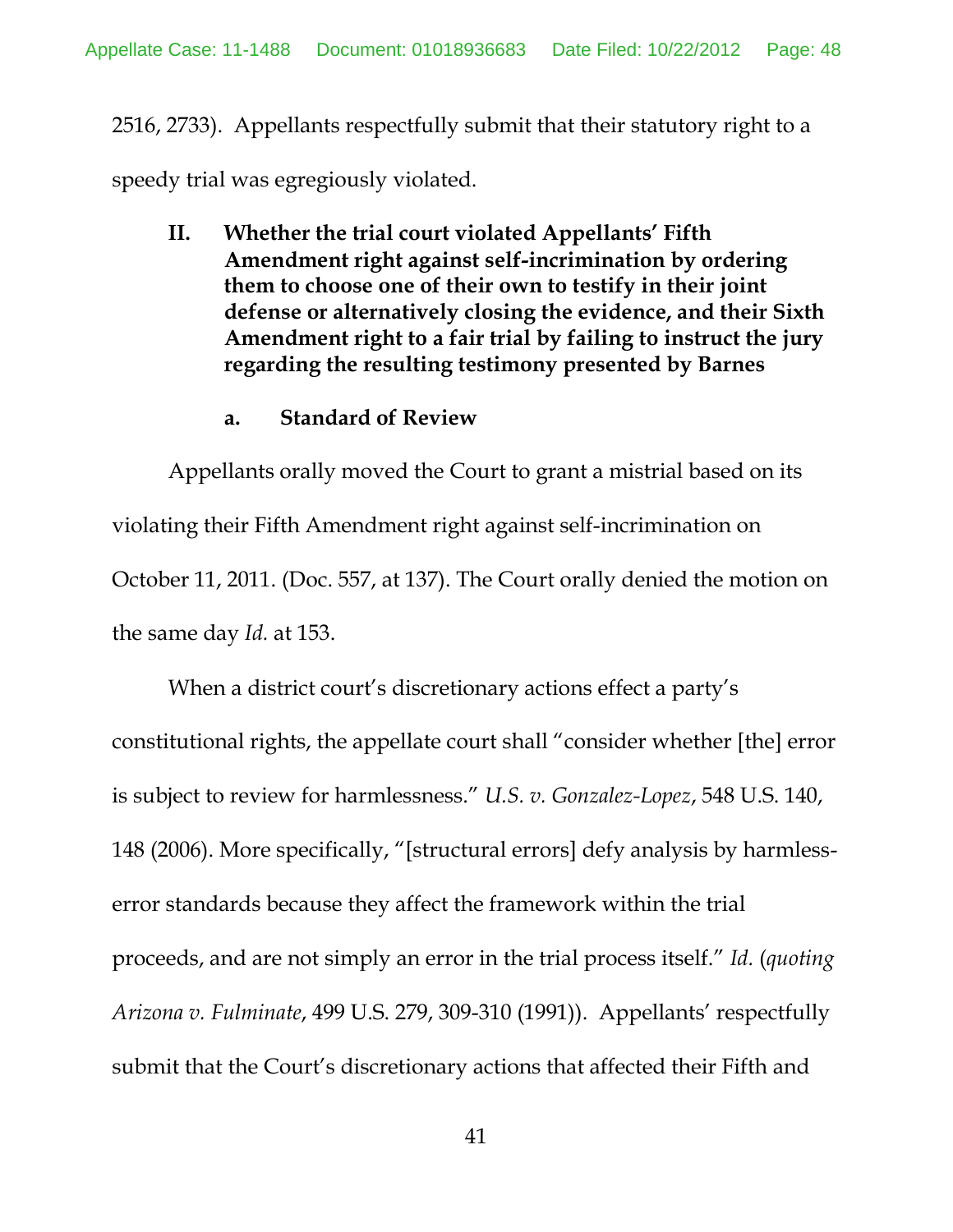Sixth Amendment rights are both structural errors.

#### **b. Discussion**

"*No* person shall be…*compelled* in any criminal case to be a witness against himself…" U.S. Const. amend. V (emphasis added). A defendant's invocation of his or her Fifth Amendment right against self-incrimination prohibits any adverse inference as a result of that silence. *Baxter v. Palmigiano*, 425 U.S. 308, 318 (1976). Furthermore, "[i]n all criminal prosecutions, the accused shall enjoy the right to…trial, by an impartial jury...." U.S. Const. amend. VI. The United States Supreme Court held in *Bruton v. United States*, 391 U.S. 123 (1968), that when there is an encroachment upon one's right to confrontation in violation of the Sixth Amendment, curative instructions may be adequate when aiming to retain a jury panel's impartiality; however, "a jury cannot 'segregate evidence into separate intellectual boxes.'" *Id.* at 130.

This Court utilizes a five-factor test to determine whether constitutional error has occurred when a defendant chooses to invoke his or her Fifth Amendment right. *U.S. v. Lauder*, 409 F.3d 1254, 1261 (10th 2005). "Namely [the court will] consider (1) the use to which the prosecution puts the silence, (2) who elected to pursue the line of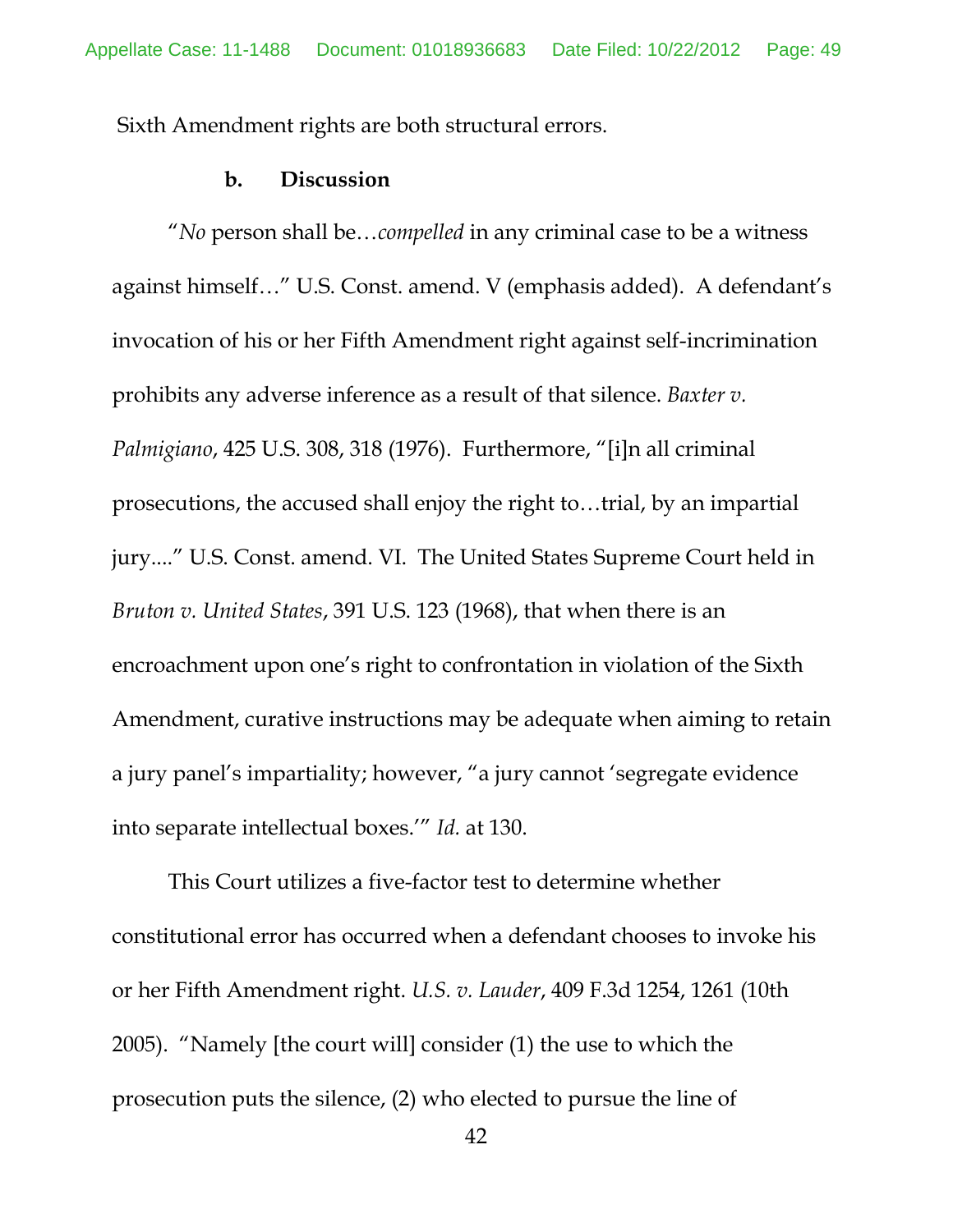questioning, (3) the quantum of other evidence indicative of guilt, (4) the intensity and frequency of the reference, and (5) the availability to the trial judge of an opportunity to grant a motion for mistrial *or to give curative instructions*." *Id.* at 1261 (emphasis added).

"It constitutes error to fail to report any portion of the proceedings in a criminal case where the unavailability of a transcript makes it impossible for the appellate court to determine whether or not prejudicial error was committed." *Parrot v. U.S.,* 314 F.2d. 46 (10th Cir. 1963).

As the jury trial progressed in the court below, the Government rested its case much sooner than it initially indicated that it would, and that misrepresentation left Appellants with the difficult task of re-structuring and expediting the presentation of their defense. (Doc. 557 at 54-55). This arduous position led to the following events on October 11, 2011, the eleventh day of trial:

On that morning, Appellants presented witnesses Michael McKinley, Paul Pinkney and Sunny Ackerman, respectively. (Doc. 557). The last said witness completed her testimony at approximately 9:50 a.m. *Id.* Following the Government's brief cross-examination of her, the following exchange transpired: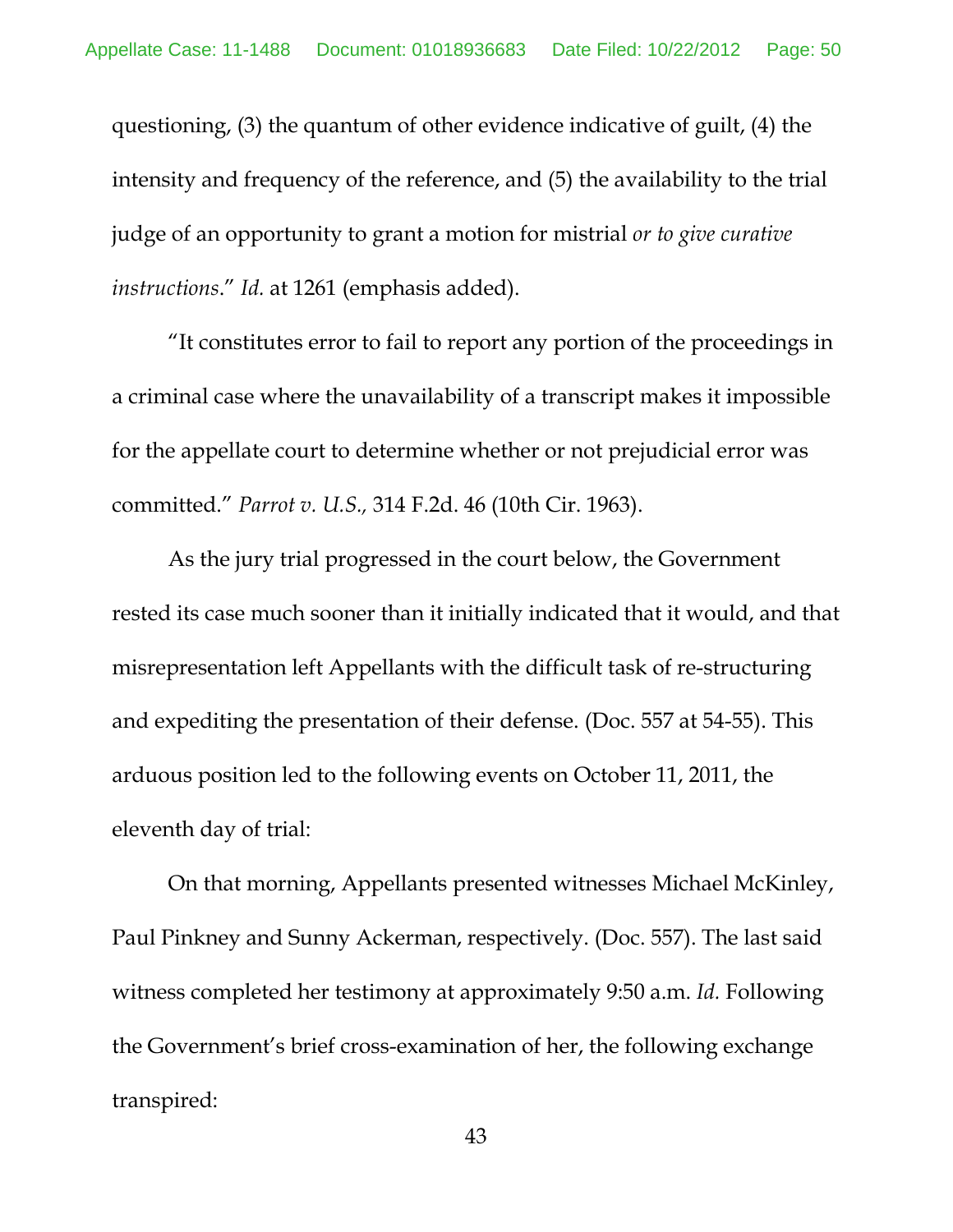The Court: …Defense may call its next witness.

Mr. Walker: Your Honor, the defense – can we approach?

The Court: You may.

(A bench conference is had, and the following is had outside the hearing of the jury.)

Mr. Walker: Our next witness is scheduled at 10:30. We anticipated - it's going quicker.

The Court: That is unacceptable. I told you to have witnesses here. We are not going to recess again until 10:30. That is 40 minutes away. I told you to be prepared. They need to be here. Your witnesses are taking too long. *We are going to go.* The eight you named, you still have time. So you better get them here. *So call your next witness.*

Mr. Walker: Yes, Your Honor.

(The following is had in the hearing of the jury.)

Mr. Walker: Your Honor, we would like to check to see if Mr. Reese is in the witness room.

The Court: You may.

Mr. Walker: Your Honor, defense calls *Ken Barnes*.

*Id.* at 53-54 (emphasis added).

Though the Court remained aware of Appellants' precarious

position, it nonetheless compelled them to produce a witness immediately;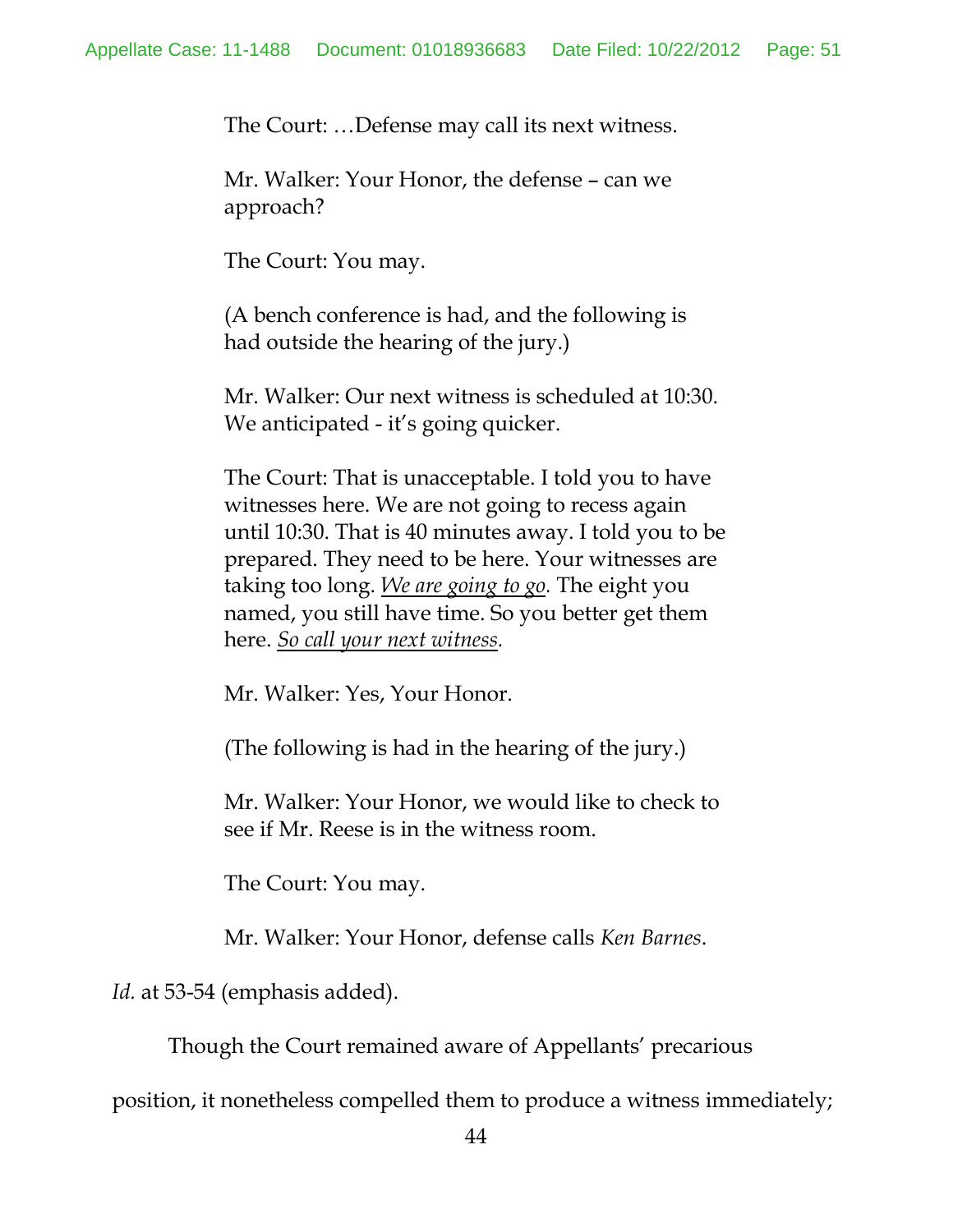therefore, Appellants were forced to call Barnes to the stand, as a short recess obviously was not an option. *Id.*

Following Barnes' direct examination, the Government began its cross-examination, and during the same, Walker invoked Barnes' Fifth Amendment privilege against self-incrimination in front of the jury, while moving for mistrial. *Id.* at 129-146.

The Government immediately objected and requested the Court to allow the parties to approach the bench. *Id.* at 129. During the bench conference, Walker stated "Your Honor,…we failed to have control over this; to put Mr. Barnes on the stand by your statement that if we didn't have other witnesses here one of us would have to testify." *Id.* After a subsequent sidebar argument, and after the Court decided that a lunch recess was appropriate, the Government requested that the Court "…tell the jury *now* that any Fifth Amendment privilege is Mr. Barnes' to assert on his behalf, not Mr. Walker's, and that the jury should disregard any statement made by Mr. Walker about another defendant's constitutional rights." *Id.* at 131 (emphasis added). The Court's answer was that "I *will not instruct* them as to anything until I rule on the matter." *Id.* (emphasis added). The Court then dismissed the jury for the aforementioned lunch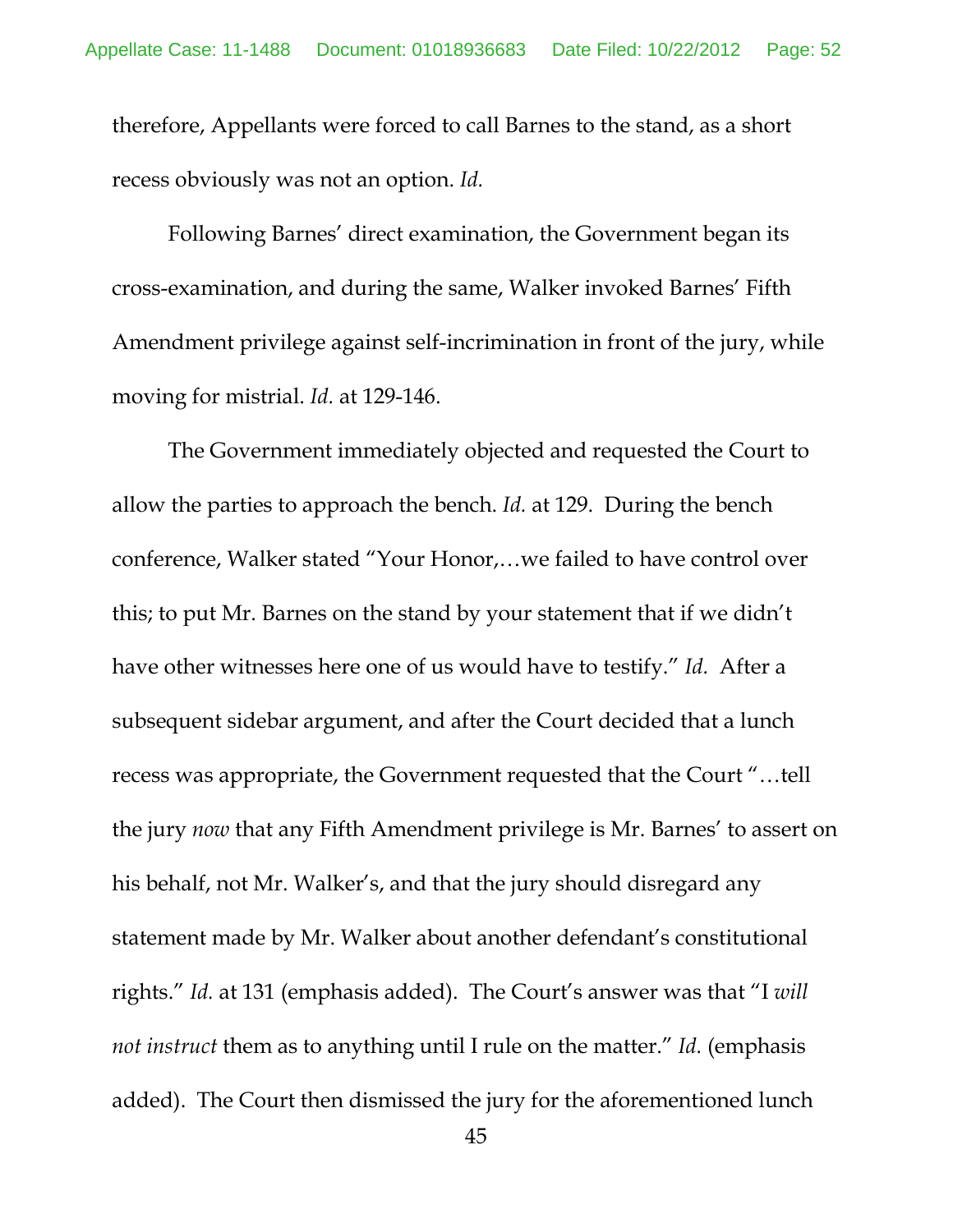recess, leaving each of the finders of fact pondering the bizarre event that they had just witnessed—adverse, prejudicial, and obvious—not for mere moments, but for an entire lunch adjournment. *Id.*

Following the break, the Court considered Walker's motion for mistrial. *Id.* Appellants based their argument upon their unwavering and universal conviction that they had been judicially compelled to call one of their own to the stand, resulting in a severe prejudicial impairment. *Id.* at 132-162. In so doing, Appellants sought to obtain the missing transcript of that bench conference, which further would prove their assertion of judicial compulsion. *Id.* at 138- 156. That transcript has never been produced, although neither the Court, the Government, Butler nor Martinez can agree on the reason why. (Doc. 832). During the discussions, the Government argued that no compulsion took place. Doc 557, p. 147. The Government also offered its recommendations for curative instructions. *Id.* at 153-154. In response to the Government's request, the Court merely deferred its decision to Appellants in two specific instances. *Id.* at 157 and 161.

The Court: You want no curative instruction?

Mr. Barnes: No curative instruction.

*Id.* at 161.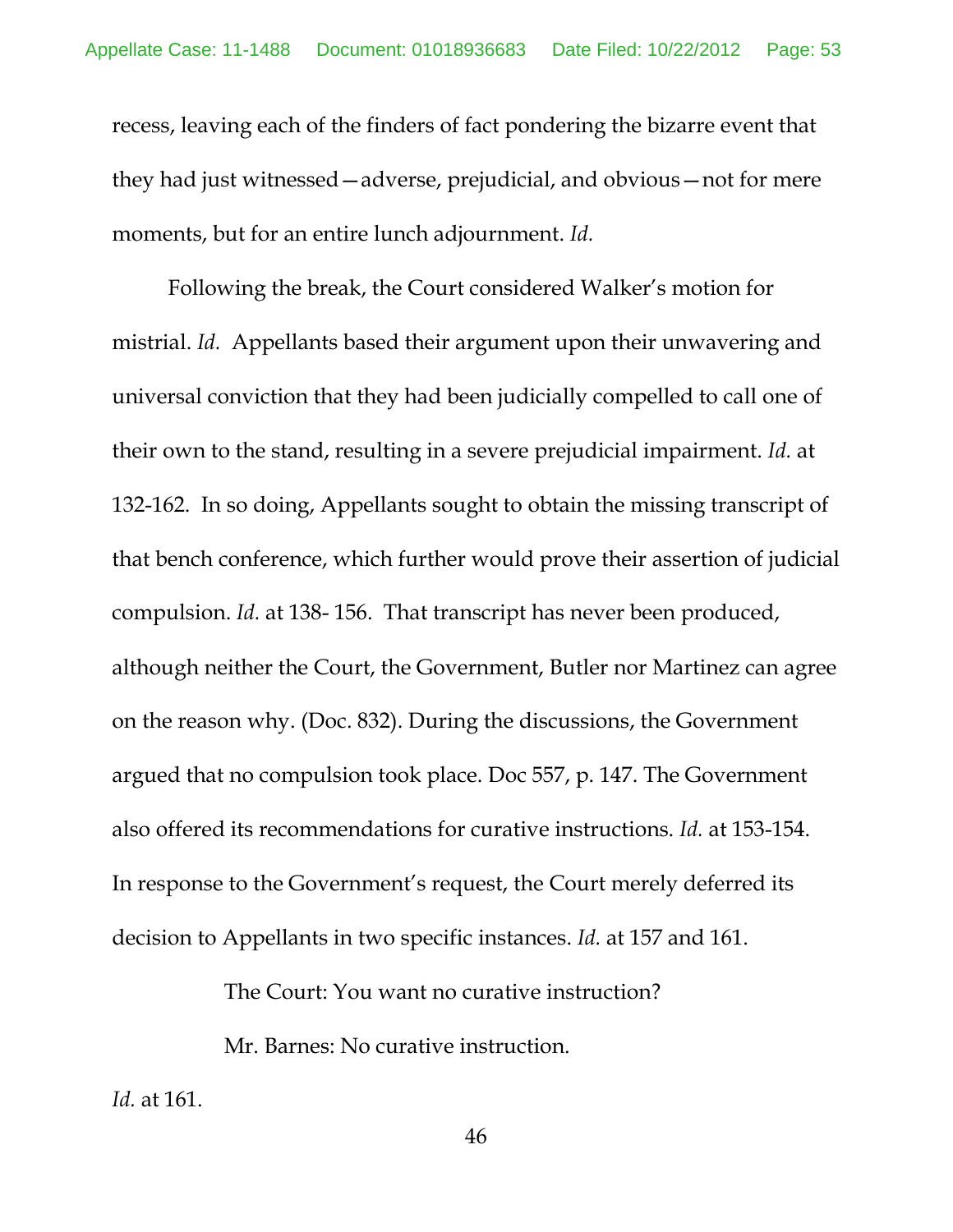Consequently, the Court admonished the jury with a cursory and wholly insufficient instruction: "Immediately before the break, there was an objection, and I just wish to remind you again that statements or objections made by attorneys or defendants while not testifying are not evidence, and they should not be considered by you in any way...." *Id*. at 162.

It has been the Court's opinion that no Fifth Amendment violations occurred. For example, when Walker sought to preserve the issue for appeal, the Court defiantly, and somewhat surprisingly, snapped "[y]our Fifth Amendment rights were not violated." *Id.* at 155: 4-5. Subsequently, the Court opined that the "...Defendants were attempting to perpetrate chaos in order to obtain a mistrial…" (Doc. 753, p. 5; Vol. I, p. 1582).

It remains Appellants' position that the incident never would have occurred but for the Court's compelling them to call one of their own to testify in their joint defense, an issue that the Court compounded by its election to disregard its duty to minimize the obvious prejudice to the jury, so as to maintain as much of its impartiality as possible. Hence, both the Court and the Government continue to confuse Appellants true positions regarding this error. (Docs. 753, 01018911242; Vol. I, p. 1578).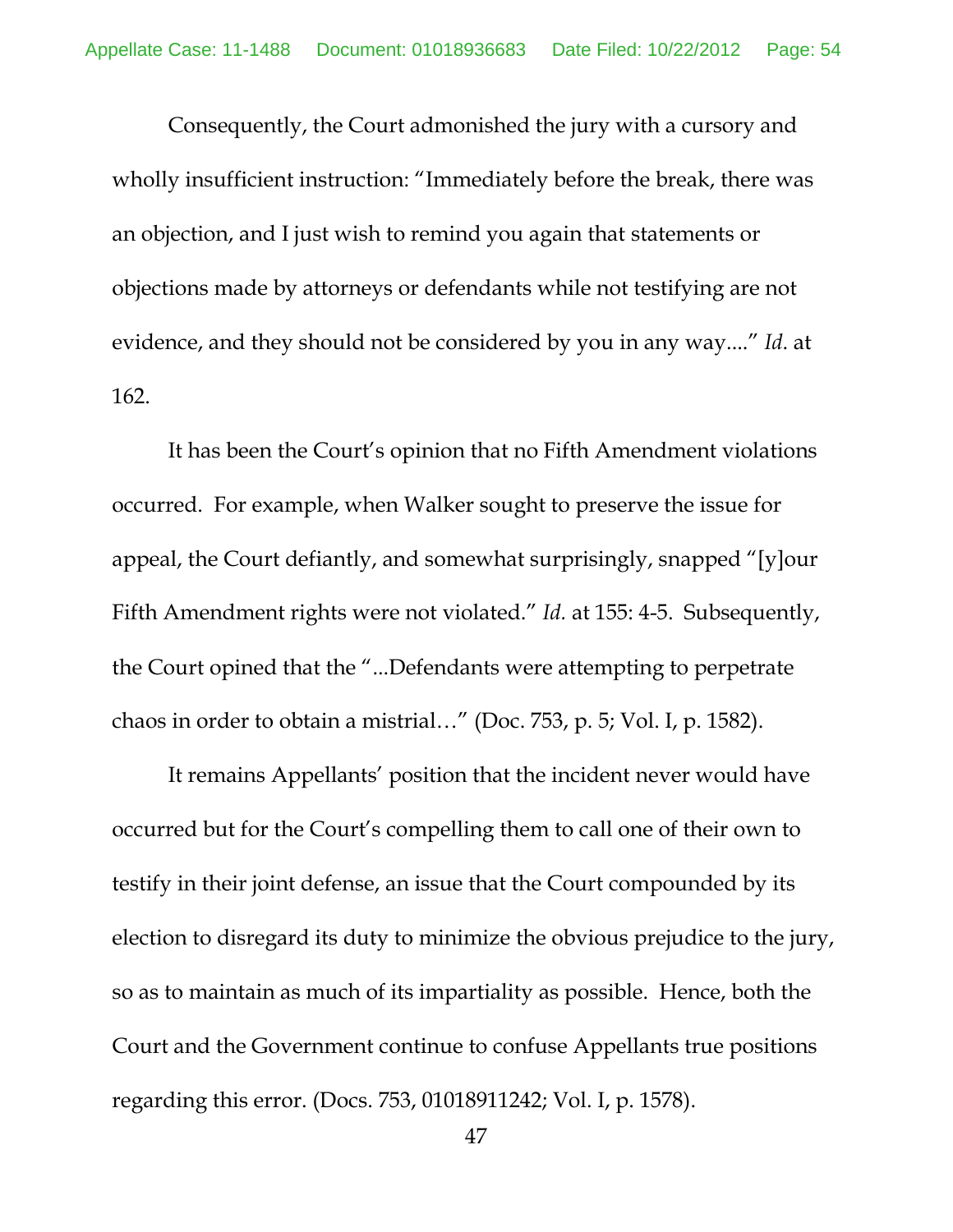The Court believes that it never conveyed to the Appellants a mandate to produce a witness immediately; and if they were unable to do so, that one of them had to take the stand. (Doc. 557, pp. 136-146). The record, however clearly contradicts that position. *Id.* First, the *incomplete* transcript itself implies compulsion within the record. *Id.* at 53-54. Further, it is not a single Appellant that vehemently attests to the compulsion; instead, each and every one of the appellants, universally, understood the Court's comments as a clear, unequivocal demand to produce a witness or rest the case; there is no other possible meaning of "or else" in this context. (Doc. 832).

"Your Honor, there is extreme prejudice…caused by the compelling of one of my co-defendants to testify. And so I move for a mistrial on the grounds of improper evidence…and for the violation of defendant's constitutional rights." (Doc. 557, p. 137). When Appellants confronted the issue, the Court's reaction was one of anger and a proactive effort to dismiss and disregard the accusations from the outset. The Court became so incensed that the Appellants eventually had to describe the incident for the record: "[t]o be honest, Your Honor, *the Court is angry*." *Id.* at 141

48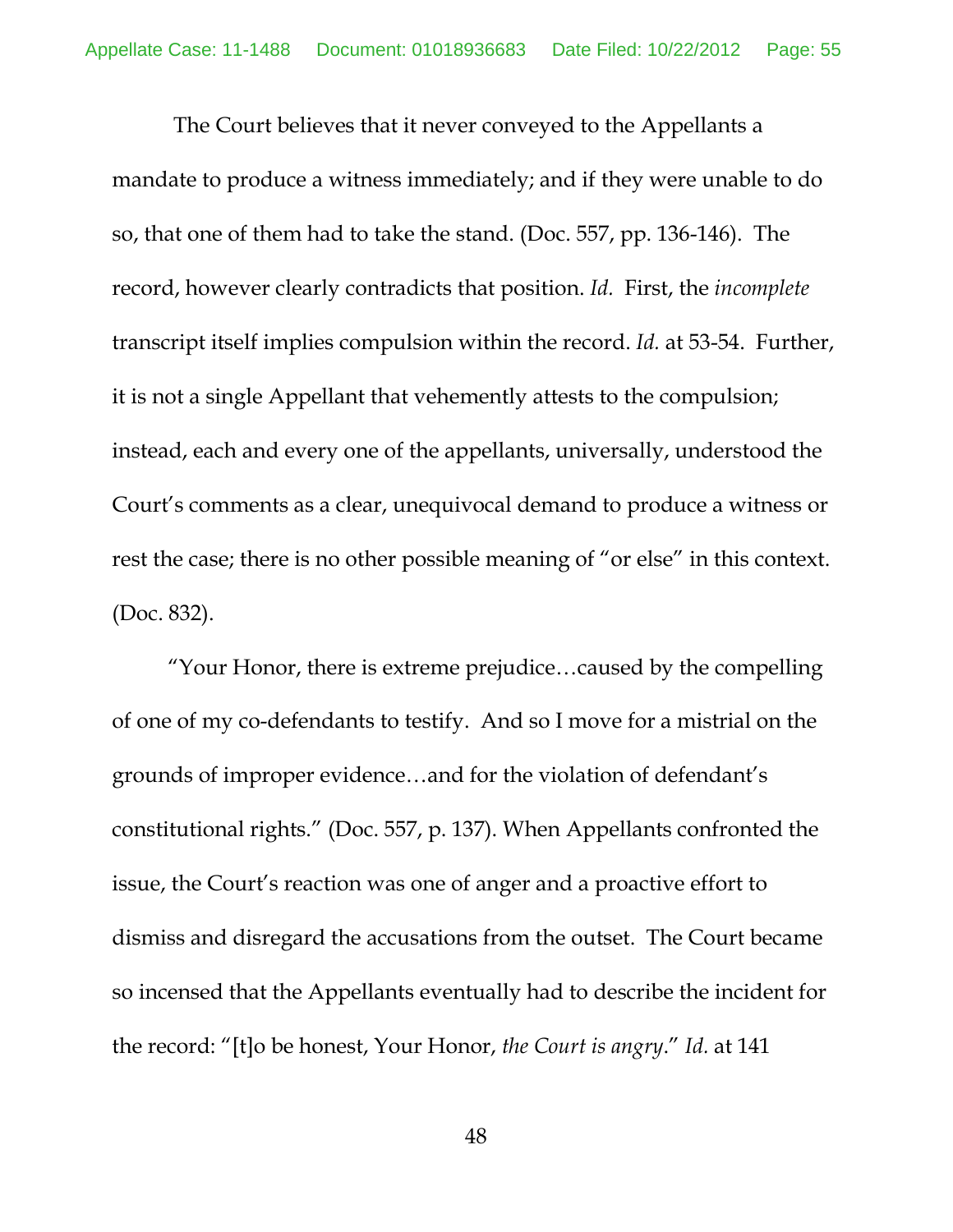(emphasis added). Furthermore, when the Court asked "how did [Barnes']

testimony prejudice you?" the following exchange occurred:

The Defendant: Because we did not choose to put him on, we were compelled to put him on.

The Court: *Put that aside.*

Mr. Banks: I can't put that aside, Your Honor.

The Court: Yes. You can tell me what testimony he gave that prejudiced you.

*Id.* at 144 (emphasis added).

The Court's defensive reaction infers recognition of error.

In further support of this position, the Government remained surprisingly neutral throughout the exchange. Appellants position remains that they did not chose to testify and they certainly had not committed to doing so *on the eleventh day of trial*, despite the Government's vague proclamations otherwise. (Doc. 01018911242, at 16). Regardless, it is not the role of the Government or the Court to dictate the manner in which a defendant should present his or her case-in-chief. The only method for sufficiently resolving this issue requires production of the missing transcript. (Doc. 832). As Appellants have argued on several occasions, and while moving the court accordingly, the transcript that has been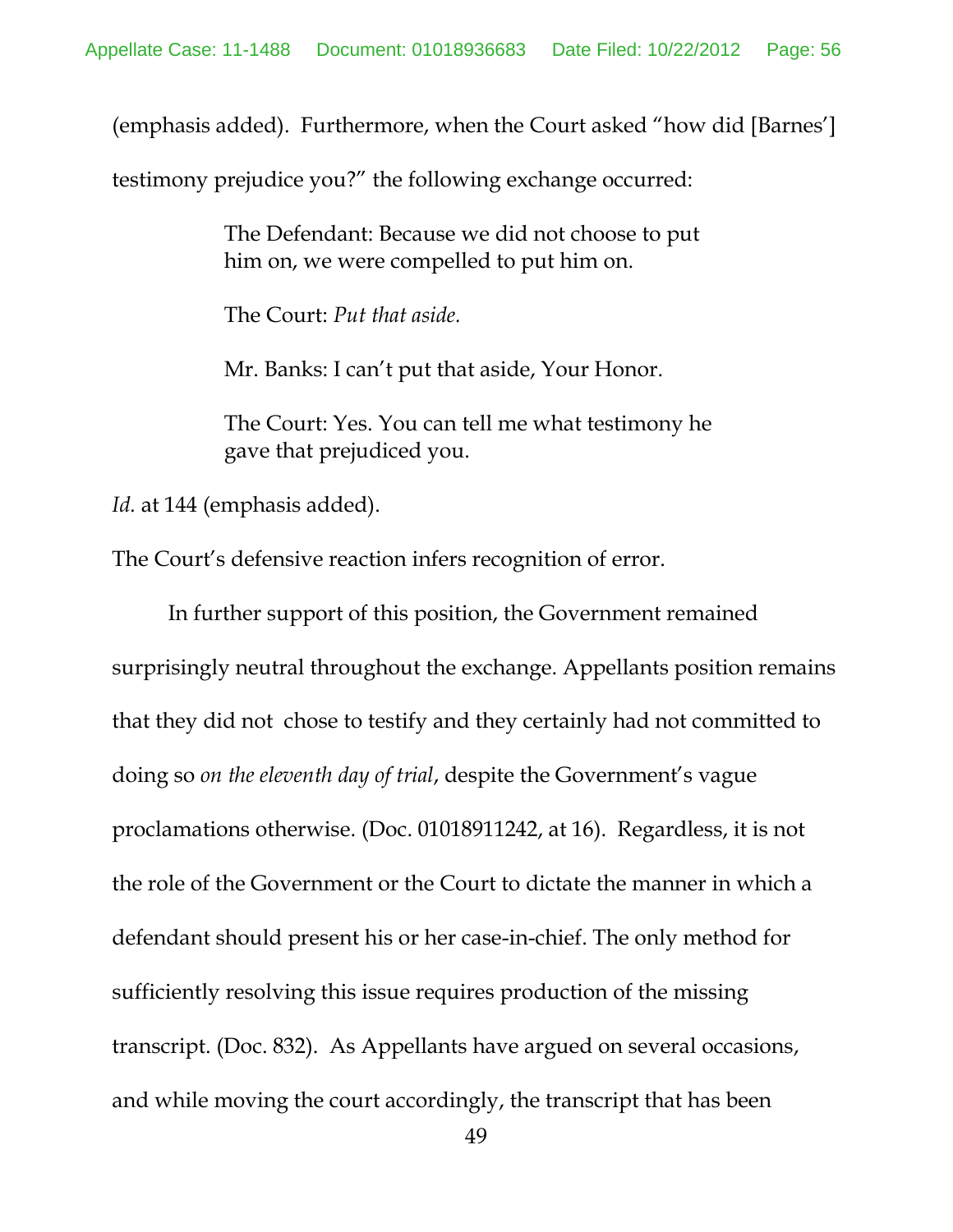provided fails to include the sidebar discussions in their entirety. *Id*. The Court agrees. (Doc. 846, p. 4.)

As mentioned above, the Court and the Government has the affirmative duty of assuring that a defendant in a criminal case is granted a fair trial before an impartial jury. It is axiomatic the mere invocation of one's right to remain silent holds great potential for adverse inferences and prejudicial effects, particularly to jurors during a criminal trial. Due to the Court's compulsion of Barnes' testimony, the dramatic events of the eleventh day of trial ensued all before the jury. (Doc. 557, p. 129). The incident's detrimental consequences were obvious undoubtedly impacted the jury's partiality toward Appellants.

Nonetheless, the Court declined to instruct the jury within the immediate aftermath of the injurious episode, other than directing the panel to take lunch recess. *Id.* at 131-132. This is wholly insufficient. In fact, because of the adjournment, the jurors were given ample time to both ponder and determine what it was they had just witnessed; hence, they had ample time to refine their deleterious interpretations. An immediate instruction was necessary, regardless of whether it was affirmatively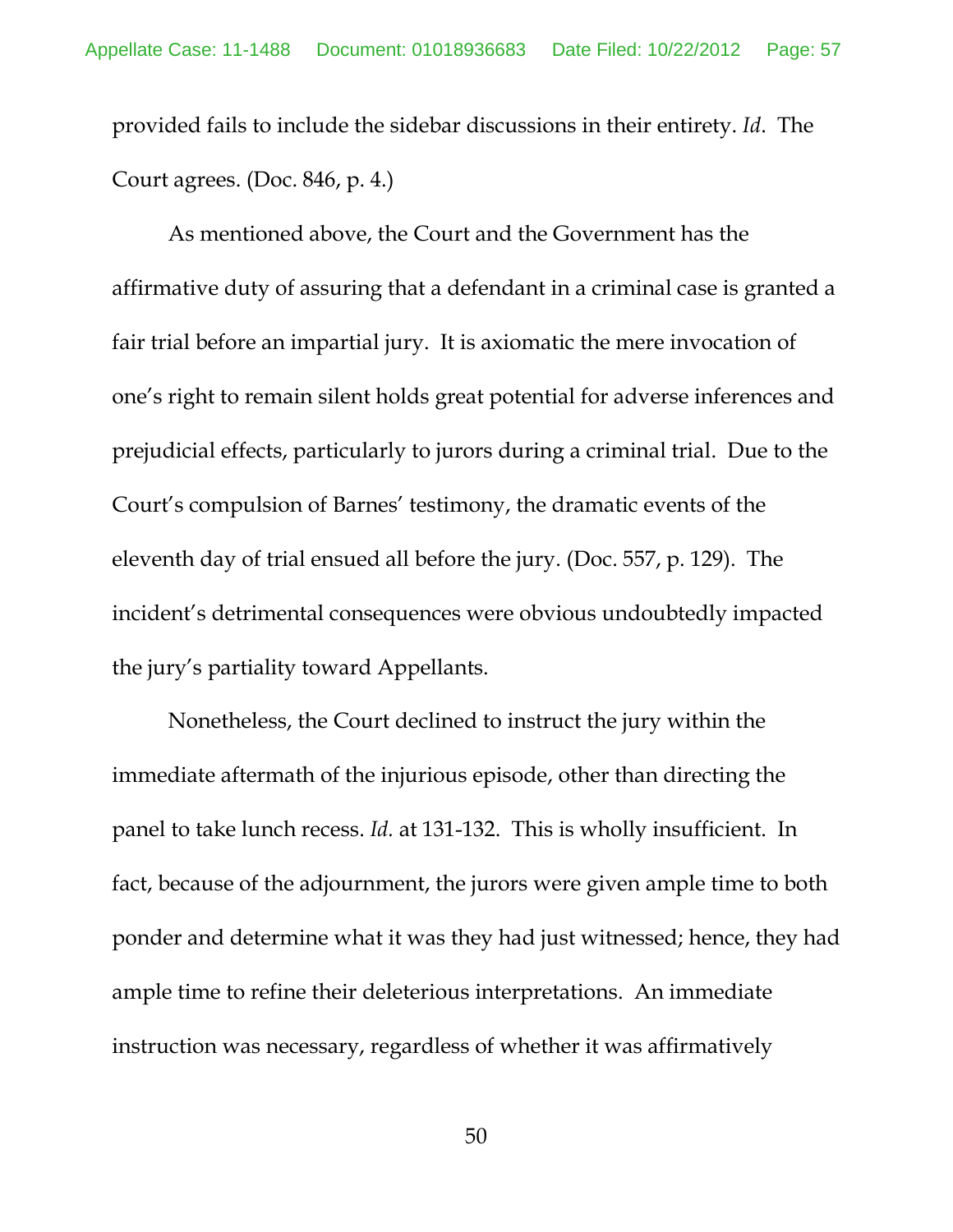requested or declined by any party, but the Court chose instead to defer the mitigation. *Id*.

 Worse yet was the Court's ultimate remedy. The judge asked Appellants twice whether they wanted the jury to receive curative instructions. *Id*. at 157 and 161. Appellants declined. *Id.* Regardless of Appellants wishes, the Court held the sole responsibility to do whatever is necessary to uphold an objective and unbiased trial. The incident unquestionably required curative instructions, but the Court elected to forgo them. *Id.* at 162. The Court's abrogation of that duty resulted in an irreparable and prejudicial harm to Appellants.

#### **c. Conclusion**

The five-factor test in *Lauder, supra,* encompasses both the concept of compulsion and the principles of curative instruction. On the eleventh day of trial, it was the Court that decided one of the Appellants should testify. (Doc. 557). Consequently, a sudden improper invocation of another's Fifth Amendment right against self-incrimination, an immediate motion for mistrial and a prolonged, repetitive incantation of one's right to remain silent played out before the jury, which the said jury observed with no legal guidance to correct their understandably negative impressions. *Id.*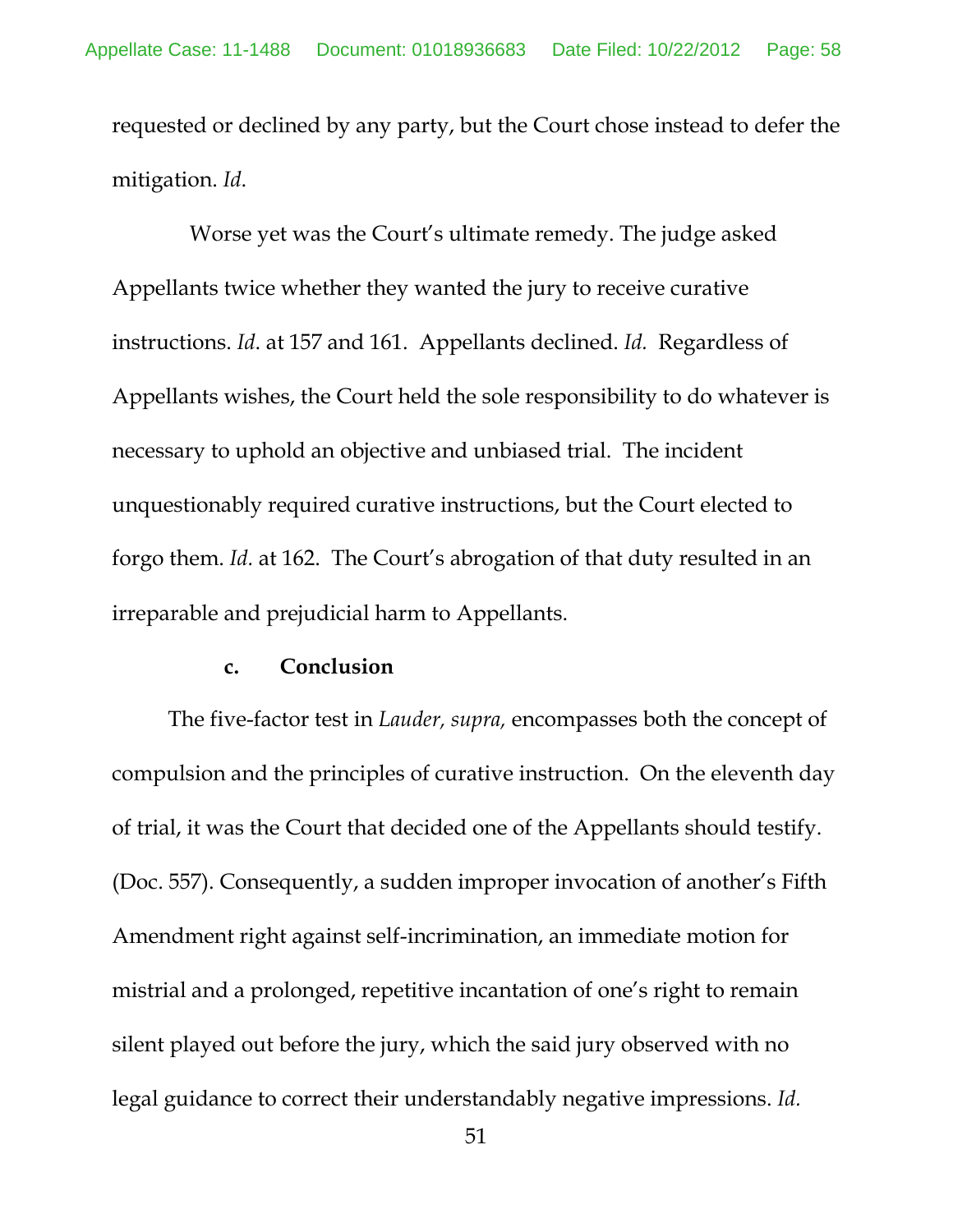The only conclusions that the jury could have drawn were those of a guilty inference, based wholly upon subjectivity and partiality. And all the while, the Court remained silent, while the Government enjoyed an extreme prosecutorial advantage, and Appellants suffered irreparable harm. Furthermore, the aforementioned missing transcript continues to compound the error, and must be resolved for truth to be found. (Doc. 832).

Appellants respectfully submit that the Court's improper compulsion of Barnes' testimony is a violation of their Fifth Amendment right against self-incrimination, and the Court's failure to make any effort to cure the jurors' minds of the resulting prejudice and to preserve the integrity of the judicial process is a violation of Appellants' Sixth Amendment right to a fair trial, both of which, in this instance, result in structural error requiring a reversal of Appellants' convictions.

# **III. Whether the trial court erred by excluding Appellants' two expert witnesses from testifying.**

### **a. Standard of Review**

Appellants moved to introduce expert witnesses on October 6, 2011, during the ninth day of the jury trial (Doc. 615, p. 1584; Vol. II, p. 2286); the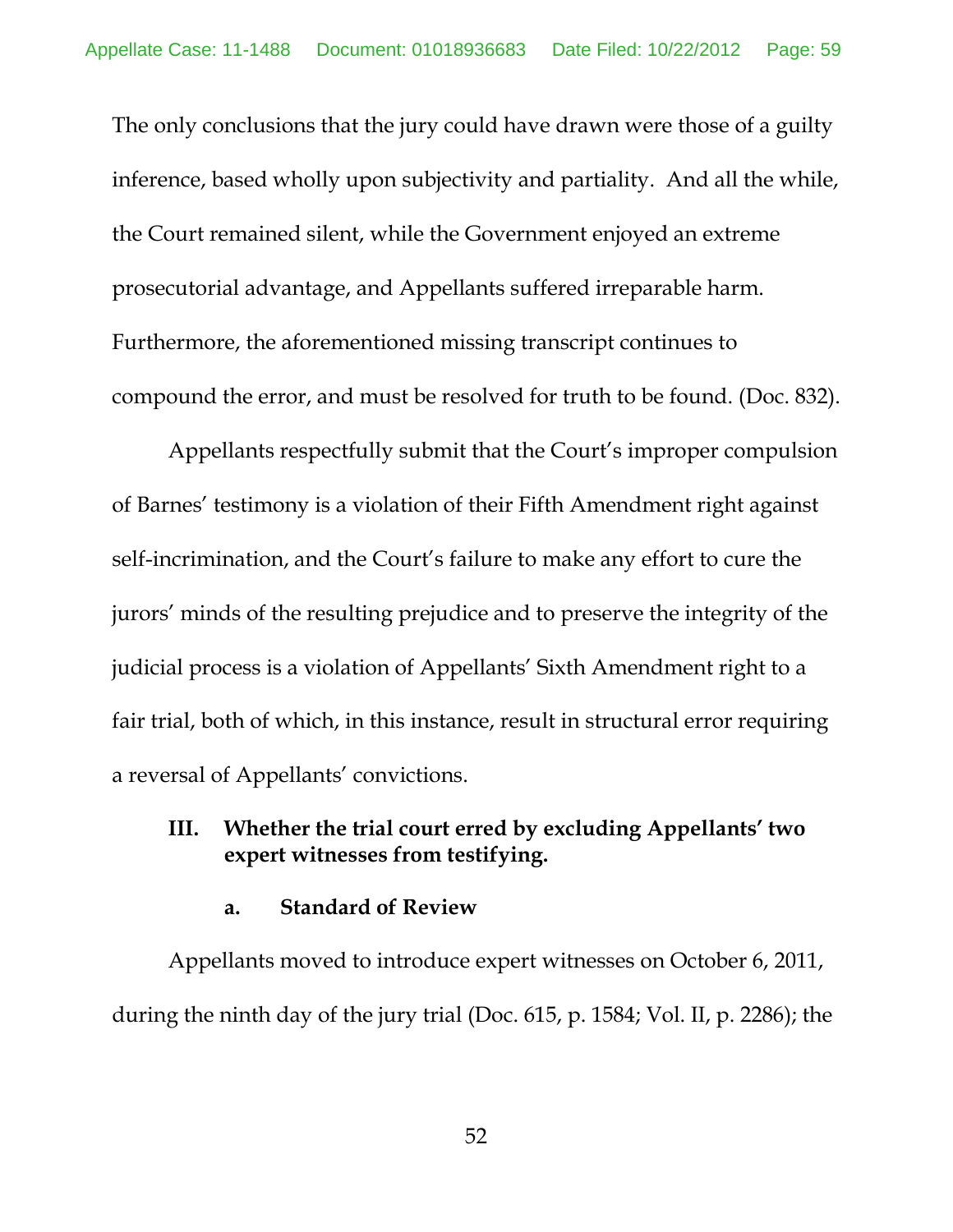trial court denied the motion on October 7, 2011, on the tenth day of trial. (Doc 616, pp. 1641-42; Vol. II, pp. 23-43-2344).

This Court reviews a district court's decision whether to impose a discovery sanction, and its choice of sanction, for an abuse of discretion. *United States v. Golyansky*, 291 F.3d 145 (10th Cir. 2002). "In the absence of a finding of bad faith, the court should impose the least severe sanction that will accomplish prompt and full compliance with the discovery order.... The preferred sanction is a continuance." *Id.* at 1249.

## **b. Discussion**

"In all criminal prosecutions, the accused shall...be informed of the accusation; to be confronted with the witnesses against him; [and] to have compulsory process for obtaining witnesses in his favor." US Const. amend VI.

Few rights are more fundamental than that of an accused to present witnesses in his own defense." *Taylor v. Illinois*, 484 U.S. 400, 408 (1988). "Due process guarantees are implicated whenever the exclusion of evidence acts to obstruct this right." *U.S. v. Rodriguez-Felix*, 450 F.3d 1117, 1121 (10th Cir. 2006).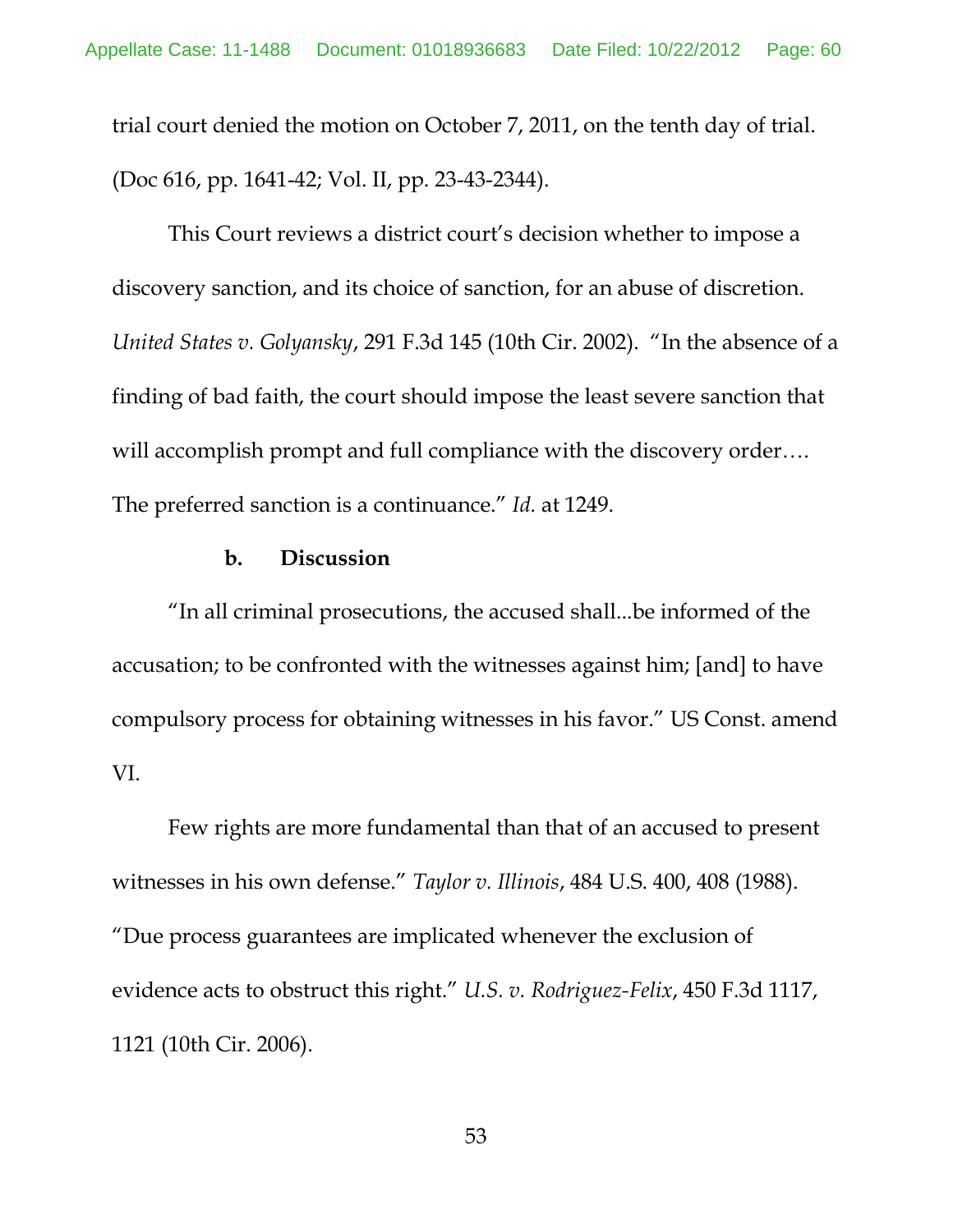Fed. R. Evid. 702, 703 and 704 govern expert witness testimony,

defining the requirements for allowing opinion evidence. *Id.* In sum, if a

witness is positively qualified as an "expert witness," he or she

may testify in the form of an opinion…if [,]…the expert's…specialized knowledge will help the trier of fact to understand the evidence or to determine a fact in issue; the testimony is based on sufficient facts or data; the testimony is the product of reliable principles and methods; and, the expert has reliably applied the principles and methods to the facts of the case.

Fed. R. Evid. 702. Furthermore, Fed. R. Evid. 703 establishes the bases on which an expert can testify, allowing the facts of the case be utilized when rendering specialized judgment, while Fed. R. Evid. 704 disallows expert opinions concerning a defendant's guilt or innocence.

Upon the Government request, a defendant must provide "a written summary of any [expert] testimony that the defendant intends to use under Rules 702, 703… of the Federal Rules of Evidence as evidence at trial…. The summary must describe the witness's opinions, the bases and reasons for those opinions, and the witness's qualifications." Fed. R. Crim. P.  $16(b)(1)(C)$ .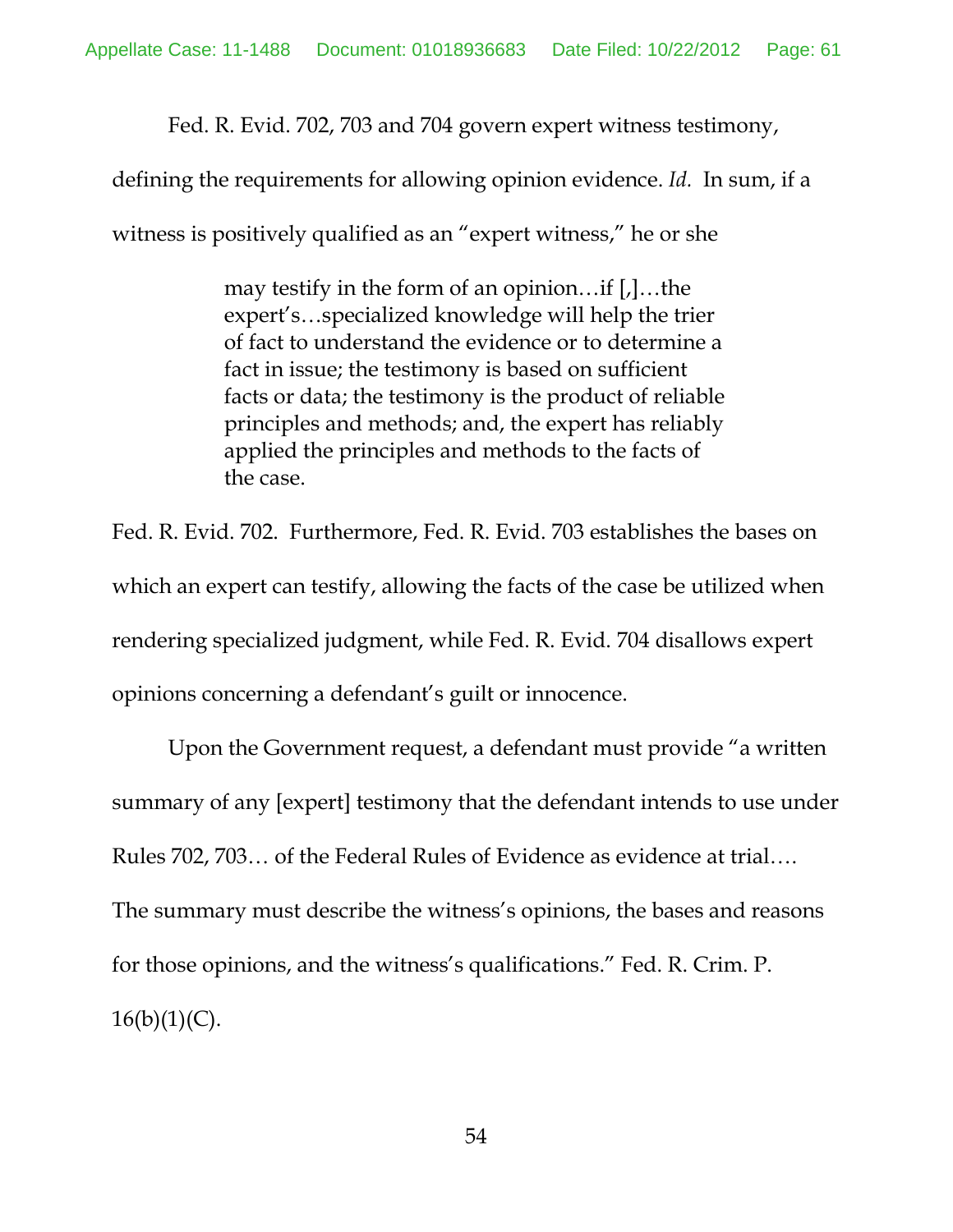If a party fails to comply with the requirements of Fed. R. Crim. P. 16, the court may "…permit the discovery or inspection…and prescribe other just terms and conditions; grant a continuance; prohibit a party from introducing the undisclosed evidence; or enter any other order that is *just under the circumstances*" Fed. R. Crim. P. 16(d)(2)(A-D) (emphasis added). "This Court has held that it would be 'a rare case where, *absent bad faith*, a district court should exclude evidence rather than continue the proceedings.'" *U.S. v. Sarracino*, 340 F.3d. 1148, 1170 (10th Cir. 2003) (*quoting U.S. v. Golyansky*, 291 F.3d 1245, 1249 (10th Cir. 2002)) (emphasis added). This Court has repeatedly recognized that the sanction of excluding a witness's expert testimony is almost never imposed in the absence of either a constitutional violation or a statute authorizing such exclusion. *Id; see also, U.S. v. Charley*, 189 F.3d 1251, 1262 (10th Cir. 1999); *U.S. v. Gonzales*, 164 F.3d 1285, 1292 (10th Cir. 1999). "*[A] rigid…requirement* would be at odds with the liberal thrust of the Federal Rules [of Evidence] and their general approach of relaxing the traditional barriers to opinion' testimony." *Daubert v. Merrell Dow Pharm.*, 509 U.S. 579, 587 (1993) (*quoting Beech Aircraft Corp. v. Rainey*, 488 U.S. 153, 169 (1988)) (internal quotations omitted) (emphasis added). Hence, a defendant's notice may be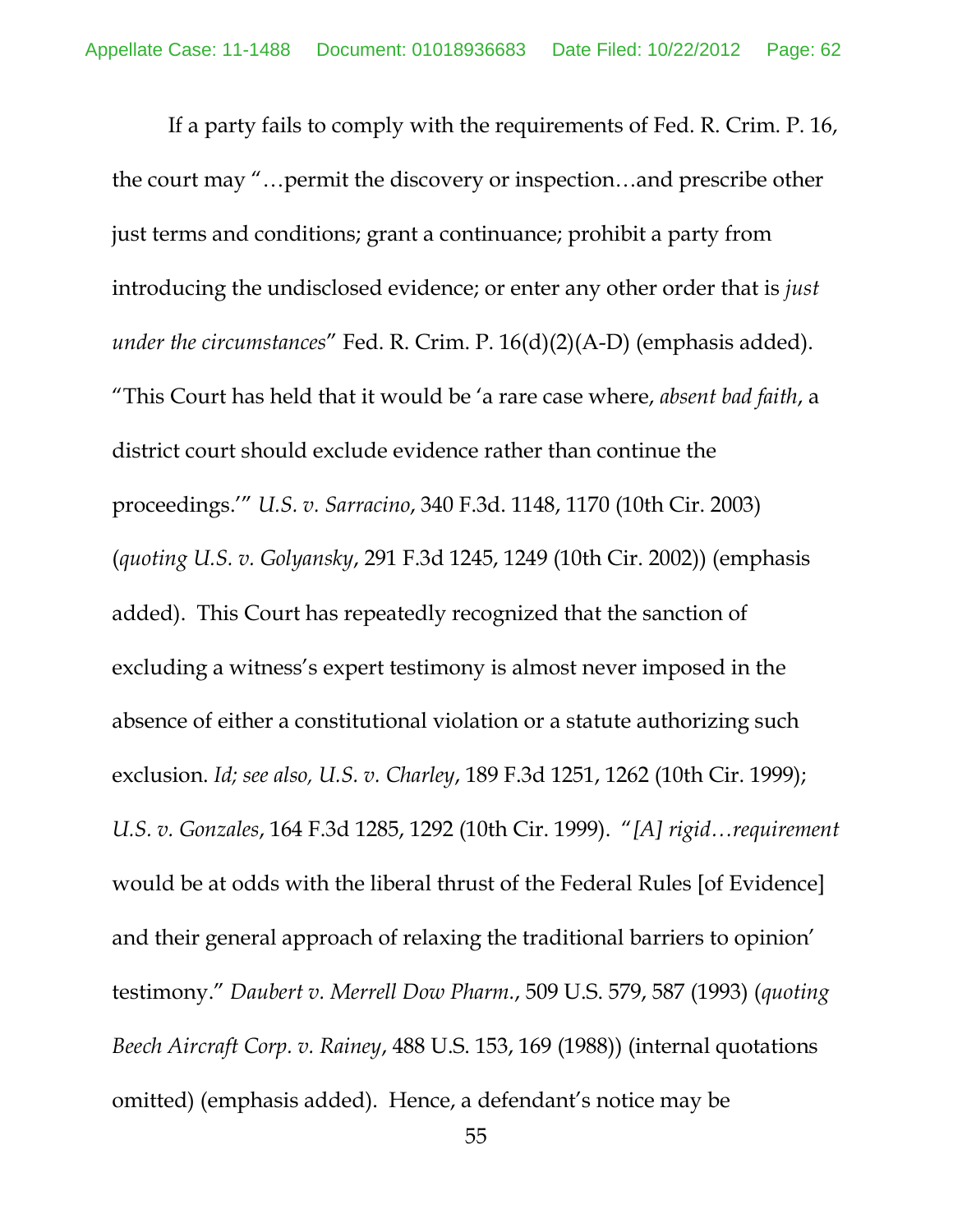considered sufficient if it ensures that the expert testimony is "not going to take the government by surprise." *United States v. Mehta*, 236 F. Supp. 2d 150, 157 (D. Mass. 2002).

In presenting their case before the jury, Appellants sought to call Albarelle and Baucom as expert witnesses, respectively. (Doc. 615, pp. 1586-1593; Vol. II, pp. 2288-2295). Appellants intended the witnesses to testify to the customary standards of the information technology industry's payrolling practices, and in so testifying, they would have illustrated that Appellants lacked any intent to defraud. (Doc. 615, pp. 1613-1632; Vol. II, pp. 2315-2334). The Court disallowed both Albarelle and Baucom's expert testimony, finding that Appellants failed to disclose them in accordance with Fed. R. Crim P. 16 and Fed. R. Evid. 702. (Doc. 616, pp. 1636-1642; Vol. II, pp. 2338-2344).

Appellants concede that their efforts to assure disclosure of anticipated expert testimony did not comply with the technical requirements of Fed. R. Crim. P. 16 and Fed. R. Evid. 702; however, the record reflects that their efforts were made in good faith, and the Court's chosen remedy of exclusion was in contravention to established precedent.

It was apparent at the conclusion of the ninth day of trial that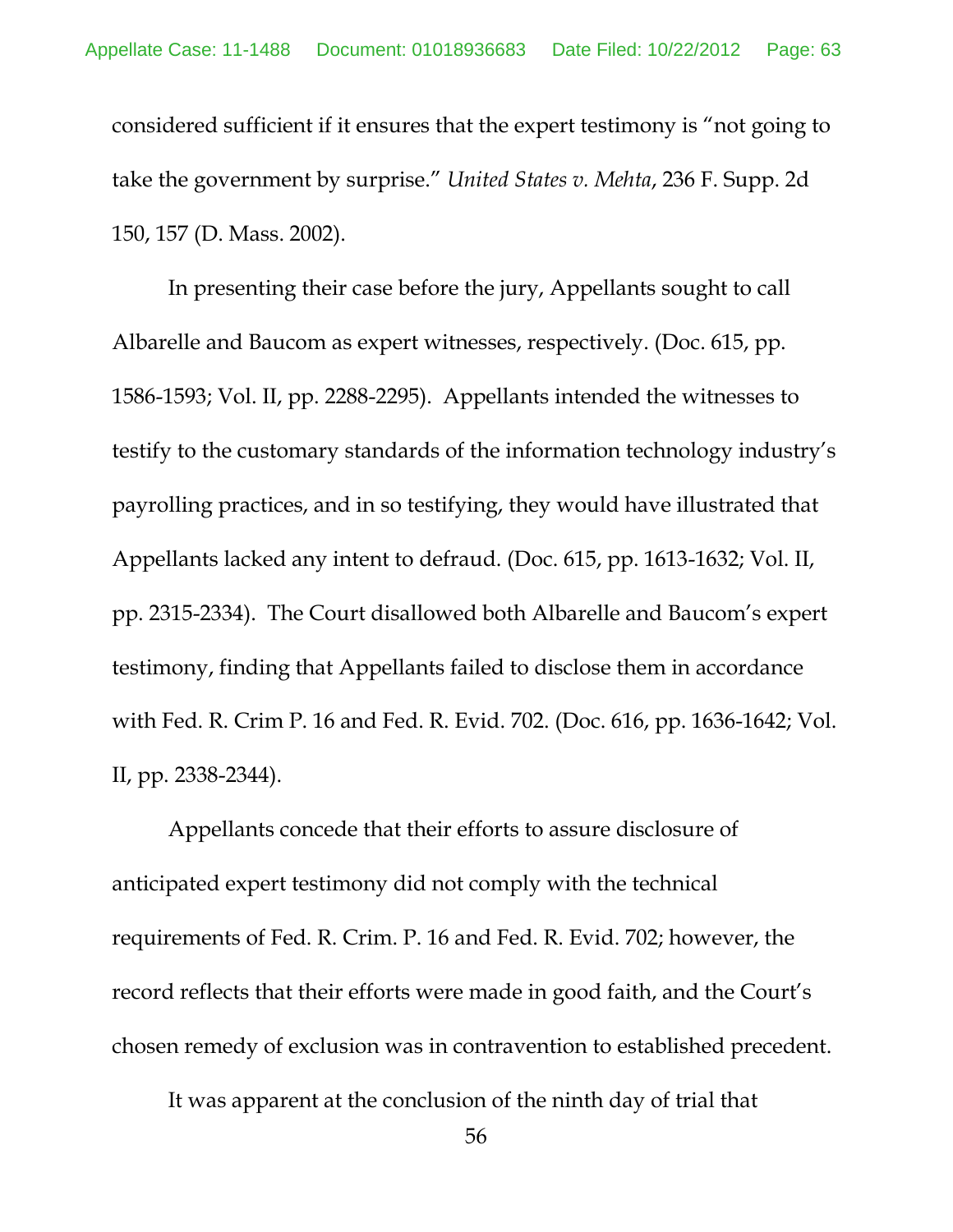Appellants believed that the Government had failed to make a pretrial

formal request for Fed. R. Crim. P. 16 disclosure; the Government

disagreed, by concurring with the Court's position that a request was made

by way of a pretrial discovery order (Doc. 287):

Mr. Banks: Your Honor, with regard to Rule 16, the rule states that the Government—that the defendants must provide Rule 16 disclosure at the Government's request. The Government in this case, Your Honor, had made no formal request. They did complain about not getting a request, but they did not issue a formal request of any particular expert witnesses' testimony.

The Court: I believe there was a Discovery Order in this case, was there not?

Ms. Hazra (Government): Yes, Your Honor.

The Court: What did the Discovery Order provide?

Ms. Hazra: Your Honor, the Government requests expert notice under Rule 16 and Rule 702.

The Court: So that was taken care of in the Discovery Order, Mr. Banks.

(Doc. 615, pp. 1613-1614; Vol. II, pp. 2315-2316).

remedy.

It remains Appellants' position that the error on appeal does not

originate from their non-compliance, but rather from the Court's chosen

57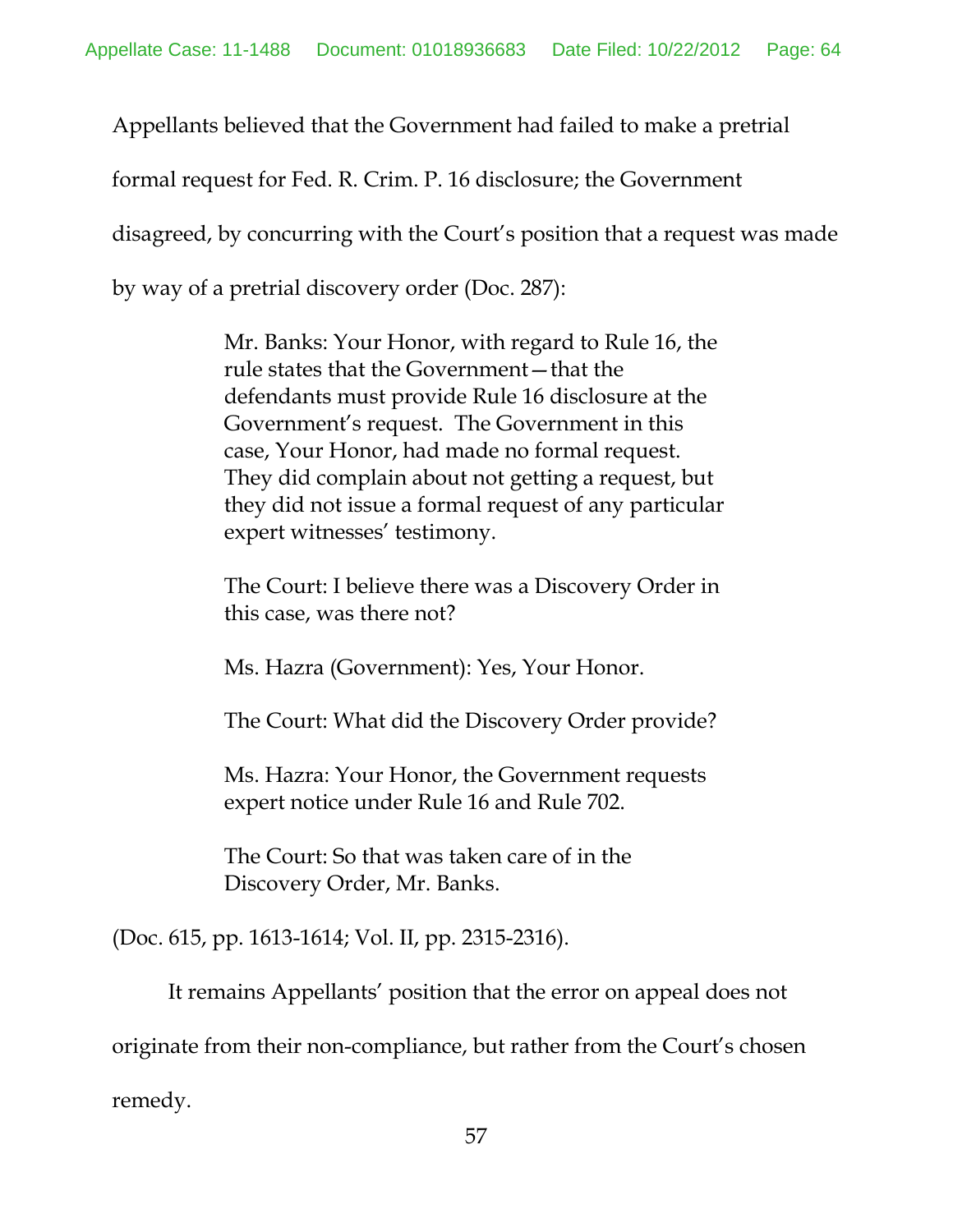On July 18, 2011, Albarelle mailed a letter to the attention of John F.

Walsh ("Walsh"), United States Attorney for the District of Colorado.

(Exhibit 1008). In the letter, Albarelle stated his professional opinion

concerning Appellants' criminal proceedings, and did so based upon his

personal experience within the information technology industry's staffing

market. *Id.* Albarelle informed Walsh of his credentials that he had been

in the staffing industry business for 15 years… 12 of which as…Principle Executive Officer. [He had] been President of the Staffing Industry User Group from 2003 [through] 2007 along with being the Co-President of the Oracle Mountain States User Group from 2003-2008. [Albarelle had] been a finalist for Ernst and Young's Entrepreneur of the Year for 2003 and 2004 and [had] been Honorably Discharged from the United States Military.

*Id.* at 1. Albarelle further stated a summary of his opinion to Walsh regarding his qualified belief that there had been no criminal wrongdoing, supported by a detailed recitation concerning the customary practices of staffing in the information technology industry. *Id*. Most notably, several of Albarelle's opinions directly contradicted the Government's allegations against the Appellants, explaining that "[writing] off bad debt [is] a very normal business practice," *Id.* at 2, and that "it is common practice for contractors to simultaneously work multiple contracts and charge the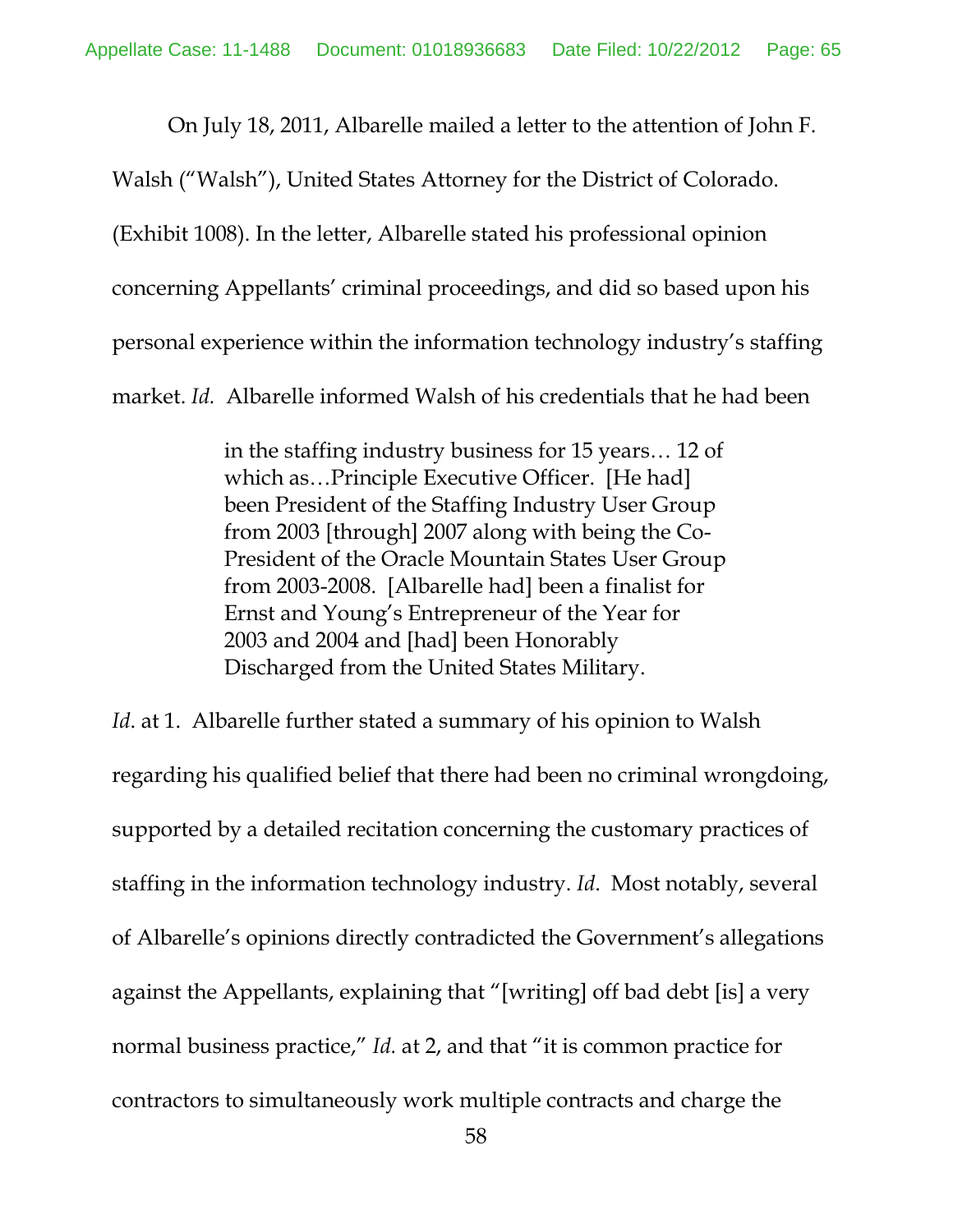contracting company full-time hours weekly. This often occurs with full knowledge or even encouragement by the staffing company." *Id.* at 2.

On June 20, 2011, Baucom submitted a letter to Walsh in support of Albarelle's aforementioned letter. (Exhibit 1009). Baucom introduces herself as an "Information Technology Recruiter and Account Manager…[of] over (13) thirteen years." *Id.* at 1. Baucom explains her impressive credentials and expresses her professional insight concerning the ordinary practices of the information technology staffing industry. Several of her statements, like Albarelle's, directly dispute the Government's allegations against Appellants. For example, Baucom directly explains the common "risk involved in the Staffing/Recruiting business," *Id.* at 1, and that "'bad debt' is written off every year [as companies]…chose to assume the risk." *Id.* at 2.

Both letters were submitted approximately three months before the jury trial began on September 26, 2011. (Doc. 447). According to the United States Attorney's Manual, federal prosecutors have an obligation to review potentially inconsistent proffers—within their regular course of business upon receipt of such communiqués. (Doc. 679, pp. 21-22; Vol. I, pp. 1245- 1246).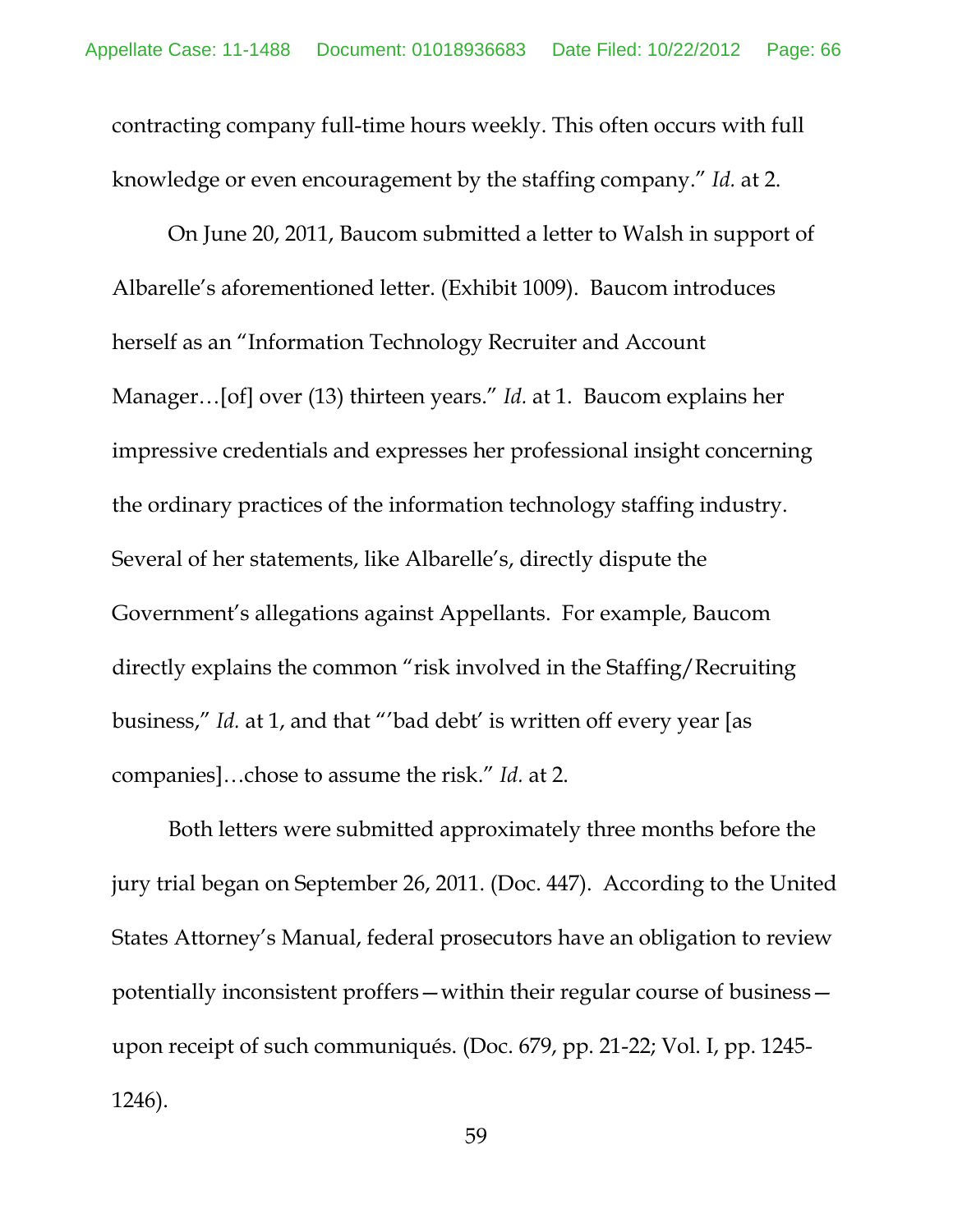Additionally, both prosecutors in this case personally received email notification of Appellants' intent to call Albarelle as an expert witness, (Doc. 616, p. 1645; Vol. II, p. 2347), and both Albarelle and Baucom were included on Appellants' witness list, which Appellants provided to the Government prior to the commencement of trial. (Doc. 615, p. Vol. II, p. 2289.) The jury trial lasted seventeen days, and Appellants did not begin presenting their case until the ninth day (Doc. 615, p. 1587; Vol. II, p. 2336); with its receipt of both aforementioned letters and email, the Government was acutely aware of Appellants' intent to present both Albarelle and Baucom as witnesses almost two weeks in advance of their anticipated testimony.

When the Court heard the issue, a third expert witness, Joseph M. Thurman ("Thurman"), was under consideration in addition to Albarelle and Baucom. (Doc. 615, pp. 1613-1632; Vol. II, pp. 2315-2334). Thurman had submitted an affidavit to the Government that it believed "[did] not contain [his] opinion in the form that is required under the rules…" *Id.* at 1622; Vol. II, p. 2324. Nonetheless, on the following morning, the Court ruled on the issue, surprisingly allowing Thurman's testimony, but excluding Albarelle and Baucom's, based on Appellants' technical non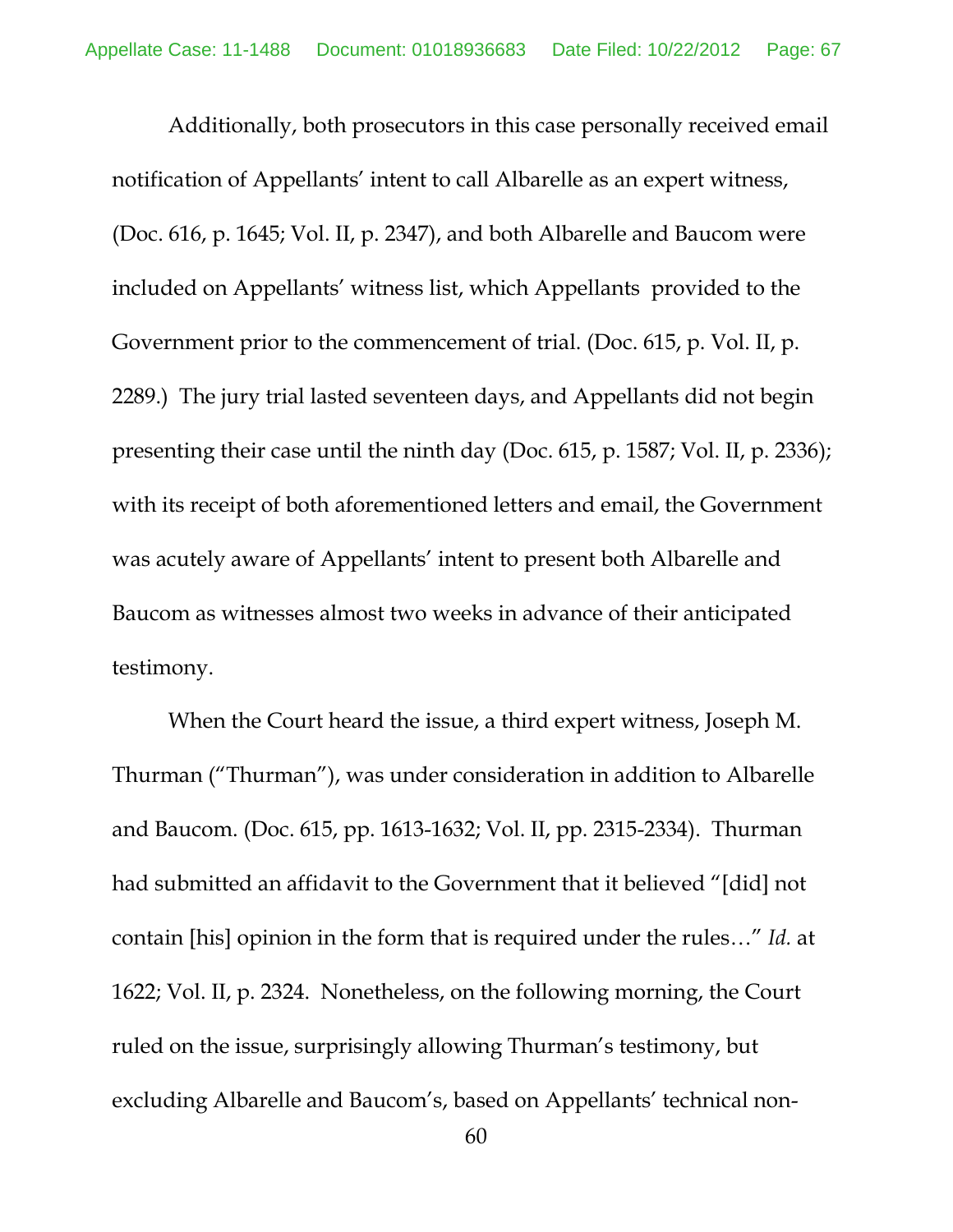compliance with Fed. R. Crim. P. 16 and Fed. R. Evid. 702. (Doc. 616, pp. 1636- 1657; Vol. II, pp. 2338-2359).

After the Court ruled, it unilaterally declared Thurman's testimony as inevitably cumulative of Albarelle's. *Id*. at 1646; Vol. II, p. 2348. The Appellants explained to the court that Thurman would testify to an entirely different aspect of the information technology and staffing industries than Albarelle, and even stated "…Your Honor, we will ensure that there is no cumulative testimony." *Id.* at 1647; Vol. II, p. 2349. Appellants explained that Thurman's specific expertise about staffing was in a different area and could not testify to those aspects of the aforementioned industries to which Albarelle could; *Id.* at 1647-1649; Vol. II, pp. 2349-2351; undeterred, the Court declared "…I am not going to allow cumulative evidence on the same issue." *Id.* at 1649; Vol. II, p. 2351.

Albarelle was an executive and owner in the information technology and staffing industries, with several years of successful expertise in those fields. (Exhibit 1008). In contrast, Thurman had merely ten years of experience as an information technology specialist; and he was much younger than Albarelle. (Doc. 616, pp. 1646- 1649; Vol. II, pp. 2348-2351) Albarelle's testimony cannot reasonably be considered cumulative to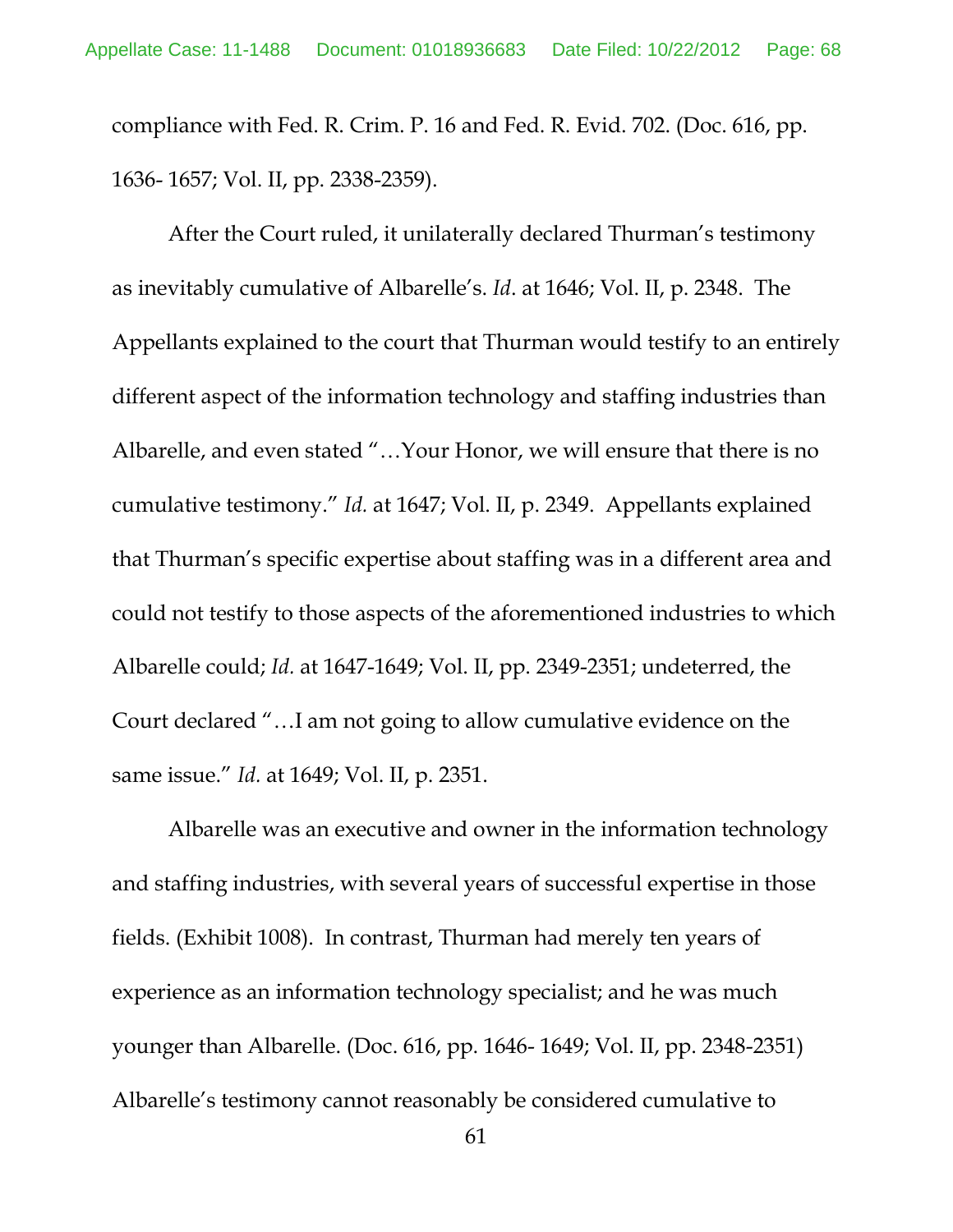Thurman's, as there existed obvious differences and disparities in their expertise and there were definitive credential differences. After Appellants cited multiple legal precedents contradicting the Court's decision, it nevertheless admitted to both the import, and consequence, that its decision embodied: "I realize this is critical to your defense…. But, because *it was critical to your defense*, you should have taken the appropriate steps." (Doc. 616, pp. 1653-1654; Vol. II, pp. 2355-2356) (emphasis added).

There may be a dispute between Appellants and the Government regarding the manner in which disclosure occurred, but there is no dispute that the disclosure *actually* occurred. (Doc. 615, pp. 1613-1624; Vol. II, pp. 2315-2326). Consequently, Appellants were unable to call multiple witnesses that would have testified regarding the common practices within the information technology industry, vindicating Appellants' actions regarding any alleged questionable payrolling transactions. Without such testimony, Appellants were irreparably harmed based on their inability to adequately present their case to the jury. (Doc. 615, pp. 1589-1590; Vol. II, pp. 2291-2292).

The result of the Court's remedy of disallowing Appellants from calling two witnesses in their defense—both encompassing unquestionable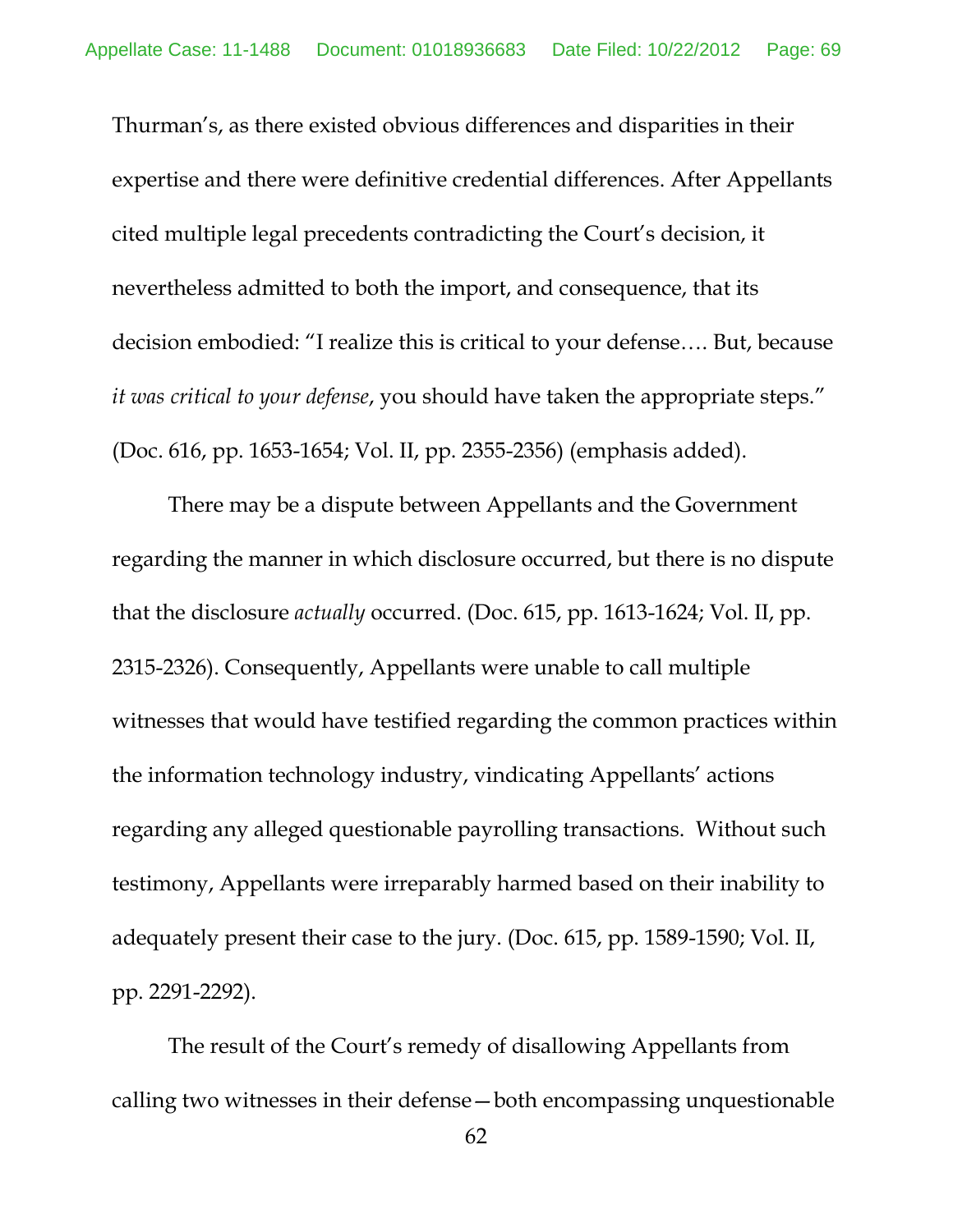importance—was totally inappropriate and intemperate. As this Court has repeatedly held, there must be a positive finding of *bad faith intent* to justify such a severe sanction. Under the circumstances of this case, as the record reflects and the Court concurs, Appellants were *pro se,* (Doc. 615, p. 1613; Vol. II, p. 2315); they believed they had never received a proper request for disclosure, (Doc. 615, pp. 1613-1614; Vol. II, pp. 2315-2316); they attempted to comply with the procedural rules, as evidenced by the letters to Walsh and Thurman's affidavit (Doc 615, pp. 1613-1632; Vol. II, pp. 2315-2334); and they included both Albarelle and Baucom in their witness list. (Doc. 615, p. Vol. II, p. 2289.). These facts clearly demonstrate Appellants' *good faith* efforts to comply with the rules of procedure, and any claim by the Government that it these witnesses took it by surprise is disingenuous, at best.

## **c. Conclusion**

The Court's extreme remedy of excluding Albarelle and Baucom's testimony in this case, despite Appellants' good faith efforts to comply with the procedural rules, and most notably, after the Court's acknowledging the critical nature of the testimony, cannot reasonably be

63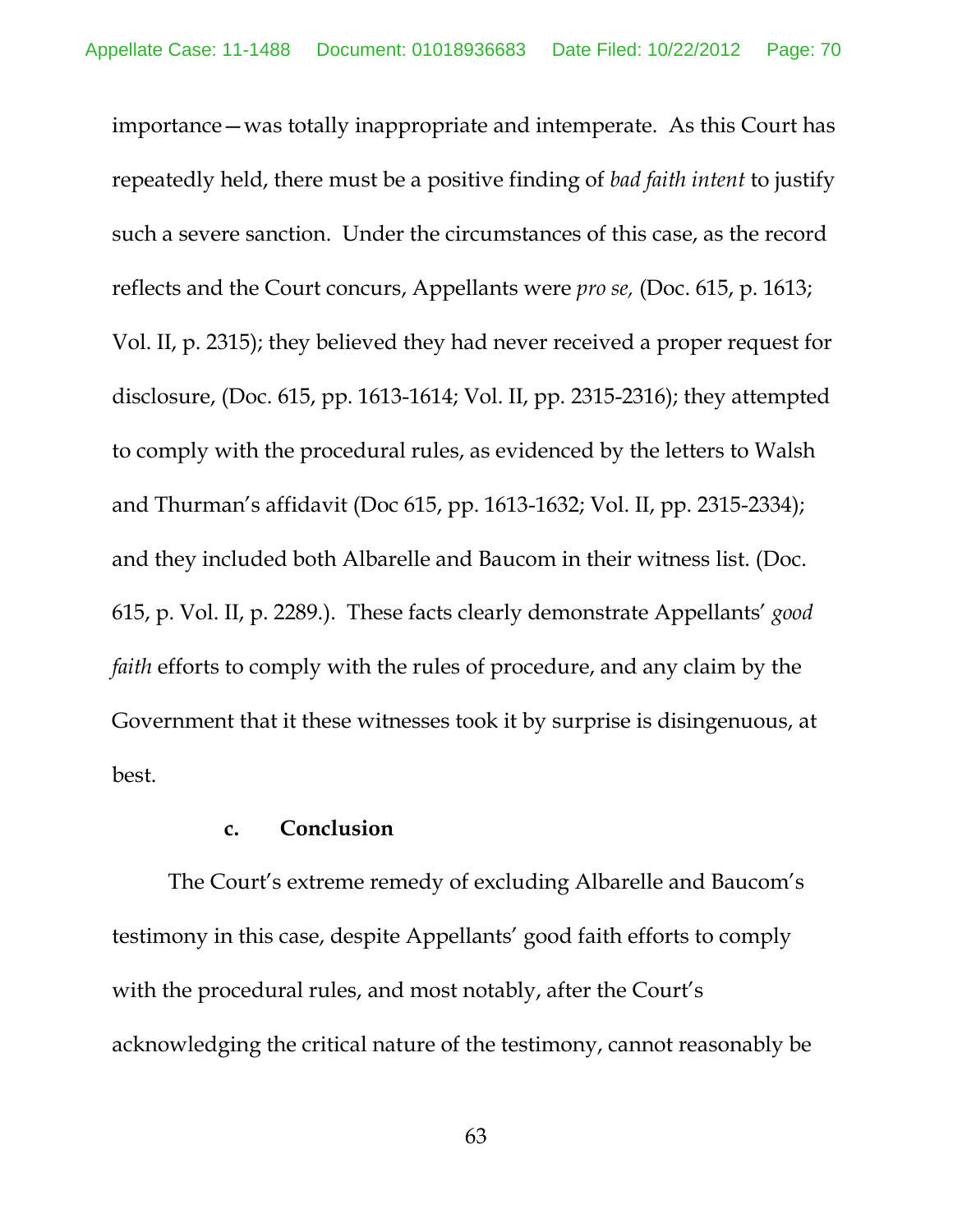considered the least severe sanction as contemplated in *Golyanski*, and therefore, was an abuse of the Court's discretion.

### **IV. Adoption of Co-appellant Banks' Argument**

Pursuant to Fed. R. App. P. 28(i), Appellants hereby adopt by reference the Argument in Appellant Banks' Opening Brief in *United States v. David A. Banks*, No. 11-1487 (10th Cir.).

## **CONCLUSION**

Appellants, based on the foregoing argument, pray that this Court reverse their convictions based on structural error; or in the alternative, remand this case to the District Court with an order to dismiss the indictment based on a violation of the Speedy Trial Act, or in the second alternative, grant a new trial based on the District Court's exclusion of Appellants' expert witnesses.

### **STATEMENT REGARDING ORAL ARGUMENT**

Based on the complexity of the issues presented, counsel respectfully submit that oral argument may benefit this Court.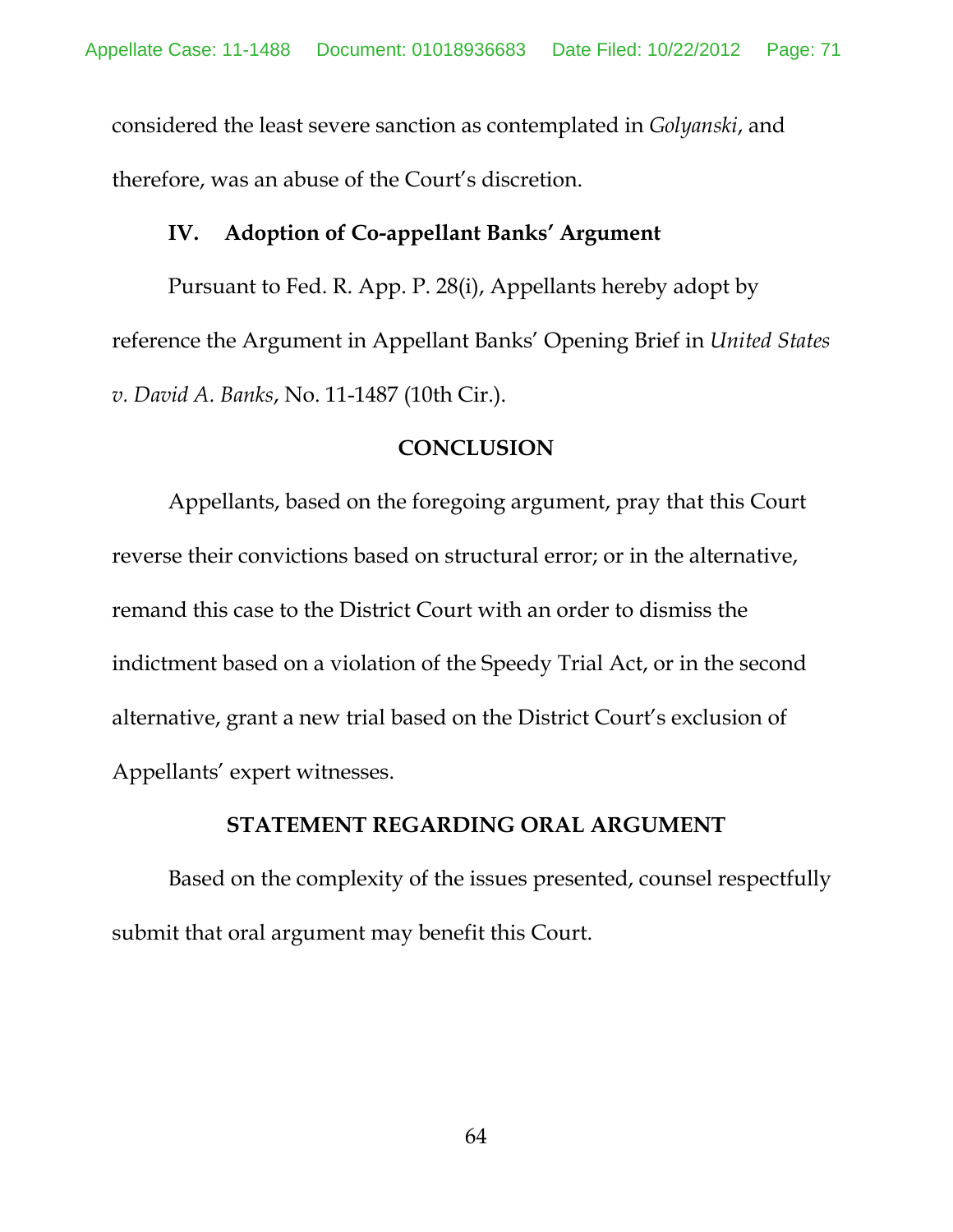# **CERTIFICATE OF COMPLIANCE WITH TYPE-VOLUME LIMITATION, TYPEFACE REQUIRMENTS AND TYPE-STYLE REQUIREMENTS**

This brief complies with the type-volume limitation pursuant to Fed.

R. App. P. 32(a)(7)(B) by its containing 13,173 words, excluding those parts

of the same exempted by Fed. R. App. P. 32(a)(7)(B)(iii).

This brief complies with the typeface and type-style requirements of

Fed. R. App. P. 32(a)(6) by its having been prepared in a proportionally

spaced typeface using Microsoft Word 2010™ in Book Antiqua 14-point font.

**s/ Gwendolyn Maurice Solomon, Esq.**

Gwendolyn Maurice Solomon, Esq. P.O. Box 62654 Colorado Springs, Colorado 80962 [gms@solomonlaw.org](mailto:gms@solomonlaw.org) [www.solomonlaw.org](http://www.solomonlaw.org/) (719) 287-4511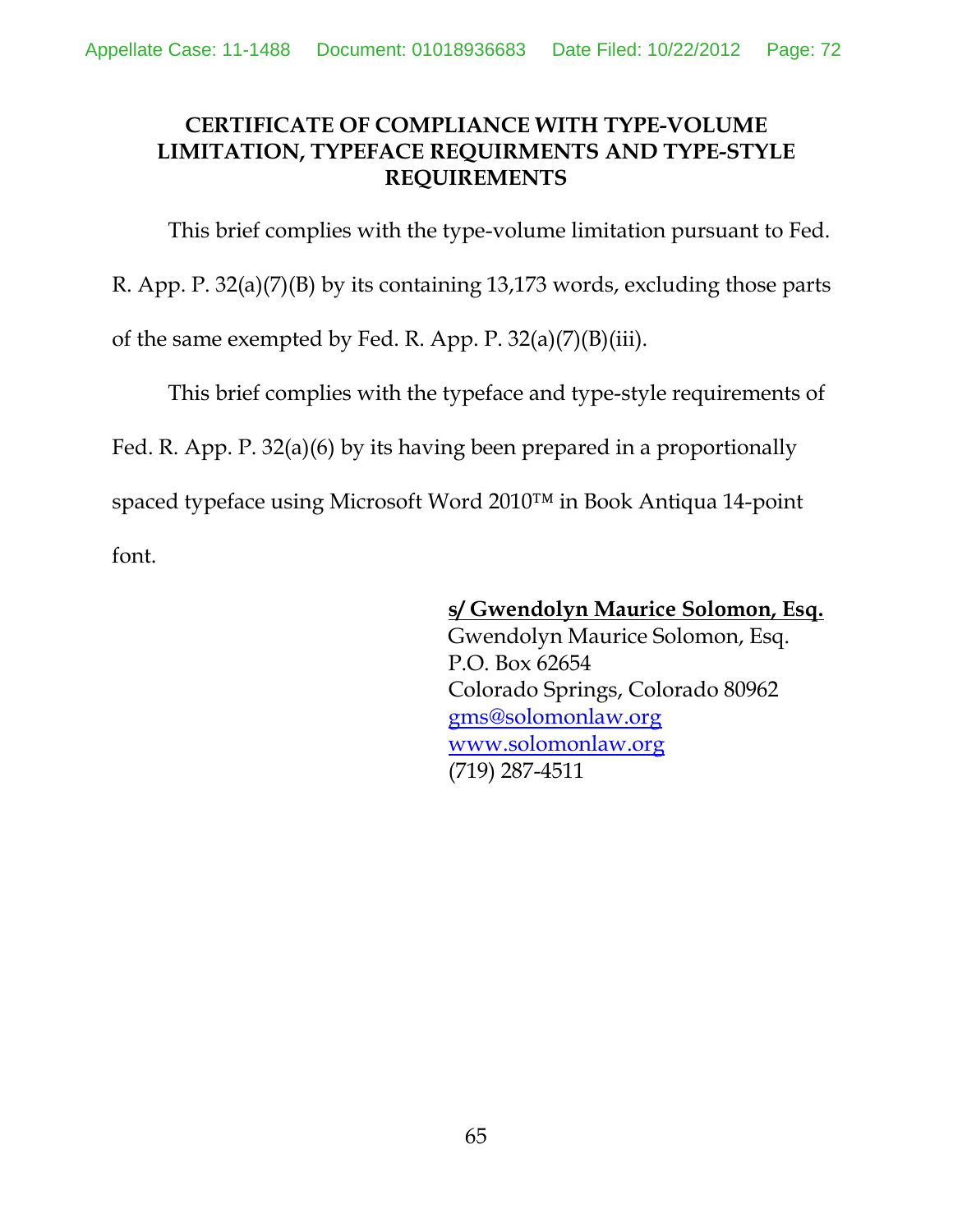## **CERTIFICATE OF ELECTRONIC SUBMISSION**

I hereby certify that (1) all privacy redactions have been made; (2) the CM/ECF Appellate submissions of this brief and its attachments are exact reproductions of the originals of the same; and (3) the said electronic submissions of this brief and its attachments have been scanned for viruses with the most recent version of a commercial virus scanning program, which has indicated that the brief and its attachments are free of viruses.

I further certify that the information on this form is true and correct to the best of my knowledge and belief that was formed after a reasonable inquiry.

## **s/ Gwendolyn Maurice Solomon, Esq.**

Gwendolyn Maurice Solomon, Esq. P.O. Box 62654 Colorado Springs, Colorado 80962 [gms@solomonlaw.org](mailto:gms@solomonlaw.org) [www.solomonlaw.org](http://www.solomonlaw.org/) (719) 287-4511